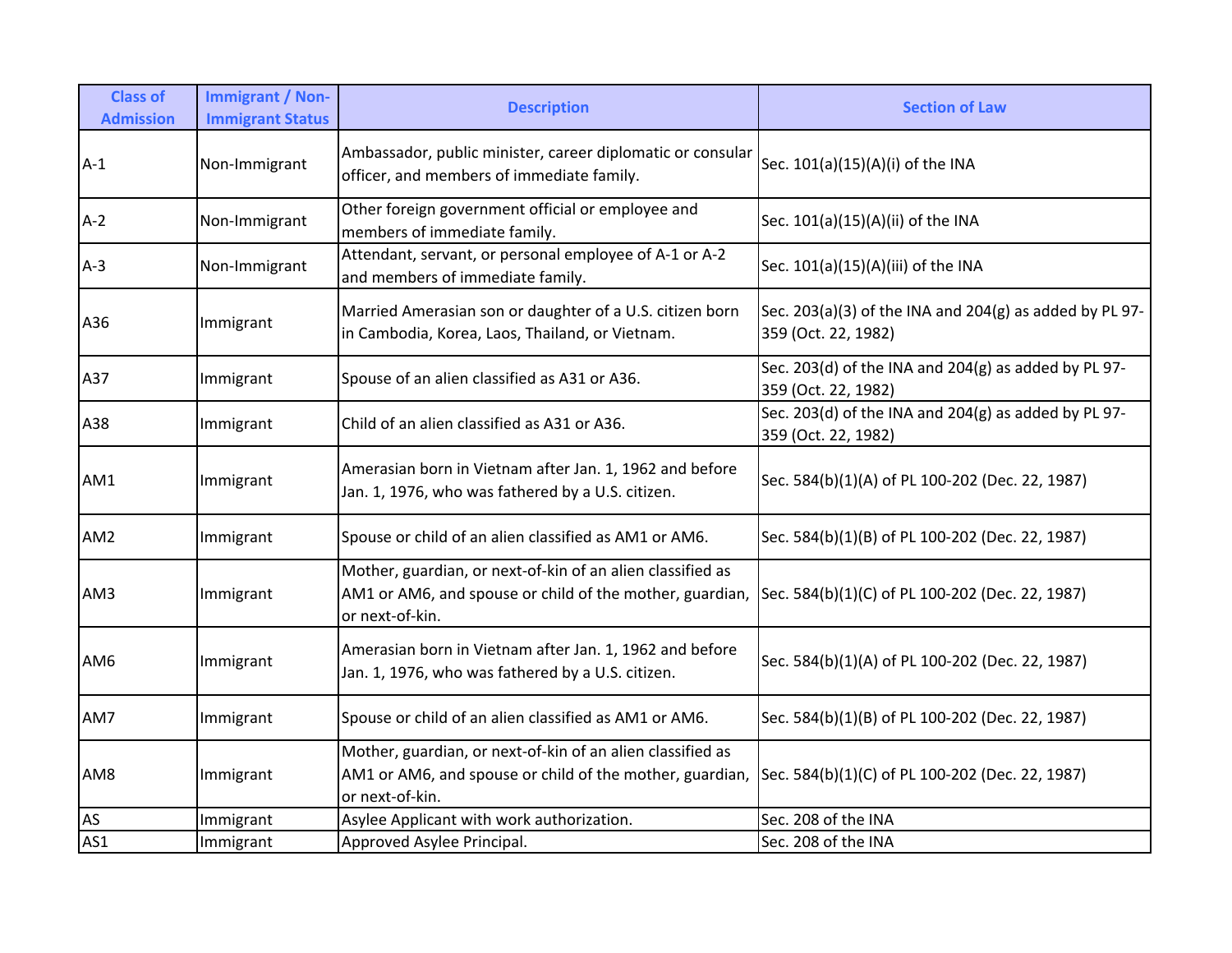| AS <sub>2</sub> | Immigrant     | Approved Spouse of Asylee.                                           | Sec. 208 of the INA                                    |
|-----------------|---------------|----------------------------------------------------------------------|--------------------------------------------------------|
| AS3             | Immigrant     | Approved Child of Asylee.                                            | Sec. 208 of the INA                                    |
| AS6             |               |                                                                      | Sec. 209(b) of the INA as added by PL 96-212 (Mar. 17, |
|                 | Immigrant     | Asylee principal.                                                    | 1980)                                                  |
| AS7             |               |                                                                      | Sec. 209(b) of the INA as added by PL 96-212 (Mar. 17, |
|                 | Immigrant     | Spouse of an alien classified as AS6.                                | 1980)                                                  |
| AS8             | Immigrant     | Child of an alien classified as AS6.                                 | Sec. 209(b) of the INA as added by PL 96-212 (Mar. 17, |
|                 |               |                                                                      | 1980)                                                  |
| AY              | Immigrant     | Asylee admission.                                                    | Sec. 208 of the INA                                    |
| $B-1$           | Non-Immigrant | Temporary visitor for business (including Peace Corps).              | Sec. 101(a)(15)(B) of the INA                          |
| <b>B11</b>      | Immigrant     | Self-petition unmarried son/daughter of U.S. citizen.                | Sec. 40701 of PL 103-322 (Sept. 13, 1994)              |
| <b>B12</b>      | Immigrant     | Child of an alien classified as B11 or B16.                          | Sec. 40701 of PL 103-322 (Sept. 13, 1994)              |
| <b>B16</b>      | Immigrant     | Self-petition unmarried son/daughter of U.S. citizen.                | Sec. 40701 of PL 103-322 (Sept. 13, 1994)              |
| <b>B17</b>      | Immigrant     | Child of an alien classified as B11 or B16.                          | Sec. 40701 of PL 103-322 (Sept. 13, 1994)              |
| $B-2$           | Non-Immigrant | Temporary visitor for pleasure.                                      | Sec. 101(a)(15)(B) of the INA                          |
| <b>B20</b>      | Immigrant     | Child of an alien classified as B24 or B29.                          | Sec. 40701 of PL 103-322 (Sept. 13, 1994)              |
| <b>B21</b>      | Immigrant     | Self-petition spouse of legal permanent resident.                    | Sec. 40701 of PL 103-322 (Sept. 13, 1994)              |
| <b>B22</b>      | Immigrant     | Self-petition child of legal permanent resident.                     | Sec. 40701 of PL 103-322 (Sept. 13, 1994)              |
| <b>B23</b>      | Immigrant     | Child of an alien classified as B21, B22, B26, or B27.               | Sec. 40701 of PL 103-322 (Sept. 13, 1994)              |
| <b>B24</b>      | Immigrant     | Self-petition unmarried son/daughter of legal permanent<br>resident. | Sec. 40701 of PL 103-322 (Sept. 13, 1994)              |
| <b>B25</b>      | Immigrant     | Child of an alien classified as B24 or B29.                          | Sec. 40701 of PL 103-322 (Sept. 13, 1994)              |
| <b>B26</b>      | Immigrant     | Self-petition spouse of legal permanent resident.                    | Sec. 40701 of PL 103-322 (Sept. 13, 1994)              |
| <b>B27</b>      | Immigrant     | Self-petition child of legal permanent resident.                     | Sec. 40701 of PL 103-322 (Sept. 13, 1994)              |
| <b>B28</b>      | Immigrant     | Child of an alien classified as B21, B22, B26, or B27.               | Sec. 40701 of PL 103-322 (Sept. 13, 1994)              |
| <b>B29</b>      | Immigrant     | Self-petition unmarried son/daughter of legal permanent<br>resident. | Sec. 40701 of PL 103-322 (Sept. 13, 1994)              |
| <b>B31</b>      | Immigrant     | Self-petition married son/daughter of U.S. citizen.                  | Sec. 40701 of PL 103-322 (Sept. 13, 1994)              |
| <b>B32</b>      | Immigrant     | Spouse of an alien classified as B31 or B36.                         | Sec. 40701 of PL 103-322 (Sept. 13, 1994)              |
| <b>B33</b>      | Immigrant     | Child of an alien classified as B31 or B36.                          | Sec. 40701 of PL 103-322 (Sept. 13, 1994)              |
| <b>B36</b>      | Immigrant     | Self-petition married son/daughter of U.S. citizen.                  | Sec. 40701 of PL 103-322 (Sept. 13, 1994)              |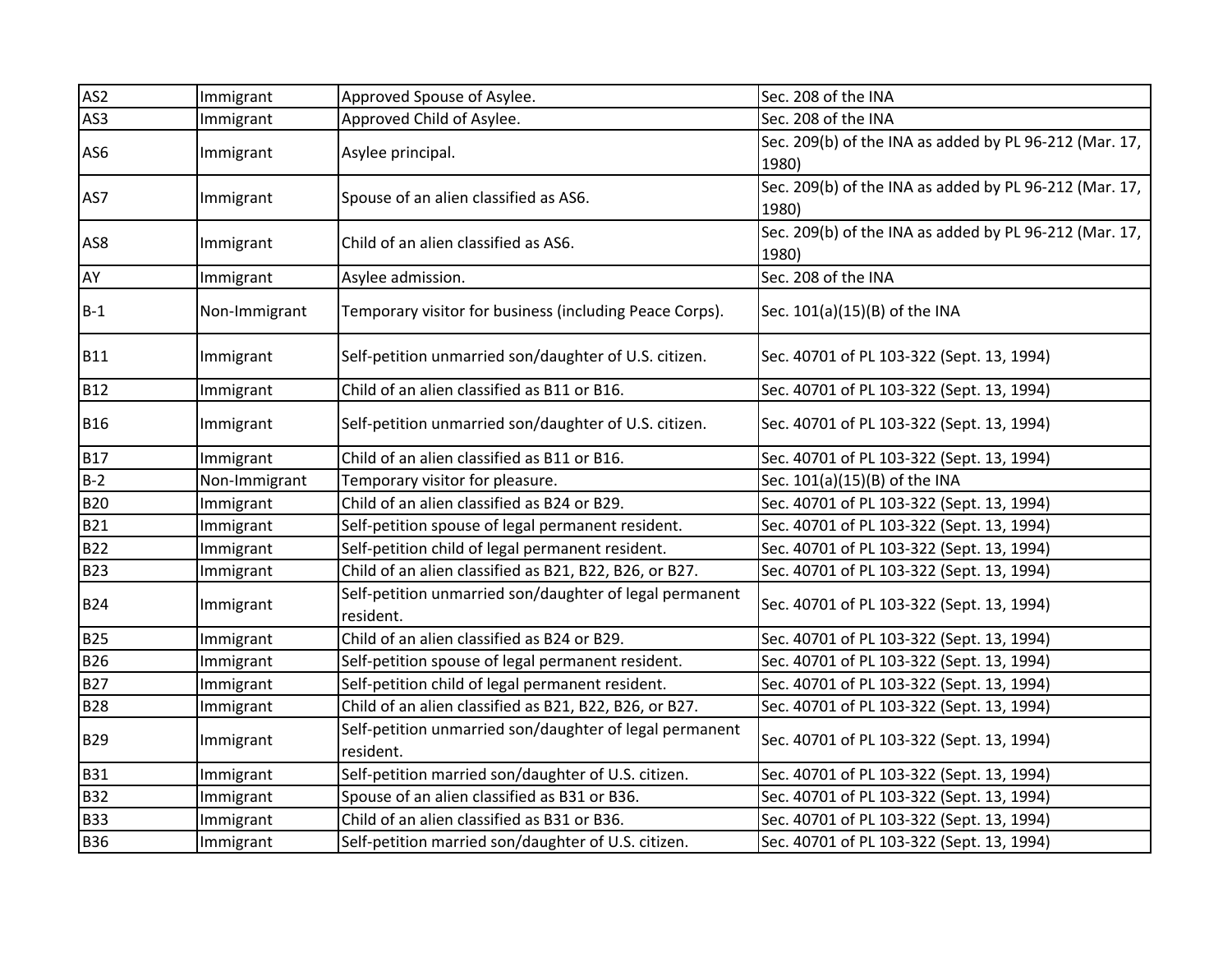| <b>B37</b>      | Immigrant     | Spouse of an alien classified as B31 or B36.                                                                                                                       | Sec. 40701 of PL 103-322 (Sept. 13, 1994)                                                                                                                      |
|-----------------|---------------|--------------------------------------------------------------------------------------------------------------------------------------------------------------------|----------------------------------------------------------------------------------------------------------------------------------------------------------------|
| <b>B38</b>      | Immigrant     | Child of an alien classified as B31 or B36.                                                                                                                        | Sec. 40701 of PL 103-322 (Sept. 13, 1994)                                                                                                                      |
| BC <sub>1</sub> | Immigrant     | Alien entering the United States to work as broadcaster or<br>for a grantee for the IBCB of BBG.                                                                   | Sec. 101(a)(27) of the INA as added by PL 106-536<br>(Nov. 22, 2000) International Broadcasting Bureau of<br>the Broadcasting Board of Governors (IBCB of BBG) |
| BC <sub>2</sub> | Immigrant     | (IBCB of BBG) Spouse of BC1.                                                                                                                                       | Sec. 101(a)(27) of the INA as added by PL 106-536 Nov.<br>22, 2000)International Broadcasting Bureau of the<br>Broadcasting Board of Governors (IBCB of BBG)   |
| BC <sub>3</sub> | Immigrant     | IBCB of BBG) Child of BC1.                                                                                                                                         | Sec. 101(a)(27) of the INA as added by PL 106-536 Nov.<br>22, 2000)International Broadcasting Bureau of the<br>Broadcasting Board of Governors (IBCB of BBG)   |
| BC <sub>6</sub> | Immigrant     | Alien entering the United States to work as broadcaster or<br>for a grantee for the IBCB of BBG.                                                                   | Sec. 101(a)(27) of the INA as added by PL 106-536<br>(Nov. 22, 2000) International Broadcasting Bureau of<br>the Broadcasting Board of Governors (IBCB of BBG) |
| BC7             | Immigrant     | (IBCB of BBG) Spouse of BC6.                                                                                                                                       | Sec. 101(a)(27) of the INA as added by PL 106-536 Nov.<br>22, 2000) International Broadcasting Bureau of the<br>Broadcasting Board of Governors (IBCB of BBG)  |
| BC <sub>8</sub> | Immigrant     | (IBCB of BBG) Child of BC6.                                                                                                                                        | Sec. 101(a)(27) of the INA as added by PL 106-536 Nov.<br>22, 2000) International Broadcasting Bureau of the<br>Broadcasting Board of Governors (IBCB of BBG)  |
| <b>BE</b>       | Non-Immigrant | Bering Strait Agreement: visa-free travel for Russian<br>citizens to designated areas of Alaska, restricted to<br>indigenous tribes of specified areas of Siberia. | Sec. 212(d)(4) of the INA as added by the Bering Strait<br>Agreement (Sept. 23, 1989)                                                                          |
| BX1             | Immigrant     | Self-petition spouse of legal permanent resident - exempt. Sec. 40701 of PL 103-322 (Sept. 13, 1994)                                                               |                                                                                                                                                                |
| BX <sub>2</sub> | Immigrant     | Self-petition child of legal permanent resident - exempt.                                                                                                          | Sec. 40701 of PL 103-322 (Sept. 13, 1994)                                                                                                                      |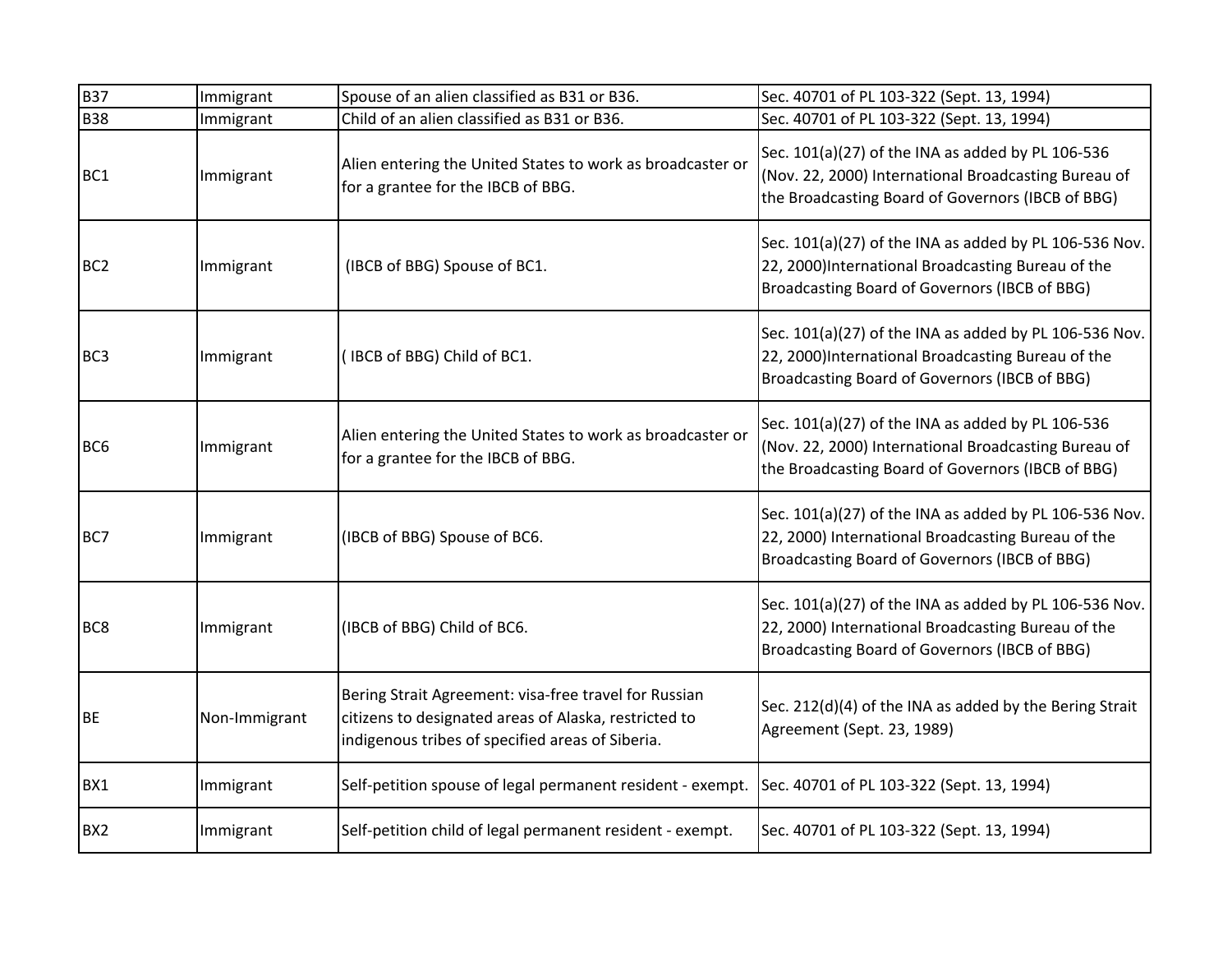| BX3             | Immigrant     | Child of an alien classified as BX1, BX2, BX6, or BX7.                                                                                                | Sec. 40701 of PL 103-322 (Sept. 13, 1994)                                      |
|-----------------|---------------|-------------------------------------------------------------------------------------------------------------------------------------------------------|--------------------------------------------------------------------------------|
| BX6             | Immigrant     | Self-petition spouse of legal permanent resident - exempt. Sec. 40701 of PL 103-322 (Sept. 13, 1994)                                                  |                                                                                |
| BX7             | Immigrant     | Self-petition child of legal permanent resident - exempt.                                                                                             | Sec. 40701 of PL 103-322 (Sept. 13, 1994)                                      |
| BX8             | Immigrant     | Child of an alien classified as BX1, BX2, BX6, or BX7.                                                                                                | Sec. 40701 of PL 103-322 (Sept. 13, 1994)                                      |
| $C-1$           | Non-Immigrant | Alien in continuous and immediate transit through the<br>United States.                                                                               | Sec. 101(a)(15)(C) of the INA                                                  |
| $C-2$           | Non-Immigrant | Alien in Transit to United Nations Headquarters District<br>under Sec. 11 (3), (4), or (5) of the Headquarters<br>Agreement with the United Nations.  | Sec. 101(a)(15)(C) of the INA                                                  |
| C <sub>20</sub> | Immigrant     | Child of an alien classified as C24 or C29.                                                                                                           | Sec. 203(d) of the INA and 216 as added by PL 99-639<br>(Nov. 10, 1986)        |
| C <sub>21</sub> | Immigrant     | Spouse of a lawful permanent resident alien (subject to<br>country limitations).                                                                      | Sec. 203(a)(2)(A) of the INA and 216 as added by PL 99-<br>639 (Nov. 10, 1986) |
| C <sub>22</sub> | Immigrant     | Step-child (under 21 years of age) of a lawful permanent<br>resident alien (subject to country limitations).                                          | Sec. 203(a)(2)(A) of the INA and 216 as added by PL 99-<br>639 (Nov. 10, 1986) |
| C <sub>23</sub> | Immigrant     | Child of an alien classified as C21, C22, C26, or C27 (subject Sec. 203(d) of the INA and 216 as added by PL 99-639<br>to country limitations).       | (Nov. 10, 1986)                                                                |
| C <sub>24</sub> | Immigrant     | Unmarried son or daughter (21 years of age or older) who<br>is a step-child of a lawful permanent resident alien (subject<br>to country limitations). | Sec. 203(a)(2)(B) of the INA and 216 as added by PL 99-<br>639 (Nov. 10, 1986) |
| C <sub>25</sub> | Immigrant     | Child of an alien classified as C24 or C29.                                                                                                           | Sec. 203(d) of the INA and 216 as added by PL 99-639<br>(Nov. 10, 1986)        |
| C <sub>26</sub> | Immigrant     | Spouse of a lawful permanent resident alien (subject to<br>country limitations).                                                                      | Sec. 203(a)(2)(A) of the INA and 216 as added by PL 99-<br>639 (Nov. 10, 1986) |
| C27             | Immigrant     | Step-child (under 21 years of age) of a lawful permanent<br>resident alien (subject to country limitations).                                          | Sec. 203(a)(2)(A) of the INA and 216 as added by PL 99-<br>639 (Nov. 10, 1986) |
| C <sub>28</sub> | Immigrant     | Child of an alien classified as C21, C22, C26, or C27 (subject Sec. 203(d) of the INA and 216 as added by PL 99-639<br>to country limitations).       | (Nov. 10, 1986)                                                                |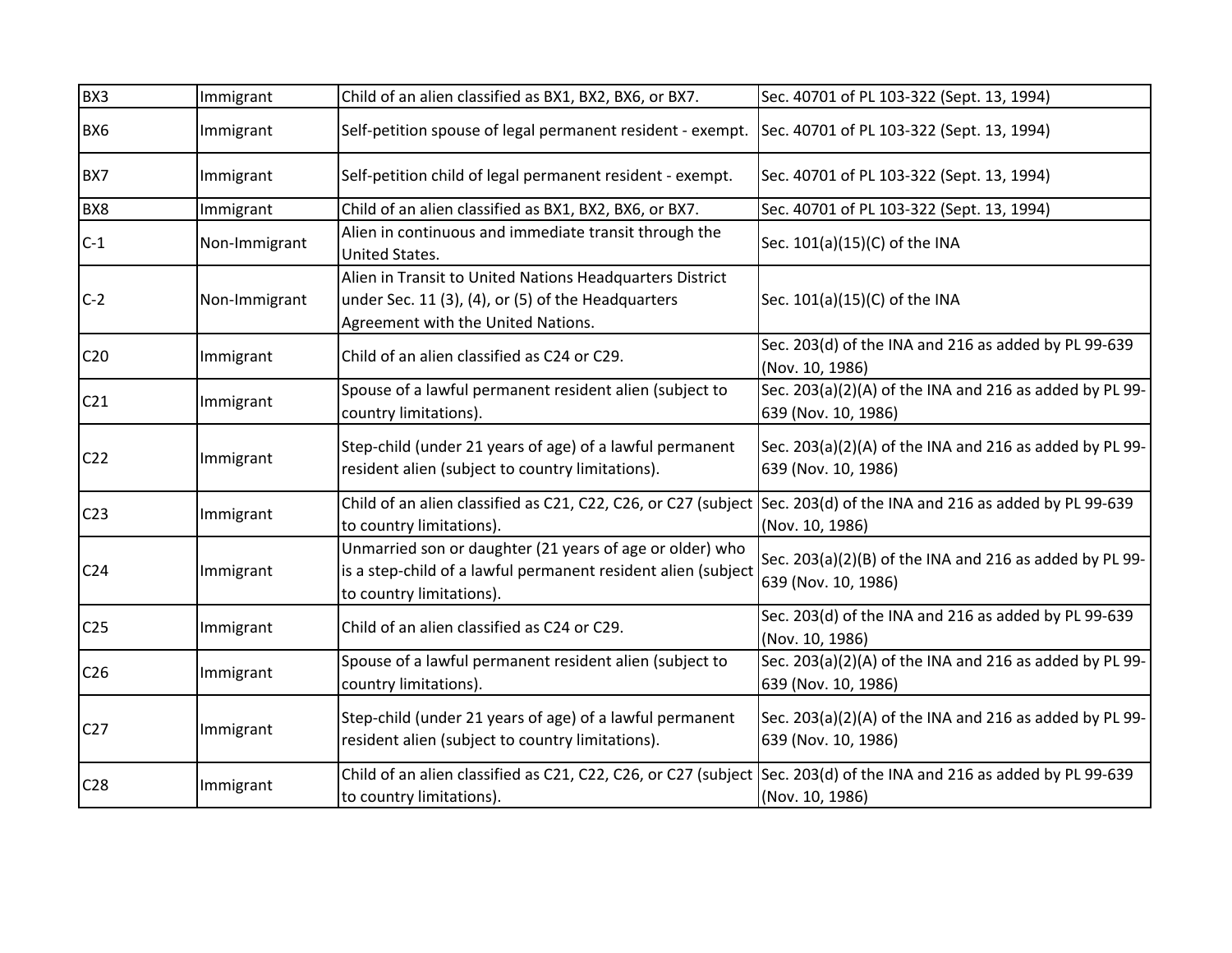| C <sub>29</sub> | Immigrant     | Unmarried son or daughter (21 years of age or older) who<br>is a step-child of a lawful permanent resident alien (subject<br>to country limitations).      | Sec. 203(a)(2)(B) of the INA and 216 as added by PL 99-<br>639 (Nov. 10, 1986) |
|-----------------|---------------|------------------------------------------------------------------------------------------------------------------------------------------------------------|--------------------------------------------------------------------------------|
| $C-3$           | Non-Immigrant | Foreign government official, members of immediate<br>family, attendant, servant, or personal employee, in<br>transit.                                      | Sec. 212(d)(8) of the INA                                                      |
| C31             | Immigrant     | Married son or daughter who is a step-child of a U.S.<br>citizen.                                                                                          | Sec. 203(a)(3) of the INA and 216 as added by PL 99-<br>639 (Nov. 10, 1986)    |
| C <sub>32</sub> | Immigrant     | Spouse of an alien classified as C31 or C36.                                                                                                               | Sec. 203(d) of the INA and 216 as added by PL 99-639<br>(Nov. 10, 1986)        |
| C <sub>33</sub> | Immigrant     | Child of an alien classified as C31 or C36.                                                                                                                | Sec. 203(d) of the INA and 216 as added by PL 99-639<br>(Nov. 10, 1986)        |
| C <sub>36</sub> | Immigrant     | Married son or daughter who is a step-child of a U.S.<br>citizen.                                                                                          | Sec. 203(a)(3) of the INA and 216 as added by PL 99-<br>639 (Nov. 10, 1986)    |
| C <sub>37</sub> | Immigrant     | Spouse of an alien classified as C31 or C36.                                                                                                               | Sec. 203(d) of the INA and 216 as added by PL 99-639<br>(Nov. 10, 1986)        |
| C38             | Immigrant     | Child of an alien classified as C31 or C36.                                                                                                                | Sec. 203(d) of the INA and 216 as added by PL 99-639<br>(Nov. 10, 1986)        |
| C51             | Immigrant     | Employment creation immigrant (not in targeted area).                                                                                                      | Sec. 203(b)(5)(A) of the INA                                                   |
| C52             | Immigrant     | Spouse of an alien classified as C51 or C56 (not in targeted<br>area).                                                                                     | Sec. 203(d) of the INA                                                         |
| C53             | Immigrant     | Child of an alien classified as C51 or C56 (not in targeted<br>area).                                                                                      | Sec. 203(d) of the INA                                                         |
| C <sub>56</sub> | Immigrant     | Employment creation immigrant (not in targeted area).                                                                                                      | Sec. 203(b)(5)(A) of the INA                                                   |
| C57             | Immigrant     | Spouse of an alien classified as C51 or C56 (not in targeted<br>area).                                                                                     | Sec. 203(d) of the INA                                                         |
| C58             | Immigrant     | Child of an alien classified as C51 or C56 (not in targeted<br>area).                                                                                      | Sec. 203(d) of the INA                                                         |
| <b>CC</b>       | Non-Immigrant | Mass Migration Cuban Parolee.                                                                                                                              | Sec. 212 of the INA                                                            |
| CF1             | Immigrant     | Alien whose record of admission is created upon the<br>conclusion of a valid marriage contract after entering as a<br>fiance or fiancee of a U.S. citizen. | Sec. 214(d) of the INA and 216 as added by PL 99-639<br>(Nov. 10, 1986)        |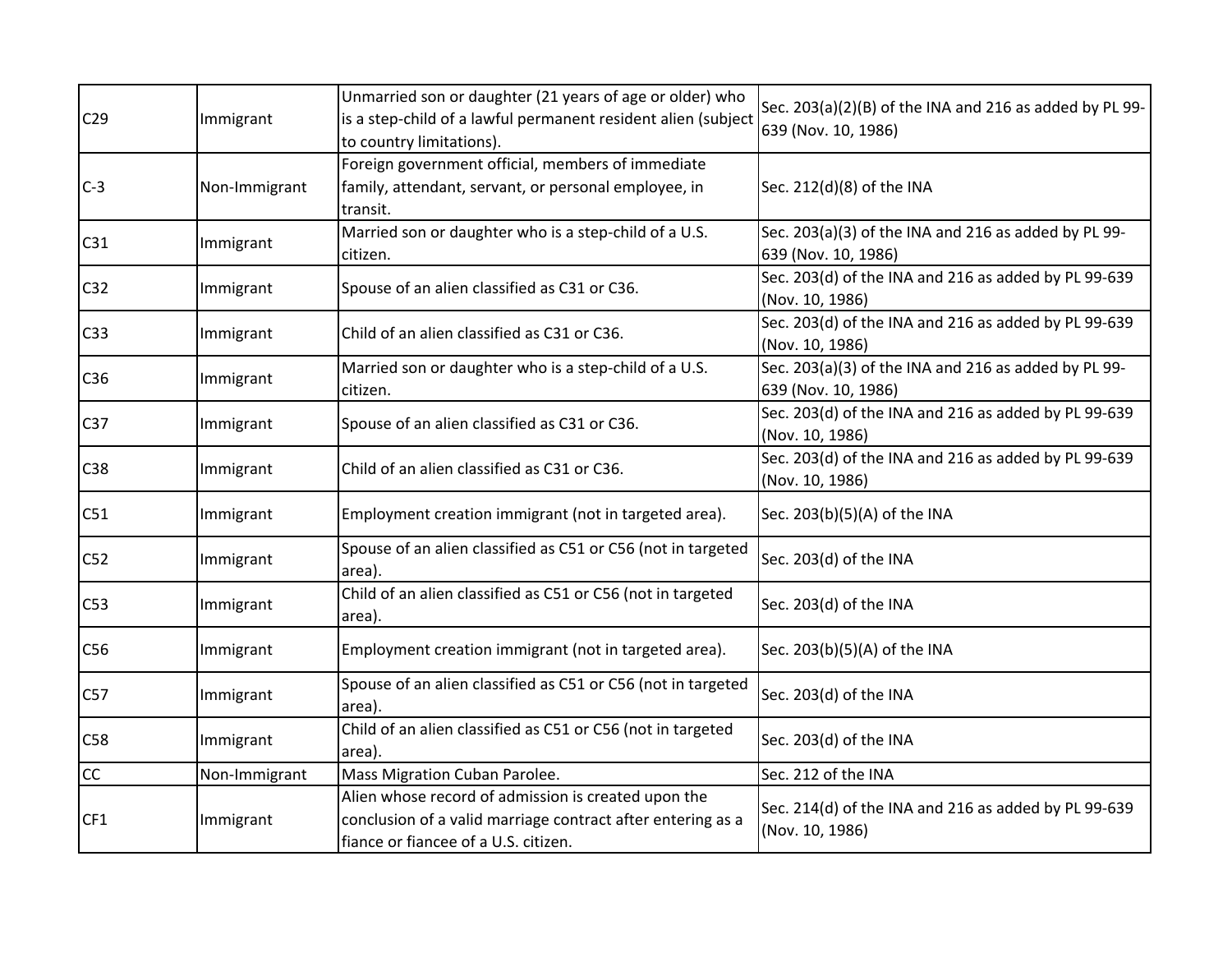| CF <sub>2</sub> | Immigrant     | Minor step-child of an alien classified as CF1.            | Sec. 214(d) of the INA and 216 as added by PL 99-639    |
|-----------------|---------------|------------------------------------------------------------|---------------------------------------------------------|
|                 |               |                                                            | (Nov. 10, 1986)                                         |
| <b>CH</b>       | Non-Immigrant | Parole (Humanitarian).                                     | Sec. 212 of the INA                                     |
| CH <sub>6</sub> | Immigrant     | Cuban-Haitian entrant.                                     | Sec. 202 of PL 99-603 (Nov. 6, 1986)                    |
| CP              | Non-Immigrant | Parole (Public Interest).                                  | Sec. 212 of the INA                                     |
| CR1             | Immigrant     | Spouse of a U.S. citizen.                                  | Sec. 201(b)(2)(A)(i) of the INA and 216 as added by PL  |
|                 |               |                                                            | 99-639 (Nov. 10, 1986)                                  |
| CR <sub>2</sub> | Immigrant     | Step-child of a U.S. citizen.                              | Sec. 201(b)(2)(A)(i) of the INA and 216 as added by PL  |
|                 |               |                                                            | 99-639 (Nov. 10, 1986)                                  |
| CR6             | Immigrant     | Spouse of a U.S. citizen.                                  | Sec. 201(b)(2)(A)(i) of the INA and 216 as added by PL  |
|                 |               |                                                            | 99-639 (Nov. 10, 1986)                                  |
| CR7             | Immigrant     | Step-child of a U.S. citizen.                              | Sec. 201(b)(2)(A)(i) of the INA and 216 as added by PL  |
|                 |               |                                                            | 99-639 (Nov. 10, 1986)                                  |
| CU <sub>6</sub> |               | Cuban refugee.                                             | Sec. 1 of PL 89-732 (Nov. 2, 1966) as amended by PL 94- |
|                 | Immigrant     |                                                            | 571 (Oct. 20, 1976)                                     |
|                 | Immigrant     | Non-Cuban spouse or child of an alien classified as a CU6. | Sec. 1 of PL 89-732 (Nov. 2, 1966) as amended by PL 94- |
| CU <sub>7</sub> |               |                                                            | 571 (Oct. 20, 1976)                                     |
|                 |               | Commonwealth of the Northern Mariana Islands (CNMI) -      | Consolidated Natural Resources Act of 2008, PL 110 -    |
| $CW-1$          | Non-Immigrant | Only Transitional Worker.                                  | 229 (May 8, 2008). See also, 8 CFR 214.2(w)             |
|                 |               | Spouse and children of CW-1.                               | Consolidated Natural Resources Act of 2008, PL 110 -    |
| $CW-2$          | Non-Immigrant |                                                            | 229 (May 8, 2008). See also, 8 CFR 214.2(w)             |
|                 |               | Spouse of a lawful permanent resident alien (exempt from   | Sec. 203(a)(2)(A) of the INA and 216 as added by PL 99- |
| CX <sub>1</sub> | Immigrant     | country limitations).                                      | 639 (Nov. 10, 1986)                                     |
|                 |               |                                                            |                                                         |
| CX <sub>2</sub> | Immigrant     | Step-child (under 21 years of age) of a lawful permanent   | Sec. 203(a)(2)(A) of the INA and 216 as added by PL 99- |
|                 |               | resident alien (exempt from country limitations)           | 639 (Nov. 10, 1986)                                     |
|                 |               | Child of an alien classified as CX2 or CX7 (exempt from    | Sec. 203(d) of the INA and 216 as added by PL 99-639    |
| CX <sub>3</sub> | Immigrant     | country limitations).                                      | (Nov. 10, 1986)                                         |
|                 |               | Spouse of a lawful permanent resident alien (exempt from   | Sec. 203(a)(2)(A) of the INA and 216 as added by PL 99- |
| CX <sub>6</sub> | Immigrant     | country limitations).                                      | 639 (Nov. 10, 1986)                                     |
|                 |               |                                                            |                                                         |
| CX7             | Immigrant     | Step-child (under 21 years of age) of a lawful permanent   | Sec. 203(a)(2)(A) of the INA and 216 as added by PL 99- |
|                 |               | resident alien (exempt from country limitations).          | 639 (Nov. 10, 1986)                                     |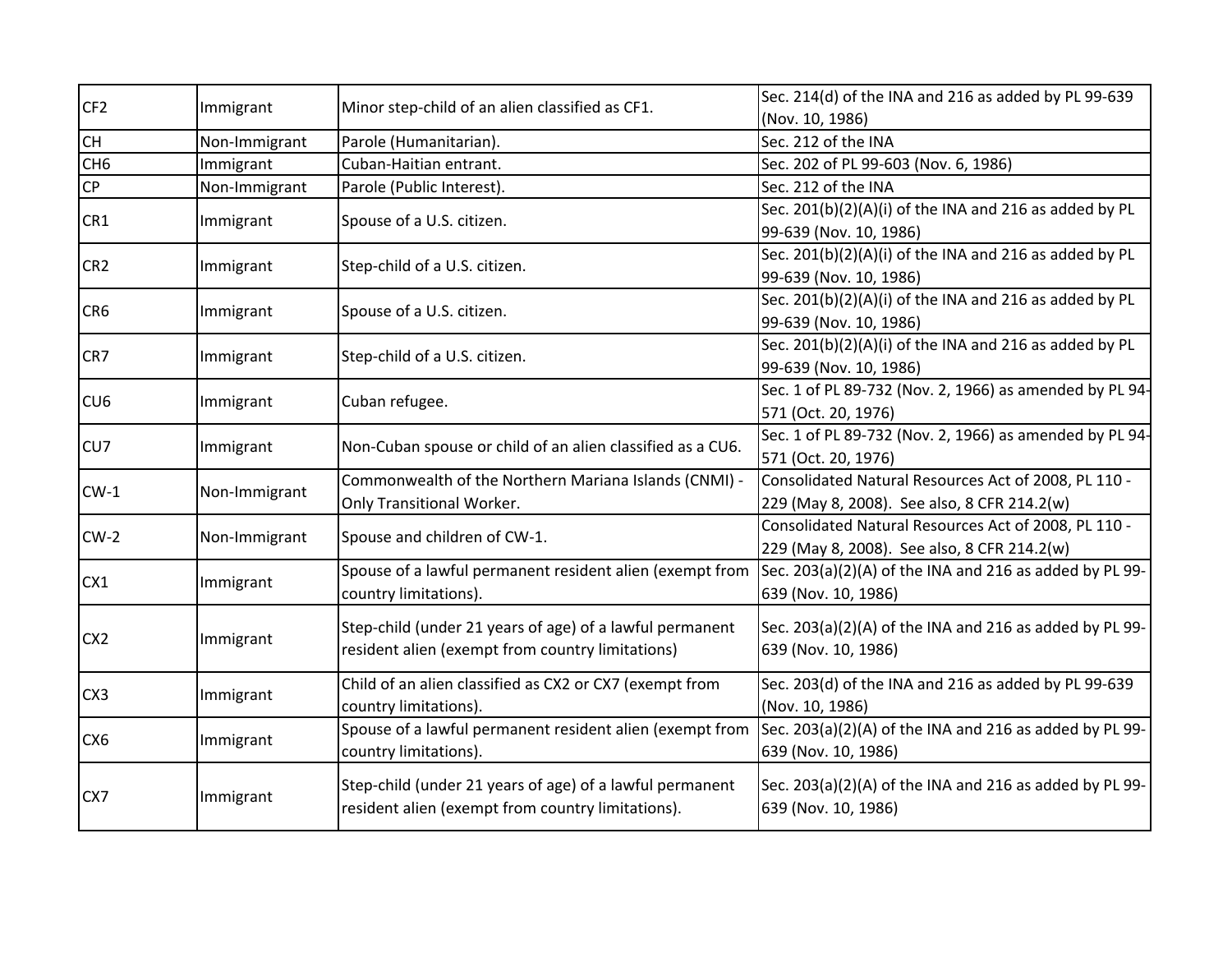| CX8             | Immigrant     | Child of an alien classified as CX2 or CX7 (exempt from<br>country limitations).                                                  | Sec. 203(d) of the INA and 216 as added by PL 99-639<br>(Nov. 10, 1986)                             |
|-----------------|---------------|-----------------------------------------------------------------------------------------------------------------------------------|-----------------------------------------------------------------------------------------------------|
| $D-1$           | Non-Immigrant | Alien crewman on a vessel or aircraft temporarily in the<br>United States, departing on same vessel or airline of<br>arrival.     | Sec. 101(a)(15) (D)(i) and Sec. 252 (a)(1) of the INA as<br>interpreted by 8 CFR Sec. 252.1(d)      |
| $D-2$           | Non-Immigrant | Alien crewman departing on vessel other than one of<br>arrival.                                                                   | Sec. 101(a)(15) (D)(ii) and Sec. 252 (a)(2) of the INA as<br>interpreted by 8 CFR Sec. 252.1(d)     |
| <b>DA</b>       | Non-Immigrant | Advance Parole (District).                                                                                                        | Sec. 212 of the INA                                                                                 |
| DS1             | Immigrant     | Creation of a record of lawful permanent resident status<br>for individuals born under diplomatic status in the United<br>States. | 8 CFR 101.3 as revised effective Feb. 10, 1982 (Federal<br>Register, Vol. 47, p. 940: Jan. 8, 1982) |
| <b>DT</b>       | Non-Immigrant | Parolee (District / Port of Entry).                                                                                               | Sec. 212 of the INA                                                                                 |
| DV1             | Immigrant     | Diversity immigrant.                                                                                                              | Sec. 201 and 203(c) of the INA as amended by PL 101-<br>649 (Nov. 29, 1990)                         |
| DV <sub>2</sub> | Immigrant     | Spouse of an alien classified as DV1 or DV6.                                                                                      | Sec. 201 and 203(c) of the INA as amended by PL 101-<br>649 (Nov. 29, 1990)                         |
| DV3             | Immigrant     | Child of an alien classified as DV1 or DV6.                                                                                       | Sec. 201 and 203(c) of the INA as amended by PL 101-<br>649 (Nov. 29, 1990)                         |
| DV <sub>6</sub> | Immigrant     | Diversity immigrant.                                                                                                              | Sec. 201 and 203(c) of the INA as amended by PL 101-<br>649 (Nov. 29, 1990)                         |
| DV7             | Immigrant     | Spouse of an alien classified as DV1 or DV6.                                                                                      | Sec. 201 and 203(c) of the INA as amended by PL 101-<br>649 (Nov. 29, 1990)                         |
| DV8             | Immigrant     | Child of an alien classified as DV1 or DV6.                                                                                       | Sec. 201 and 203(c) of the INA as amended by PL 101-<br>649 (Nov. 29, 1990)                         |
| $E-1$           | Non-Immigrant | Treaty trader, spouse and children.                                                                                               | Sec. 101(a)(15)(E)(i) of the INA                                                                    |
| E10             | Immigrant     | Child of a priority worker classified as E11, E16, E12, E17,<br>E13, or E18.                                                      | Sec. 203(d) of the INA                                                                              |
| E11             | Immigrant     | Priority worker - alien with extraordinary ability.                                                                               | Sec. 203(b)(1)(A) of the INA                                                                        |
| E12             | Immigrant     | Priority worker - outstanding professor or researcher.                                                                            | Sec. 203(b)(1)(B) of the INA                                                                        |
| E13             | Immigrant     | Priority worker - certain multinational executive or<br>manager.                                                                  | Sec. 203(b)(1)(C) of the INA                                                                        |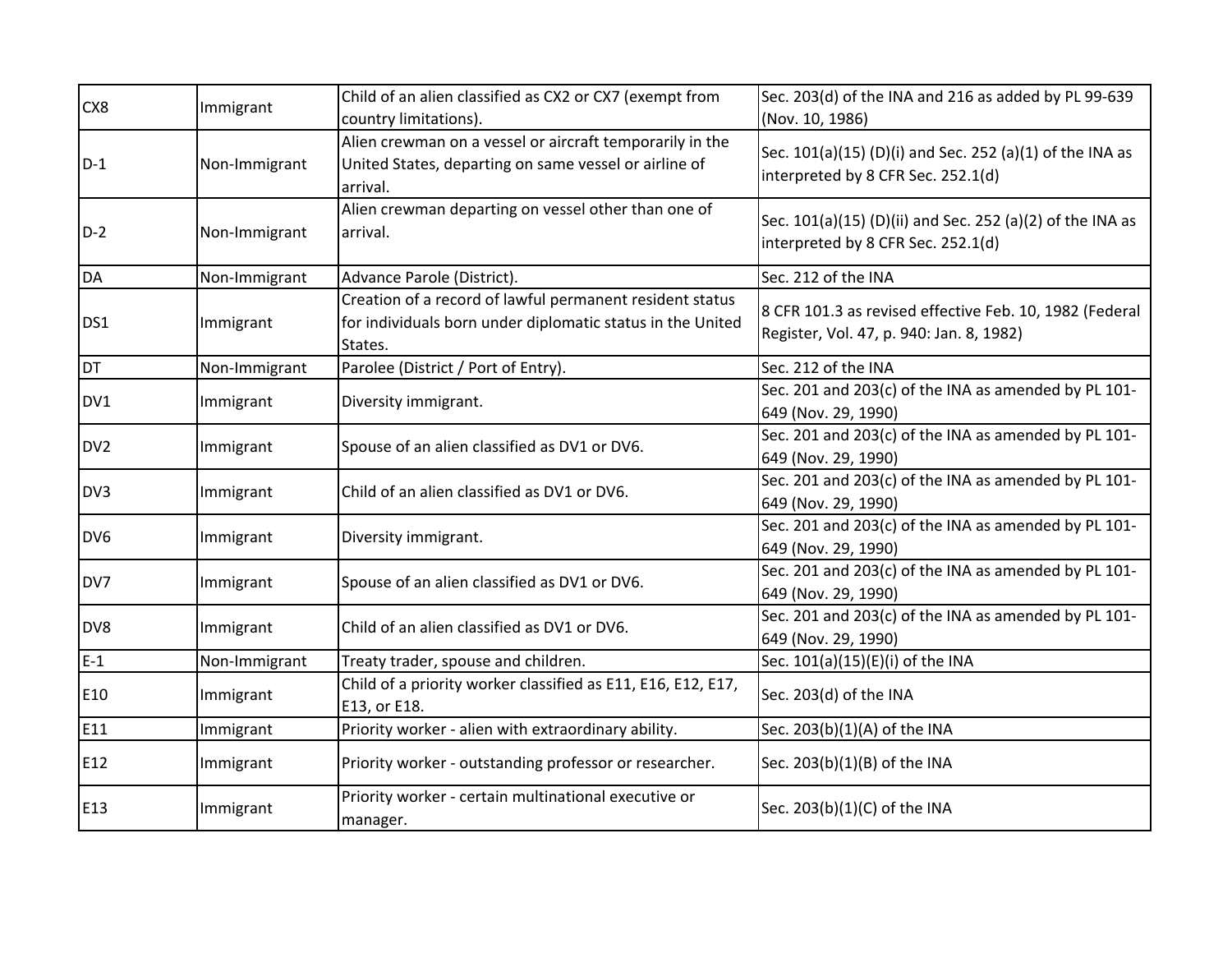| E14             | Immigrant     | Spouse of a priority worker classified as E11, E16, E12, E17,<br>E13, or E18.                                                                                                                                | Sec. 203(d) of the INA                                                                              |
|-----------------|---------------|--------------------------------------------------------------------------------------------------------------------------------------------------------------------------------------------------------------|-----------------------------------------------------------------------------------------------------|
| E15             | Immigrant     | Child of a priority worker classified as E11, E16, E12, E17,<br>E13, or E18.                                                                                                                                 | Sec. 203(d) of the INA                                                                              |
| E16             | Immigrant     | Priority worker - alien with extraordinary ability.                                                                                                                                                          | Sec. 203(b)(1)(A) of the INA                                                                        |
| E17             | Immigrant     | Priority worker - outstanding professor or researcher.                                                                                                                                                       | Sec. 203(b)(1)(B) of the INA                                                                        |
| E18             | Immigrant     | Priority worker - certain multinational executive or<br>manager.                                                                                                                                             | Sec. 203(b)(1)(C) of the INA                                                                        |
| E19             | Immigrant     | Spouse of a priority worker classified as E11, E16, E12, E17,<br>E13, or E18.                                                                                                                                | Sec. 203(d) of the INA                                                                              |
| $E-2$           | Non-Immigrant | Treaty investor, spouse and children.                                                                                                                                                                        | Sec. 101(a)(15)(E)(ii) of the INA                                                                   |
| E21             | Immigrant     | Professional holding an advanced degree or of exceptional<br>ability.                                                                                                                                        | Sec. 203(b)(2) of the INA                                                                           |
| E22             | Immigrant     | Spouse of an alien classified as E21 or E26.                                                                                                                                                                 | Sec. 203(d) of the INA                                                                              |
| E23             | Immigrant     | Child of an alien classified as E21 or E26.                                                                                                                                                                  | Sec. 203(d) of the INA                                                                              |
| E26             | Immigrant     | Professional holding an advanced degree or of exceptional<br>ability.                                                                                                                                        | Sec. 203(b)(2) of the INA                                                                           |
| E27             | Immigrant     | Spouse of an alien classified as E21 or E26.                                                                                                                                                                 | Sec. 203(d) of the INA                                                                              |
| E28             | Immigrant     | Child of an alien classified as E21 or E26.                                                                                                                                                                  | Sec. 203(d) of the INA                                                                              |
| E <sub>2C</sub> | Non-Immigrant | Commonwealth of the Northern Mariana Islands (CNMI) -<br>only E2 investors, spouse and children.                                                                                                             | Consolidated Natural Resources Act of 2008, PL 110 -<br>229 (May 8, 2008). See also, 8 CFR 214.2(e) |
| $E-3$           | Non-Immigrant | Australian Free Trade Agreement (Principal Alien, spouse<br>and child): issued to Australian nationals coming to work in Sec. 101(a)(15) (E)(iii) as added by the REAL ID Act of<br>"specialty occupations". | 2005, PL 109-13 (May 11, 2005)                                                                      |
| E30             | Immigrant     | Child of a skilled worker or professional classified as E31,<br>E36, E32, or E37.                                                                                                                            | Sec. 203(d) of the INA                                                                              |
| E31             | Immigrant     | Alien who is a skilled worker.                                                                                                                                                                               | Sec. 203(b)(3)(A)(i) of the INA                                                                     |
| E32             | Immigrant     | Professional who holds a baccalaureate degree or who is a<br>member of a profession.                                                                                                                         | Sec. 203(b)(3)(A)(ii) of the INA                                                                    |
| E34             | Immigrant     | Spouse of a skilled worker or professional classified as E31,<br>E36, E32, or E37.                                                                                                                           | Sec. 203(d) of the INA                                                                              |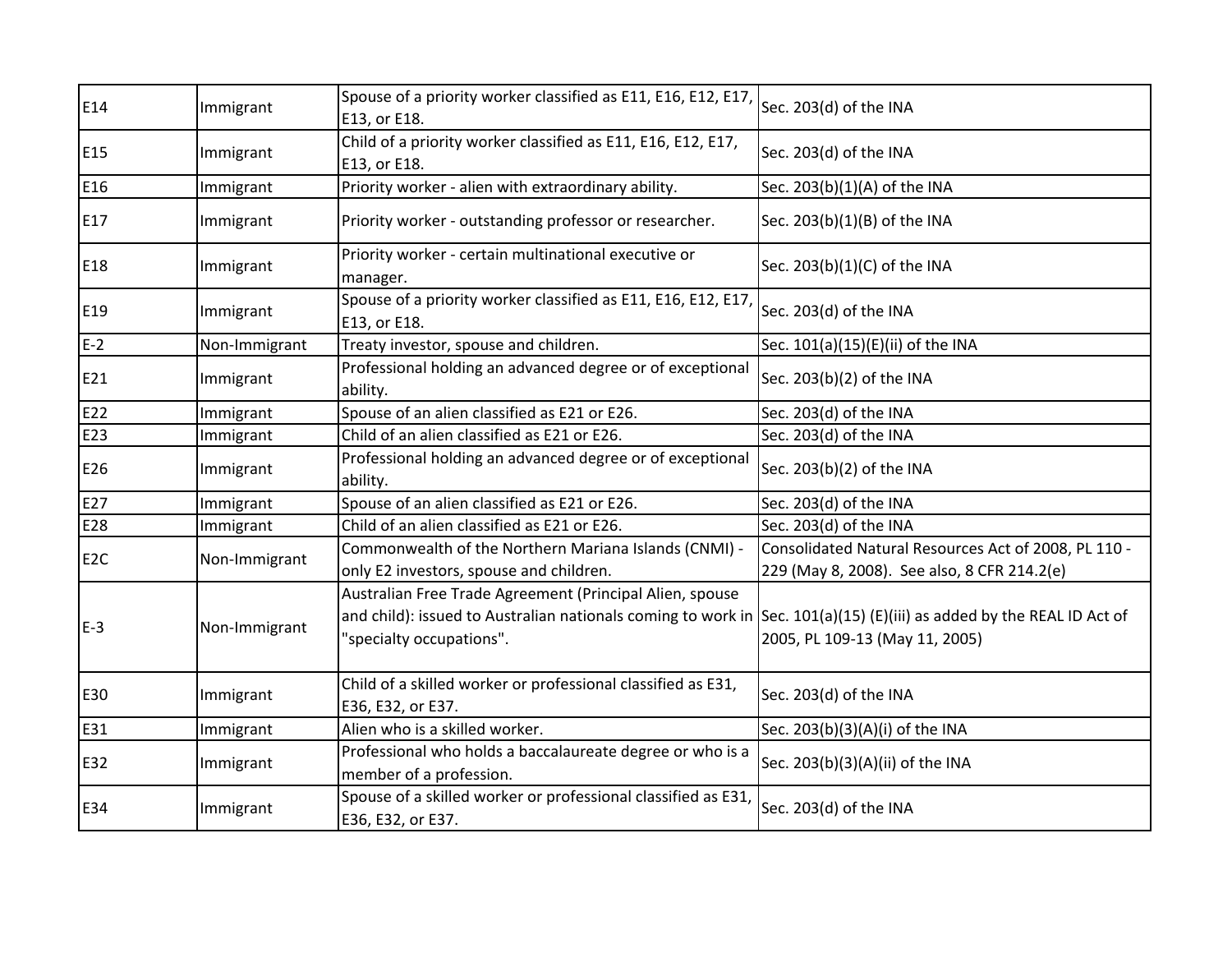| E35             | Immigrant | Child of a skilled worker or professional classified as E31,<br>E36, E32, or E37.                                                                         | Sec. 203(d) of the INA                                                             |
|-----------------|-----------|-----------------------------------------------------------------------------------------------------------------------------------------------------------|------------------------------------------------------------------------------------|
| E36             | Immigrant | Alien who is a skilled worker.                                                                                                                            | Sec. 203(b)(3)(A)(i) of the INA                                                    |
| E37             | Immigrant | Professional who holds a baccalaureate degree or who is a<br>member of a profession.                                                                      | Sec. 203(b)(3)(A)(ii) of the INA                                                   |
| E39             | Immigrant | Spouse of a skilled worker or professional classified as E31,<br>E36, E32, or E37.                                                                        | Sec. 203(d) of the INA                                                             |
| E56             | Immigrant | Employment creation immigrant.                                                                                                                            | Sec. 203(b)(5)(A) of the INA                                                       |
| E57             | Immigrant | Spouse of an alien classified as E51 or E56.                                                                                                              | Sec. 203(d) of the INA                                                             |
| E58             | Immigrant | Child of an alien classified as E51 or E56.                                                                                                               | Sec. 203(d) of the INA                                                             |
| EC <sub>6</sub> | Immigrant | Alien covered by Chinese Student Protection Act.                                                                                                          | Sec. 245 as amended by PL 101-649 (Nov. 29, 1990)<br>and PL 102-404 (Oct. 9, 1992) |
| EC7             | Immigrant | Spouse of alien covered by Chinese Student Protection Act.                                                                                                | Sec. 245 as amended by PL 101-649 (Nov. 29, 1990)<br>and PL 102-404 (Oct. 9, 1992) |
| EC <sub>8</sub> | Immigrant | Child of alien covered by Chinese Student Protection Act.                                                                                                 | Sec. 245 as amended by PL 101-649 (Nov. 29, 1990)<br>and PL 102-404 (Oct. 9, 1992) |
| EW <sub>0</sub> | Immigrant | Child of an alien classified as EW3 or EW8.                                                                                                               | Sec. 203(d) of the INA                                                             |
| EW <sub>3</sub> | Immigrant | Other worker performing unskilled labor, not of a<br>temporary or seasonal nature, for which qualified workers<br>are not available in the United States. | Sec. $203(b)(3)(A)(iii)$ of the INA                                                |
| EW4             | Immigrant | Spouse of an alien classified as EW3 or EW8.                                                                                                              | Sec. 203(d) of the INA                                                             |
| EW <sub>5</sub> | Immigrant | Child of an alien classified as EW3 or EW8.                                                                                                               | Sec. 203(d) of the INA                                                             |
| EW8             | Immigrant | Other worker performing unskilled labor, not of a<br>temporary or seasonal nature, for which qualified workers<br>are not available in the United States. | Sec. 203(b)(3)(A)(iii) of the INA                                                  |
| EW9             | Immigrant | Spouse of an alien classified as EW3 or EW8.                                                                                                              | Sec. 203(d) of the INA                                                             |
| EX1             | Immigrant | Schedule-A worker (RN/PT, professional & science/arts,<br>exceptional ability).                                                                           | Sec. 502 of the Real ID Act of 2005                                                |
| EX <sub>2</sub> | Immigrant | Spouse of EX1 or EX6.                                                                                                                                     | Sec. 502 of the REAL ID Act of 2005, PL 109-13 (May<br>11, 2005).                  |
| EX3             | Immigrant | Child of EX1 or EX6.                                                                                                                                      | Sec. 502 of the REAL ID Act of 2005, PL 109-13 (May<br>11, 2005).                  |
| EX <sub>6</sub> | Immigrant | Schedule - A worker.                                                                                                                                      | Sec. 502 of the REAL ID Act of 2005, PL 109-13 (May<br>11, 2005).                  |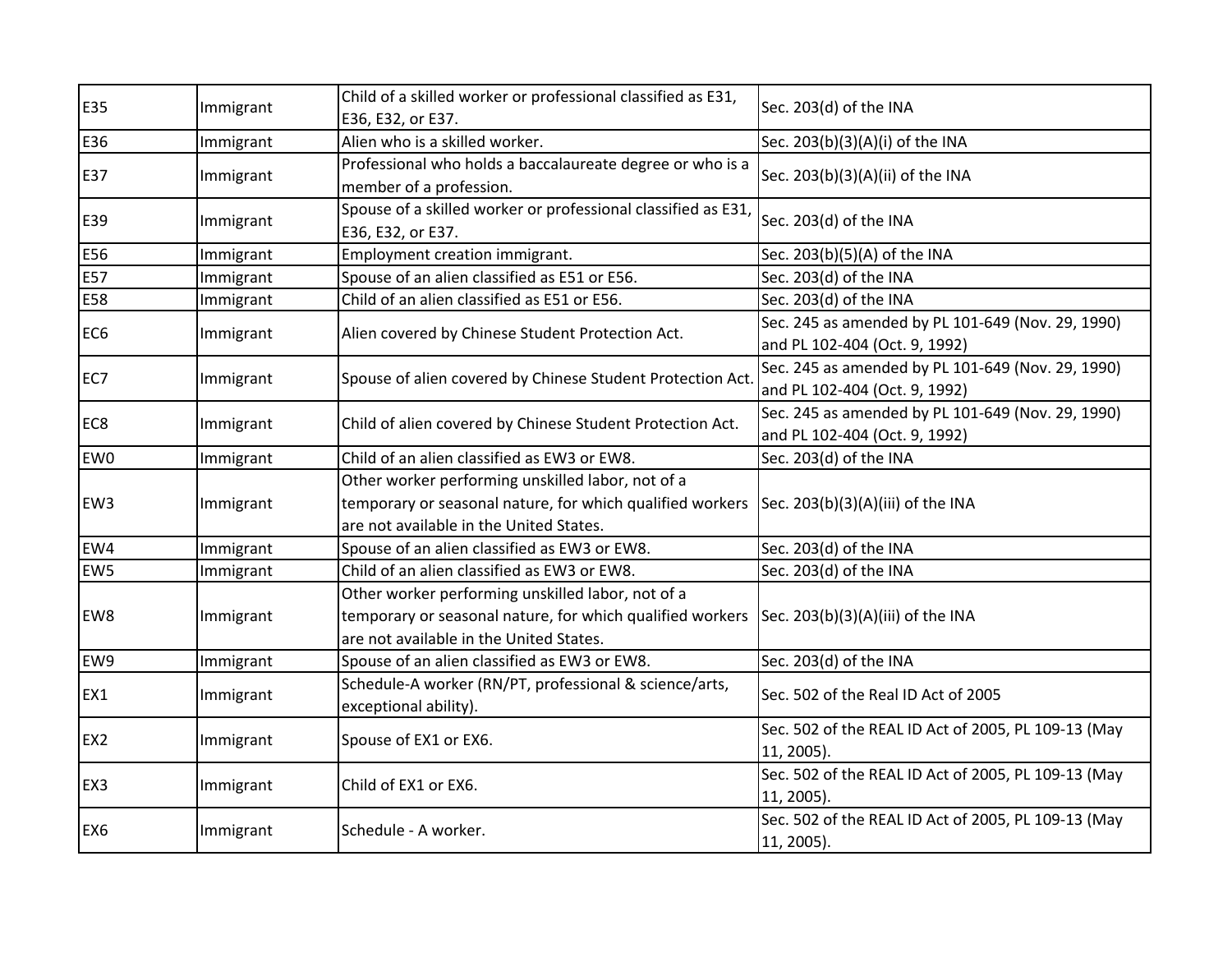|                 |               |                                                                                                         | Sec. 502 of the REAL ID Act of 2005, PL 109-13 (May                                     |
|-----------------|---------------|---------------------------------------------------------------------------------------------------------|-----------------------------------------------------------------------------------------|
| EX7             | Immigrant     | Spouse of EX1 or EX6.                                                                                   | 11, 2005).                                                                              |
|                 |               |                                                                                                         | Sec. 502 of the REAL ID Act of 2005, PL 109-13 (May                                     |
| EX8             | Immigrant     | Child of EX1 or EX6.                                                                                    | 11, 2005).                                                                              |
| $F-1$           | Non-Immigrant | Student, academic or language program.                                                                  | Sec. 101(a)(15)(F)(i) of the INA                                                        |
| F11             | Immigrant     | Unmarried son or daughter of a U.S. citizen.                                                            | Sec. 203(a)(1) of the INA                                                               |
| F12             | Immigrant     | Child of an alien classified as F11 or F16.                                                             | Sec. 203(d) of the INA                                                                  |
| F16             | Immigrant     | Unmarried son or daughter of a U.S. citizen.                                                            | Sec. 203(a)(1) of the INA                                                               |
| F17             | Immigrant     | Child of an alien classified as F11 or F16.                                                             | Sec. 203(d) of the INA                                                                  |
| $F-2$           | Non-Immigrant | Spouse or child of F-1.                                                                                 | Sec. 101(a)(15)(F)(ii) of the INA                                                       |
| F20             | Immigrant     | Child of an alien classified as F24 or F29.                                                             | Sec. 203(d) of the INA                                                                  |
| F21             | Immigrant     | Spouse of a lawful permanent resident alien (subject to<br>country limitations).                        | Sec. 203(a)(2)(A) of the INA                                                            |
| F22             | Immigrant     | Child (under 21 years of age) of a lawful permanent<br>resident alien (subject to country limitations). | Sec. 203(a)(2)(A) of the INA                                                            |
| F23             | Immigrant     | Child of an alien classified as F21, F22, F26, or F27 (subject<br>to country limitations).              | Sec. 203(d) of the INA                                                                  |
| F24             | Immigrant     | Unmarried son or daughter (21 years of age or older) of a<br>lawful permanent resident alien.           | Sec. 203(a)(2)(B) of the INA                                                            |
| F <sub>25</sub> | Immigrant     | Child of an alien classified as F24 or F29.                                                             | Sec. 203(d) of the INA                                                                  |
| F26             | Immigrant     | Spouse of a lawful permanent resident alien (subject to<br>country limitations).                        | Sec. 203(a)(2)(A) of the INA                                                            |
| F27             | Immigrant     | Child (under 21 years of age) of a lawful permanent<br>resident alien (subject to country limitations). | Sec. 203(a)(2)(A) of the INA                                                            |
| F28             | Immigrant     | Child of an alien classified as F21, F22, F26, or F27 (subject<br>to country limitations).              | Sec. 203(d) of the INA                                                                  |
| F29             | Immigrant     | Unmarried son or daughter (21 years of age or older) of a<br>lawful permanent resident alien.           | Sec. 203(a)(2)(B) of the INA                                                            |
| $F-3$           | Non-Immigrant | Canadian or Mexican national commuter student.                                                          | Sec. 101(a)(15)(F)(iii) of the INA as added by PL 107-<br>274, Sec. 2(a) (Nov. 2, 2002) |
| F31             | Immigrant     | Married son or daughter of a U.S. citizen.                                                              | Sec. 203(a)(3) of the INA                                                               |
| F32             | Immigrant     | Spouse of an alien classified as F31 or F36.                                                            | Sec. 203(d) of the INA                                                                  |
| F33             | Immigrant     | Child of an alien classified as F31 or F36.                                                             | Sec. 203(d) of the INA                                                                  |
| F36             | Immigrant     | Married son or daughter of a U.S. citizen.                                                              | Sec. 203(a)(3) of the INA                                                               |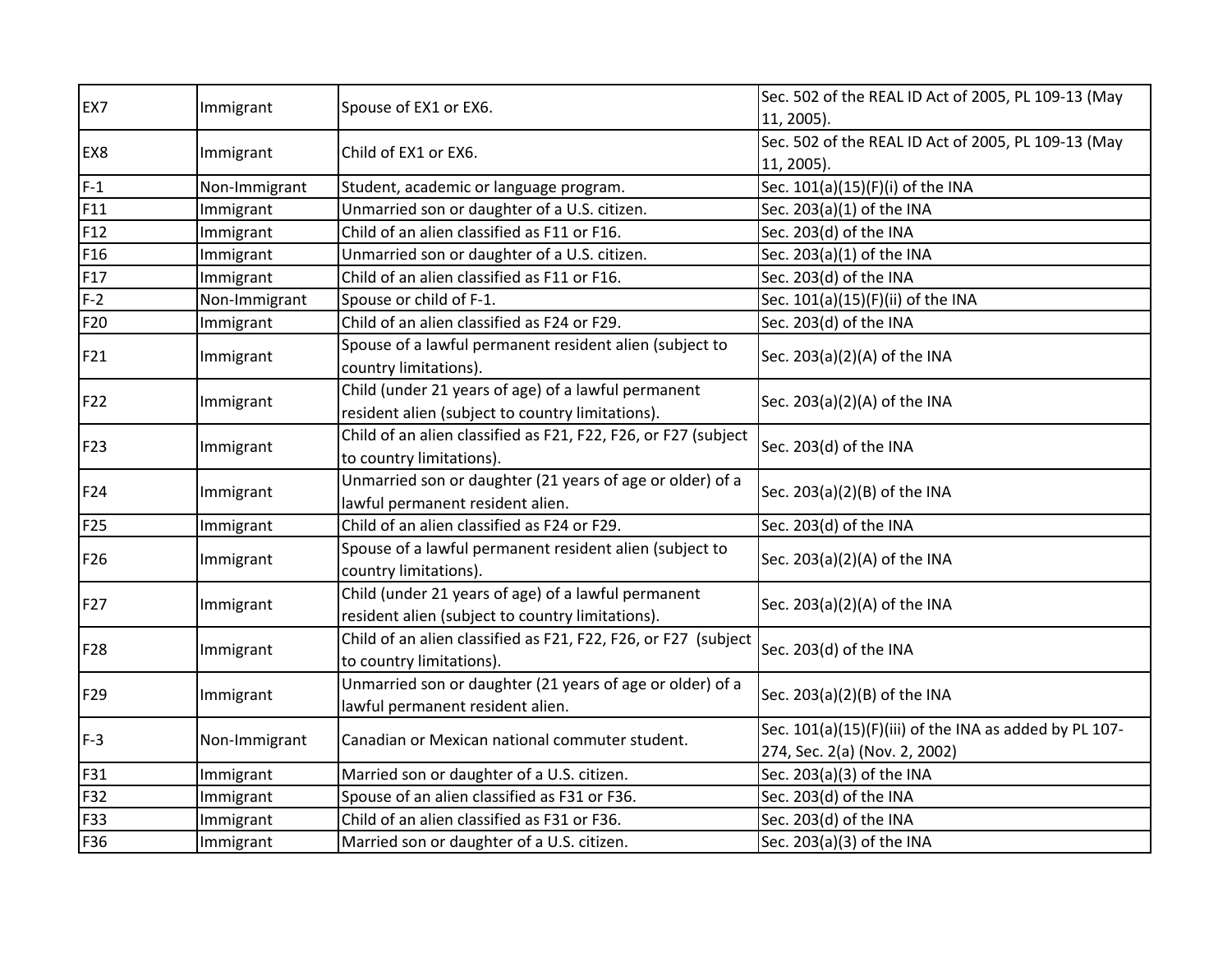| F37        | Immigrant     | Spouse of an alien classified as F31 or F36.                                                                                                                                | Sec. 203(d) of the INA                                              |
|------------|---------------|-----------------------------------------------------------------------------------------------------------------------------------------------------------------------------|---------------------------------------------------------------------|
| F38        | Immigrant     | Child of an alien classified as F31 or F36.                                                                                                                                 | Sec. 203(d) of the INA                                              |
| F41        | Immigrant     | Brother or sister of a U.S. citizen.                                                                                                                                        | Sec. 203(a)(4) of the INA                                           |
| F42        | Immigrant     | Spouse of an alien classified as F41 or F46.                                                                                                                                | Sec. 203(d) of the INA                                              |
| F43        | Immigrant     | Child of an alien classified as F41 or F46.                                                                                                                                 | Sec. 203(d) of the INA                                              |
| F46        | Immigrant     | Brother or sister of a U.S. citizen.                                                                                                                                        | Sec. 203(a)(4) of the INA                                           |
| F47        | Immigrant     | Spouse of an alien classified as F41 or F46.                                                                                                                                | Sec. 203(d) of the INA                                              |
| F48        | Immigrant     | Child of an alien classified as F41 or F46.                                                                                                                                 | Sec. 203(d) of the INA                                              |
| <b>FSM</b> | Non-Immigrant | Citizen of the Federated States of Micronesia.                                                                                                                              | Compact of Free Association Act of 1985, PL 99-239<br>and PL 99-259 |
| FX1        | Immigrant     | Spouse of a lawful permanent resident alien (exempt from<br>country limitations).                                                                                           | Sec. 203(a)(2)(A) and 202(a)(4)(A) of the INA                       |
| FX2        | Immigrant     | Child (under 21 years of age) of a lawful permanent<br>resident alien (exempt from country limitations).                                                                    | Sec. 203(a)(2)(A) and 202(a)(4)(A) of the INA                       |
| FX3        | Immigrant     | Child of an alien classified as FX1, FX2, FX6, or FX7 (exempt<br>from country limitations).                                                                                 | Sec. 203(d) and 202(a)(4)(A) of the INA                             |
| FX6        | Immigrant     | Spouse of a lawful permanent resident alien (exempt from<br>country limitations).                                                                                           | Sec. 203(a)(2)(A) and 202(a)(4)(A) of the INA                       |
| FX7        | Immigrant     | Child (under 21 years of age) of a lawful permanent<br>resident alien (exempt from country limitations).                                                                    | Sec. 203(a)(2)(A) and 202(a)(4)(A) of the INA                       |
| FX8        | Immigrant     | Child of an alien classified as FX1, FX2, FX6, or FX7 (exempt<br>from country limitations).                                                                                 | Sec. 203(d) and 202(a)(4)(A) of the INA                             |
| $G-1$      | Non-Immigrant | Principal resident representative of recognized foreign<br>member government to international organization, staff,<br>and members of immediate family.                      | Sec. 101(a)(15)(G)(i) of the INA                                    |
| $G-2$      | Non-Immigrant | Temporary representative of recognized foreign member<br>government to an international organization, and<br>members of immediate family.                                   | Sec. 101(a)(15)(G)(ii) of the INA                                   |
| $G-3$      | Non-Immigrant | Representative of nonrecognized or nonmember foreign<br>government to international organization, and members of $ Sec. 101(a)(15)(G)(iii)$ of the INA<br>immediate family. |                                                                     |
| $G-4$      | Non-Immigrant | Officer or employee of international organization and<br>members of immediate family.                                                                                       | Sec. 101(a)(15)(G)(iv) of the INA                                   |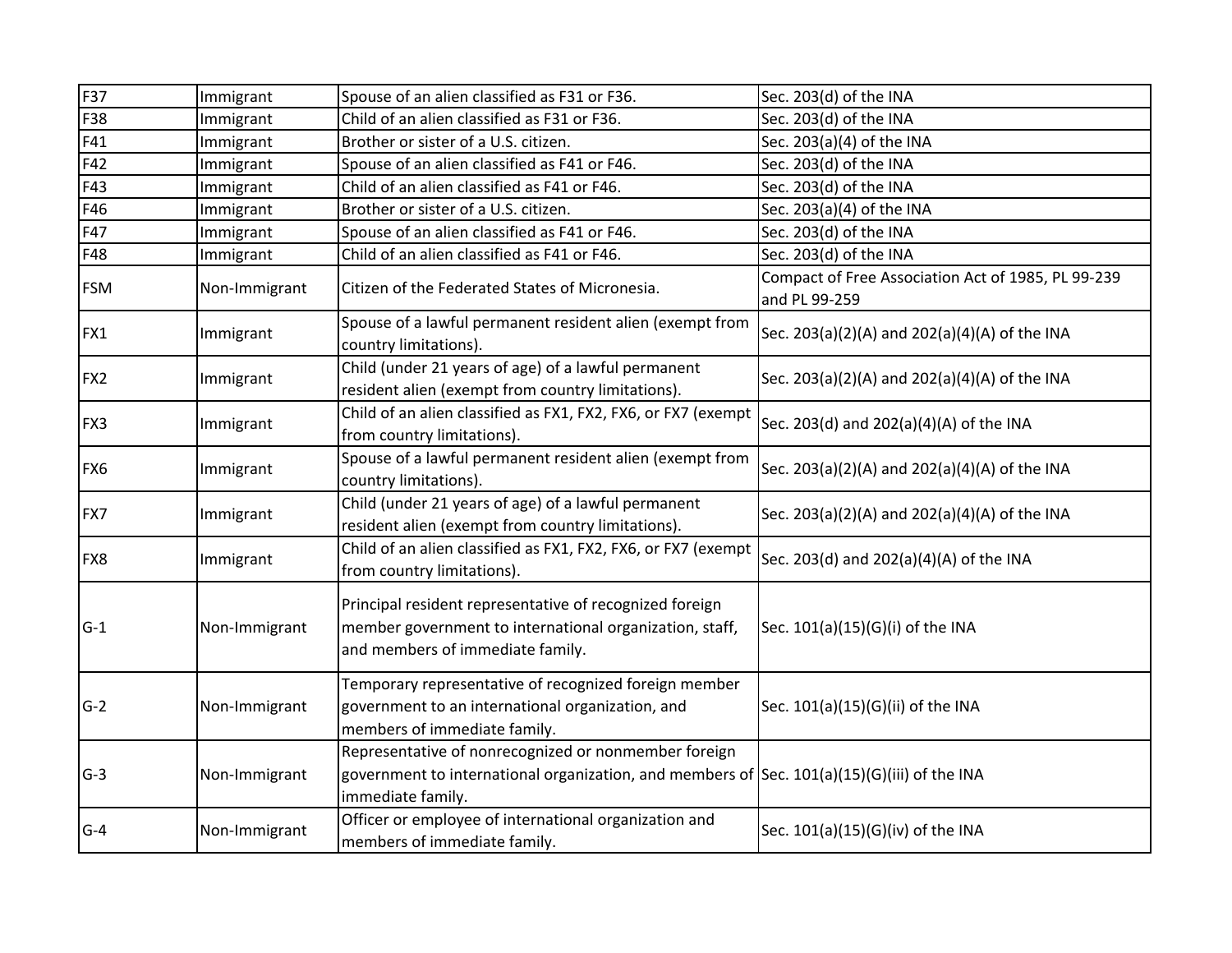|                 |               | Attendant, servant, or personal employee of G-1, G-2, G-3,                                                                                                                 |                                                                                                                                                                                                                                                                                 |
|-----------------|---------------|----------------------------------------------------------------------------------------------------------------------------------------------------------------------------|---------------------------------------------------------------------------------------------------------------------------------------------------------------------------------------------------------------------------------------------------------------------------------|
| $G-5$           | Non-Immigrant | or G-4, and members of immediate family.                                                                                                                                   | Sec. 101(a)(15)(G)(v) of the INA                                                                                                                                                                                                                                                |
| GA <sub>6</sub> | Immigrant     | Iraqi National whose application for asylum was processed<br>in Guam between September 1,1996 and April 30, 1997,<br>adjusting to lawful permanent residence in the U.S.   | Sec. 128 of PL 105-277 (Oct. 20, 1998)                                                                                                                                                                                                                                          |
| GA7             | Immigrant     | Spouse of GA6.                                                                                                                                                             | Sec. 128 of PL 105-277 (Oct. 20, 1998)                                                                                                                                                                                                                                          |
| GA8             | Immigrant     | Child of GA6.                                                                                                                                                              | Sec. 128 of PL 105-277 (Oct. 20, 1998)                                                                                                                                                                                                                                          |
| <b>GB</b>       | Non-Immigrant | Temporary visitor for business admitted without visa to<br>Guam under the Guam Visa Waiver Program.                                                                        | Sec. 217 of the INA as added by IRCA, PL 99-603, Sec.<br>313 (Nov. 6, 1986); revised by the Immigration Act of<br>1990, PL 101-649, Sec. 201 (Nov. 29, 1990)                                                                                                                    |
| <b>GT</b>       | Non-Immigrant | Temporary visitor for pleasure admitted without visa to<br>Guam under the Guam Visa Waiver Program.                                                                        | Sec. 217 of the INA as added by IRCA, PL 99-603, Sec.<br>313 (Nov. 6, 1986); revised by the Immigration Act of<br>1990, PL 101-649, Sec. 201 (Nov. 29, 1990)                                                                                                                    |
| $H-1B$          | Non-Immigrant | Temporary worker (other than registered nurse) with<br>'specialty occupation" admitted on the basis of<br>professional education, skills, and/or equivalent<br>experience  | Sec. $101(a)(15)(H)(i)(b)$ of the INA as added by the<br>Immigration Nursing Relief act of 1989, PL 101-238,<br>Sec. 3(a) (Dec. 18, 1989); revised by the Immigration<br>Act of 1990, PL 101-649, Sec. 205(c) (Nov. 29, 1990)                                                   |
| $H-1B1$         | Non-Immigrant | Free Trade, Singapore / Chile nationals to work in specialty<br>occupations.                                                                                               | Sec. $101(a)(15)(H)(i)(b)(1)$ of the INA as added by the<br>U.S.-Chile Free Trade Agreement Implementation Act,<br>PL 108-77, Sec. 402 (Sept. 3, 2003), and amended by<br>the U.S.-Singapore Free Trade Agreement<br>Implementation Act, PL 108-78, Sec. 402 (Sept. 3,<br>2003) |
| $H-1C$          | Non-Immigrant | Registered nurse who will work in facilities that serve<br>health professional shortage areas under provisions of the<br>Nursing Relief for Disadvantage Areas Act of 1999 | Sec. 101(a)(15)(H)(i)(c) of the INA as added by the<br>Nursing Relief for Disadvantaged Areas Act of 1999, PL<br>106-95, Sec. 2 (Nov. 12, 1999) and extended by PL 109-<br>423 (Dec. 20, 2006)                                                                                  |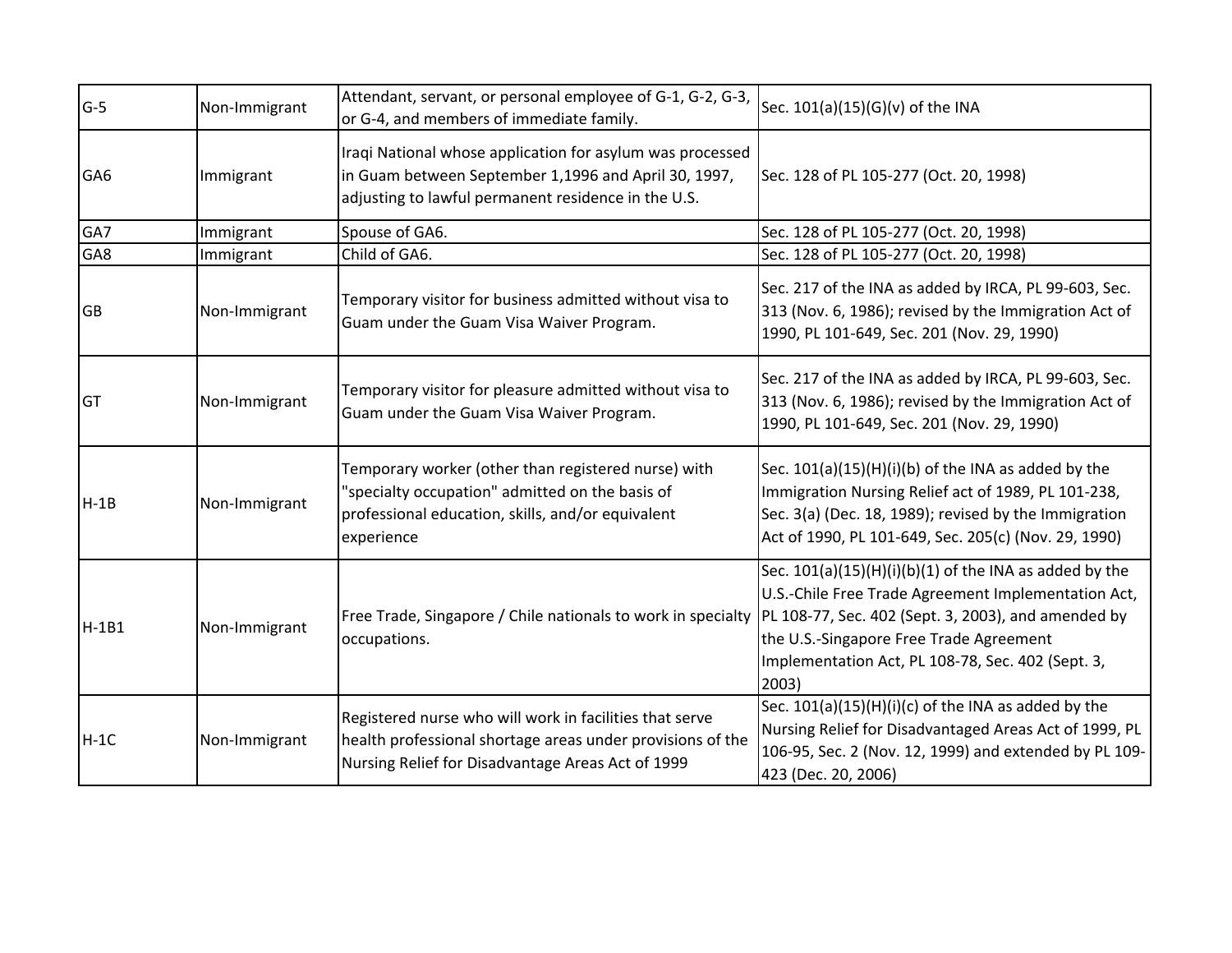| $H - 2A$        | Non-Immigrant | Worker to perform agricultural services or labor of a<br>temporary or seasonal nature when services are<br>unavailable in the U.S. and will not adversely affect wages<br>and working conditions of U.S. workers.                             | Sec. 101(a)(15)(H)(ii)(a) of the INA as added by IRCA, PL<br>99-603, Sec. 301(a)(a) and Sec. 216(a)(1)(A) and (B)<br>(Nov. 6, 1986)           |
|-----------------|---------------|-----------------------------------------------------------------------------------------------------------------------------------------------------------------------------------------------------------------------------------------------|-----------------------------------------------------------------------------------------------------------------------------------------------|
| $H-2B$          | Non-Immigrant | Nonagricultural worker performing services of a temporary 99-603, Sec. 301(a)(b) (Nov. 6, 1986); revised by the<br>nature or labor unavailable in the United States.                                                                          | Sec. 101(a)(15)(H)(ii)(b) of the INA as added by IRCA, PL<br>Immigration Act of 1990, PL 101-649, Sec. 205 (Nov.<br>29, 1990)                 |
| $H-2R$          | Non-Immigrant | Returning H-2B worker not subject to the numerical cap<br>(exempts returning workers from the H-2B numerical cap<br>for FY05, FY06, FY07), expires at the conclusion of FY 2007.                                                              | Title IV (section 401-07) REAL ID Act of 2005, division B<br>of PL 109-13 (May 11, 2005), extended by PL 109-364<br>Sec. 1074 (Oct. 17, 2006) |
| $H-3$           | Non-Immigrant | Temporary trainee to receive instruction in any field<br>except medical education.                                                                                                                                                            | Sec. 101(a)(15)(H)(iii) of the INA                                                                                                            |
| $H-3B$          | Non-Immigrant | Special education training.                                                                                                                                                                                                                   | Sec. 101(a)(15)(H)(iii) of the INA                                                                                                            |
| $H - 4$         | Non-Immigrant | Spouse or child of H-1B, H-1B1, H-1C, H-2A, H-2B, H-2R, or<br>H-3.                                                                                                                                                                            | Sec. 101(a)(15)(H) of the INA                                                                                                                 |
| HA <sub>6</sub> | Immigrant     | Haitian National adjusting status under the Haitian Refugee Sec. 902(b)(1)(A) of PL 105-277. Haitian Refugee<br>Fairness Act of 1998.                                                                                                         | Immigration Fairness Act (HRIFA Oct. 21, 1998)                                                                                                |
| HA7             | Immigrant     | Spouse of HA6.                                                                                                                                                                                                                                | Sec. 902(b)(1)(A) of PL 105-277. Haitian Refugee<br>Immigration Fairness Act (HRIFA Oct. 21, 1998)                                            |
| HA8             | Immigrant     | Child of HA6.                                                                                                                                                                                                                                 | Sec. 902(b)(1)(A) of PL 105-277. Haitian Refugee<br>Immigration Fairness Act (HRIFA Oct. 21, 1998)                                            |
| HA9             | Immigrant     | Unmarried son or daughter of HA6.                                                                                                                                                                                                             | Sec. 902(b)(1)(A) of PL 105-277. Haitian Refugee<br>Immigration Fairness Act (HRIFA Oct. 21, 1998)                                            |
| HB <sub>6</sub> | Immigrant     | Haitian National who was paroled into the U.S. prior to<br>December 31, 1995, after having been identified as having<br>a credible fear of persecution, or paroled for emergent<br>reasons or reasons deemed strictly in the public interest. | Sec. 902(b)(1)(A) of PL 105-277. Haitian Refugee<br>Immigration Fairness Act (HRIFA Oct. 21, 1998)                                            |
| HB7             | Immigrant     | Spouse of HB6.                                                                                                                                                                                                                                | Sec. 902(b)(1)(A) of PL 105-277. Haitian Refugee<br>Immigration Fairness Act (HRIFA Oct. 21, 1998)                                            |
| HB8             | Immigrant     | Child of HB6.                                                                                                                                                                                                                                 | Sec. 902(b)(1)(A) of PL 105-277. Haitian Refugee<br>Immigration Fairness Act (HRIFA Oct. 21, 1998)                                            |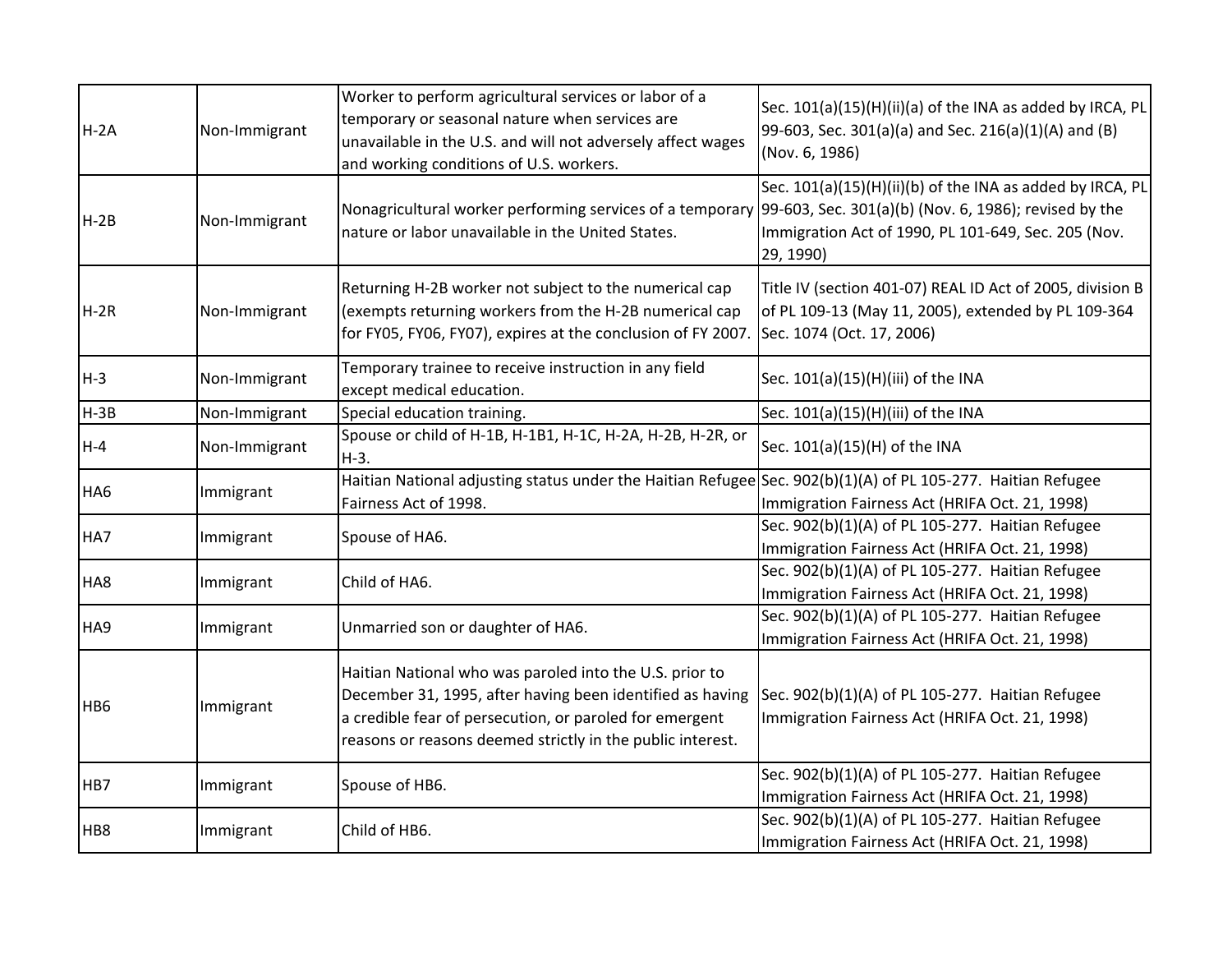| HB <sub>9</sub> | Immigrant     | Unmarried son or daughter of HB6.                                                                                                                                               | Sec. 902(b)(1)(A) of PL 105-277. Haitian Refugee<br>Immigration Fairness Act (HRIFA Oct. 21, 1998)      |
|-----------------|---------------|---------------------------------------------------------------------------------------------------------------------------------------------------------------------------------|---------------------------------------------------------------------------------------------------------|
| HC <sub>6</sub> | Immigrant     | A Haitian National who entered the U.S. as a child prior to<br>December 31, 1995, was orphaned before arrival in the<br>U.S., and has remained parentless.                      | Sec. 902(b)(1)(C)(i) of PL 105-277. Haitian Refugee<br>Immigration Fairness Act (HRIFA Oct. 21, 1998)   |
| HC7             | Immigrant     | Spouse of HC6.                                                                                                                                                                  | Sec. 902(b)(1)(A) of PL 105-277. Haitian Refugee<br>Immigration Fairness Act (HRIFA Oct. 21, 1998)      |
| HC <sub>8</sub> | Immigrant     | Child of HC6.                                                                                                                                                                   | Sec. 902(b)(1)(A) of PL 105-277. Haitian Refugee<br>Immigration Fairness Act (HRIFA Oct. 21, 1998)      |
| HC <sub>9</sub> | Immigrant     | Unmarried son or daughter of HC6.                                                                                                                                               | Sec. 902(b)(1)(A) of PL 105-277. Haitian Refugee<br>Immigration Fairness Act (HRIFA Oct. 21, 1998)      |
| HD <sub>6</sub> | Immigrant     | A Haitian National who entered the U.S. as a child prior to<br>December 31, 1995 and became orphaned after arrival.                                                             | Sec. 902(b)(1)(C)(ii) of PL 105-277. Haitian Refugee<br>Immigration Fairness Act (HRIFA Oct. 21, 1998)  |
| HD7             | Immigrant     | Spouse of HD6.                                                                                                                                                                  | Sec. 902(b)(1)(A) of PL 105-277. Haitian Refugee<br>Immigration Fairness Act (HRIFA Oct. 21, 1998)      |
| HD <sub>8</sub> | Immigrant     | Child of HD6.                                                                                                                                                                   | Sec. 902(b)(1)(A) of PL 105-277. Haitian Refugee<br>Immigration Fairness Act (HRIFA Oct. 21, 1998)      |
| HD <sub>9</sub> | Immigrant     | Unmarried son or daughter of HD6.                                                                                                                                               | Sec. 902(b)(1)(A) of PL 105-277. Haitian Refugee<br>Immigration Fairness Act (HRIFA Oct. 21, 1998)      |
| HE <sub>6</sub> | Immigrant     | A Haitian National who entered the U.S. as a child prior to<br>December 31, 1995 was abandoned by parents or<br>guardians prior to April 1, 1998 and has remained<br>abandoned. | Sec. 902(b)(1)(C)(iii) of PL 105-277. Haitian Refugee<br>Immigration Fairness Act (HRIFA Oct. 21, 1998) |
| HE7             | Immigrant     | Spouse of HE6.                                                                                                                                                                  | Sec. 902(b)(1)(A) of PL 105-277. Haitian Refugee<br>Immigration Fairness Act (HRIFA Oct. 21, 1998)      |
| HE8             | Immigrant     | Child of HE6.                                                                                                                                                                   | Sec. 902(b)(1)(A) of PL 105-277. Haitian Refugee<br>Immigration Fairness Act (HRIFA Oct. 21, 1998)      |
| HE9             | Immigrant     | Unmarried son or daughter of HE6.                                                                                                                                               | Sec. 902(b)(1)(A) of PL 105-277. Haitian Refugee<br>Immigration Fairness Act (HRIFA Oct. 21, 1998)      |
| <b>HSC</b>      | Non-Immigrant | See H-1B1.                                                                                                                                                                      |                                                                                                         |
|                 | Non-Immigrant | Representative of foreign information media, spouse and<br>children.                                                                                                            | Sec. 101(a)(15)(I) of the INA                                                                           |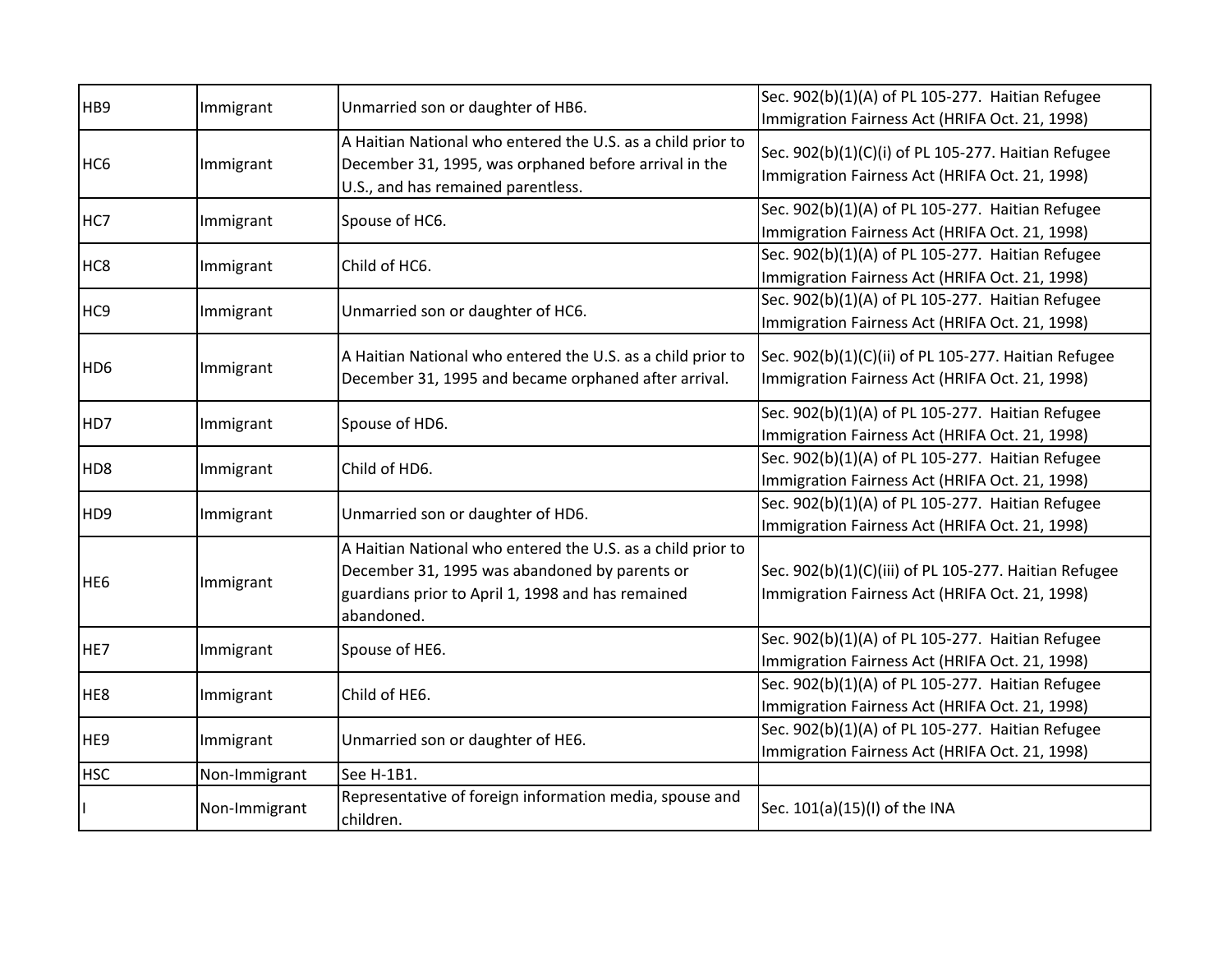| 151             | Immigrant     | Investor Pilot Program, principal (targeted area).          | Sec. 203(b)(5) of the INA and Sec. 610 of PL 102-395   |
|-----------------|---------------|-------------------------------------------------------------|--------------------------------------------------------|
|                 |               |                                                             | (Oct. 6, 1992)                                         |
| 152             | Immigrant     | Spouse of an alien classified as I51 or I56.                | Sec. 203(b)(5) of the INA and Sec. 610 of PL 102-395   |
|                 |               |                                                             | (Oct. 6, 1992)                                         |
| 153             | Immigrant     | Child of an alien classified as 151 or 156.                 | Sec. 203(b)(5) of the INA and Sec. 610 of PL 102-395   |
|                 |               |                                                             | (Oct. 6, 1992)                                         |
| 156             | Immigrant     | Investor Pilot Program, principal (targeted area).          | Sec. 203(b)(5) of the INA and Sec. 610 of PL 102-395   |
|                 |               |                                                             | (Oct. 6, 1992)                                         |
| 157             | Immigrant     | Spouse of an alien classified as I51 or I56.                | Sec. 203(b)(5) of the INA and Sec. 610 of PL 102-395   |
|                 |               |                                                             | (Oct. 6, 1992)                                         |
| 158             | Immigrant     | Child of an alien classified as I51 or I56.                 | Sec. 203(b)(5) of the INA and Sec. 610 of PL 102-395   |
|                 |               |                                                             | (Oct. 6, 1992)                                         |
|                 |               | Self-petition battered or abused parent of U.S. citizen,    | Sec. 204(a)(1)(A) of the INA as amended by sec. 816 of |
| IB <sub>0</sub> | Immigrant     | residing with citizen and being battered by citizen.        | PL 109-162 (Jan. 5, 2006)                              |
|                 |               |                                                             |                                                        |
| IB1             | Immigrant     | Self-petition spouse of U.S. citizen.                       | Sec. 40701 of PL 103-322 (Sept. 13, 1994)              |
| IB <sub>2</sub> | Immigrant     | Self-petition child of U.S. citizen.                        | Sec. 40701 of PL 103-322 (Sept. 13, 1994)              |
| IB <sub>3</sub> | Immigrant     | Child of an alien classified as IB1 or IB6.                 | Sec. 40701 of PL 103-322 (Sept. 13, 1994)              |
|                 |               | Self-petition battered or abused parent of U.S. citizen,    | Sec. 204(a)(1)(A) of the INA as amended by sec. 816 of |
| IB5             | Immigrant     | residing with citizen and being battered by citizen.        | PL 109-162 (Jan. 5, 2006)                              |
|                 |               |                                                             |                                                        |
| IB <sub>6</sub> | Immigrant     | Self-petition spouse of U.S. citizen.                       | Sec. 40701 of PL 103-322 (Sept. 13, 1994)              |
| IB7             | Immigrant     | Self-petition child of U.S. citizen.                        | Sec. 40701 of PL 103-322 (Sept. 13, 1994)              |
| IB8             | Immigrant     | Child of an alien classified as IB1 or IB6.                 | Sec. 40701 of PL 103-322 (Sept. 13, 1994)              |
| IC <sub>6</sub> | Immigrant     | Indochinese refugee.                                        | Sec. 101 of PL 95-145 (Oct. 28, 1977)                  |
| IC7             | Immigrant     | Spouse or child of an Indochinese refugee not qualified as  | Sec. 101 of PL 95-145 (Oct. 28, 1977)                  |
|                 |               | a refugee on his or her own.                                |                                                        |
| ID <sub>6</sub> | Immigrant     | Indochinese Parolee.                                        | Sec. 586 of PL 106-429                                 |
|                 |               | Alien whose record of admission is created upon the         | Sec. 214(d) of the INA as amended by PL 91-225 (Apr.   |
| IF <sub>1</sub> | Immigrant     | conclusion of a valid marriage contract after entering as a | 7, 1970)                                               |
|                 |               | fiance or fiancee of a U.S. citizen.                        |                                                        |
| IF <sub>2</sub> | Immigrant     | Minor child of an alien classified as IF1.                  | Sec. 214(d) of the INA as amended by PL 91-225 (Apr.   |
|                 |               |                                                             | 7, 1970)                                               |
| IN              | Non-Immigrant | Parolee (Indefinite).                                       | Sec. 212 of the INA                                    |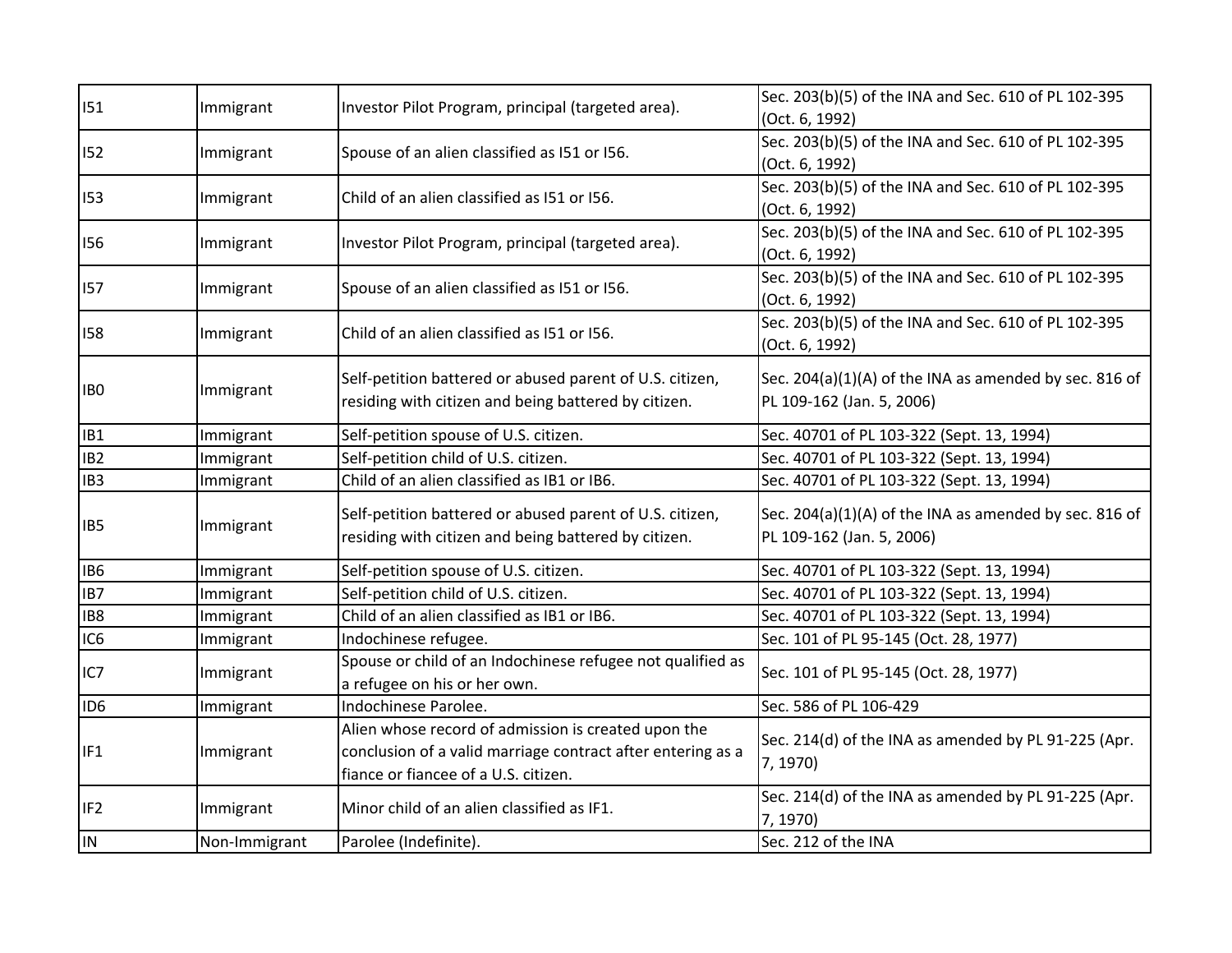| IR <sub>0</sub> | Immigrant     | Parent of a U.S. citizen.                                                                                                     | Sec. 201(b)(2)(A)(i) of the INA                                                                                                                                                                                                                                           |
|-----------------|---------------|-------------------------------------------------------------------------------------------------------------------------------|---------------------------------------------------------------------------------------------------------------------------------------------------------------------------------------------------------------------------------------------------------------------------|
| IR1             | Immigrant     | Spouse of a U.S. citizen.                                                                                                     | Sec. 201(b)(2)(A)(i) of the INA                                                                                                                                                                                                                                           |
| IR <sub>2</sub> | Immigrant     | Child of a U.S. citizen.                                                                                                      | Sec. 201(b)(2)(A)(i) of the INA                                                                                                                                                                                                                                           |
| IR <sub>3</sub> | Immigrant     | Orphan adopted abroad by a U.S. citizen.                                                                                      | Sec. 201(b)(2)(A)(i) of the INA                                                                                                                                                                                                                                           |
| IR4             | Immigrant     | Orphan to be adopted by a U.S. citizen.                                                                                       | Sec. 201(b)(2)(A)(i) of the INA                                                                                                                                                                                                                                           |
| IR <sub>5</sub> | Immigrant     | Parent of a U.S. citizen.                                                                                                     | Sec. 201(b)(2)(A)(i) of the INA                                                                                                                                                                                                                                           |
| IR <sub>6</sub> | Immigrant     | Spouse of a U.S. citizen.                                                                                                     | Sec. 201(b)(2)(A)(i) of the INA                                                                                                                                                                                                                                           |
| IR7             | Immigrant     | Child of a U.S. citizen.                                                                                                      | Sec. 201(b)(2)(A)(i) of the INA                                                                                                                                                                                                                                           |
| IR8             | Immigrant     | Orphan adopted abroad by a U.S. citizen.                                                                                      | Sec. 201(b)(2)(A)(i) of the INA                                                                                                                                                                                                                                           |
| IR9             | Immigrant     | Orphan to be adopted by a U.S. citizen.                                                                                       | Sec. 201(b)(2)(A)(i) of the INA                                                                                                                                                                                                                                           |
| IW1             |               | Widow or widower of a U.S. citizen.                                                                                           | Sec. 201(b)(2)(A)(i) of the INA as amended by PL 103-                                                                                                                                                                                                                     |
|                 | Immigrant     |                                                                                                                               | 416 (Oct. 7, 1994)                                                                                                                                                                                                                                                        |
| IW <sub>2</sub> |               | Child of an alien classified as IW1 or IW6.                                                                                   | Sec. 201(b)(2)(A)(i) of the INA as amended by PL 103-                                                                                                                                                                                                                     |
|                 | Immigrant     |                                                                                                                               | 416 (Oct. 7, 1994)                                                                                                                                                                                                                                                        |
| IW <sub>6</sub> |               | Widow or widower of a U.S. citizen.                                                                                           | Sec. 201(b)(2)(A)(i) of the INA as amended by PL 103-                                                                                                                                                                                                                     |
|                 | Immigrant     |                                                                                                                               | 416 (Oct. 7, 1994)                                                                                                                                                                                                                                                        |
| IW7             | Immigrant     | Child of an alien classified as IW1 or IW6.                                                                                   | Sec. 201(b)(2)(A)(i) of the INA as amended by PL 103-                                                                                                                                                                                                                     |
|                 |               |                                                                                                                               | 416 (Oct. 7, 1994)                                                                                                                                                                                                                                                        |
| $-1$            | Non-Immigrant | Exchange visitor.                                                                                                             | Sec. 101(a)(15)(J) of the INA                                                                                                                                                                                                                                             |
| $J-2$           | Non-Immigrant | Spouse or child of J-1.                                                                                                       | Sec. 101(a)(15)(J) of the INA                                                                                                                                                                                                                                             |
| $K-1$           | Non-Immigrant | Fiancé or fiancée of a U.S. citizen entering solely to<br>conclude a valid marriage contract.                                 | Sec. 101(a)(15)(K) of the INA                                                                                                                                                                                                                                             |
| $K-2$           | Non-Immigrant | Child of K-1.                                                                                                                 | Sec. 101(a)(15)(K) of the INA                                                                                                                                                                                                                                             |
| $K-3$           | Non-Immigrant | Spouse of a U.S. citizen who is a beneficary of a petition for<br>status as the immediate relative of a U.S. citizen (I-130). | Sec. 101(a)(15)(K) of the INA as added by the Legal<br>Immigration Family Equity (LIFE) Act as part of the<br>Departments of Commerce, Justice, and State, the<br>Judiciary, and Related Agencies Appropriations Act of<br>2001, PL 106-553, Sec. 1103(a) (Dec. 21, 2000) |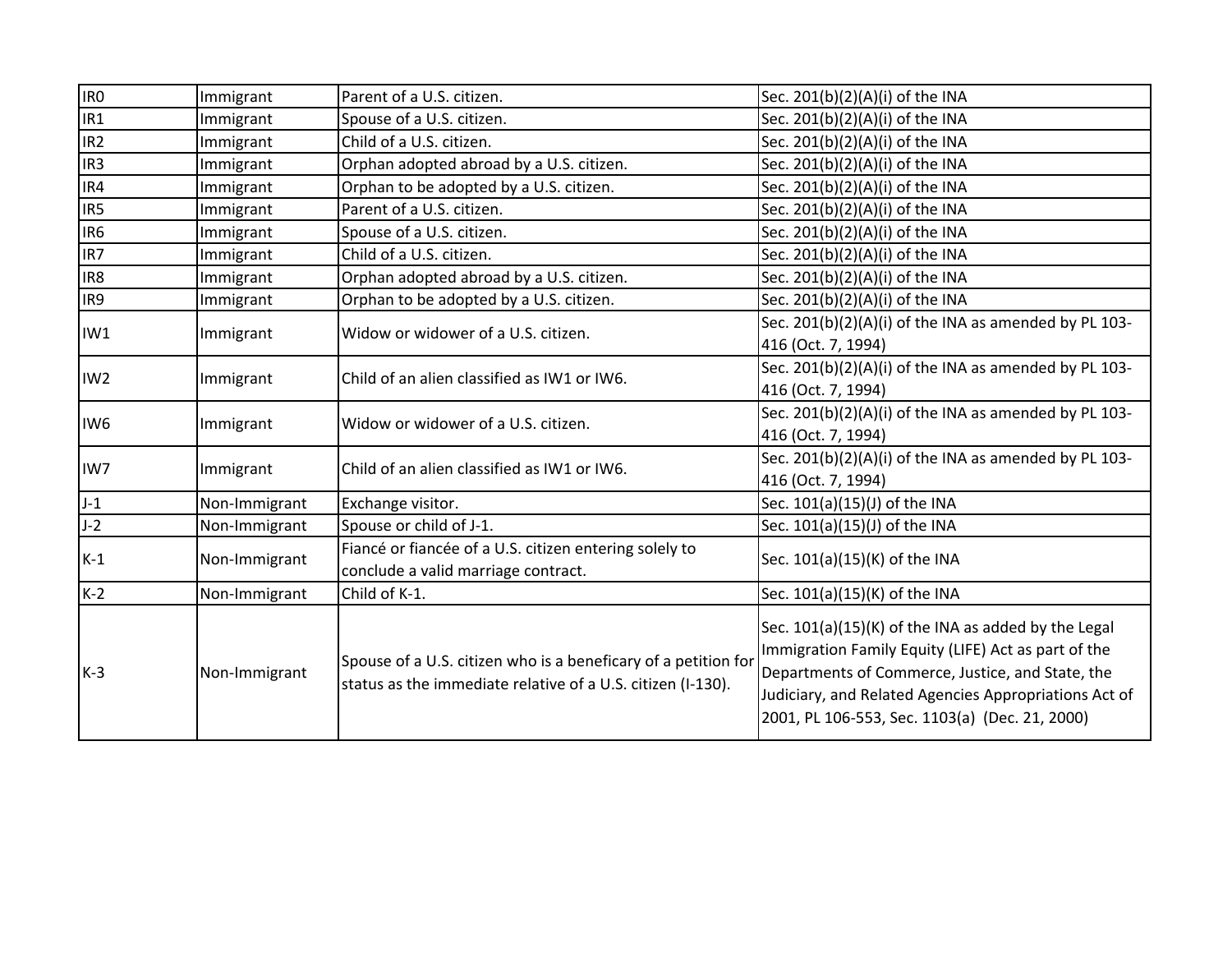| $K-4$           | Non-Immigrant | Child accompanying or following to join a K-3 alien.                                                                                                                                                                           | Sec. 101(a)(15)(K) of the INA as added by the Legal<br>Immigration Family Equity (LIFE) Act as part of the<br>Departments of Commerce, Justice, and State, the<br>Judiciary, and Related Agencies Appropriations Act of<br>2001, PL 106-553, Sec. 1103(a) (Dec. 21, 2000) |
|-----------------|---------------|--------------------------------------------------------------------------------------------------------------------------------------------------------------------------------------------------------------------------------|---------------------------------------------------------------------------------------------------------------------------------------------------------------------------------------------------------------------------------------------------------------------------|
| $L-1$           | Non-Immigrant | Intracompany transferee (executive, managerial, and<br>specialized personnel entering to render services to a<br>branch, parent, subsidiary, or affiliate of the company of<br>previous employment outside the United States). | Sec. 101(a)(15)(L) of the INA                                                                                                                                                                                                                                             |
| $L-1A$          | Non-Immigrant | Intracompany transferee (managers and executives).                                                                                                                                                                             | Sec. 101(a)(15)(L) of the INA                                                                                                                                                                                                                                             |
| $L-1B$          | Non-Immigrant | Intracompany transferee (specialized knowledge).                                                                                                                                                                               | Sec. 101(a)(15)(L) of the INA                                                                                                                                                                                                                                             |
| $L-2$           | Non-Immigrant | Spouse or child of L-1.                                                                                                                                                                                                        | Sec. 101(a)(15)(L) of the INA                                                                                                                                                                                                                                             |
| LA6             | Immigrant     | Certain parolees from the Soviet Union, Cambodia, Laos,<br>or Vietnam who were denied refugee status and paroled<br>between Aug. 15, 1988 and Sep. 30, 1999.                                                                   | Sec. 599(E) of PL 101-167 (Nov. 22, 1989, extended<br>through September 30, 1999)                                                                                                                                                                                         |
| LB <sub>2</sub> | Immigrant     | Child of legalized alien.                                                                                                                                                                                                      | Immigration Act of 1990, PL 101-649 (Nov. 29, 1990).                                                                                                                                                                                                                      |
| $M-1$           | Non-Immigrant | Student pursuing a full course of study at an established<br>vocational or other recognized nonacademic institution<br>(other than in a language training program).                                                            | Sec. 101(a)(15)(M)(i) of the INA as added by PL 97-116,<br>Sec. 2(a)(2) (Dec. 29, 1981)                                                                                                                                                                                   |
| $M-2$           | Non-Immigrant | Spouse or child of M-1.                                                                                                                                                                                                        | Sec. 101(a)(15)(M)(ii) of the INA as added by PL 97-<br>116, Sec. 2(a)(2) (Dec. 29, 1981)                                                                                                                                                                                 |
| $M-3$           | Non-Immigrant | Canadian or Mexican national commuter student<br>(vocational student or other nonacademic student).                                                                                                                            | Sec. 101(a)(15)(M)(iii) of the INA as added by PL 107-<br>274, Sec. 2(b) (Nov. 2, 2002)                                                                                                                                                                                   |
| M83             | Immigrant     | Refugee-escapee previously admitted for lawful<br>permanent resident status.                                                                                                                                                   | Fair Share Refugee Act, PL 86-648 (Jul. 14, 1960)                                                                                                                                                                                                                         |
| M93             | Immigrant     | Hungarian parolee previously admitted for lawful<br>permanent resident status.                                                                                                                                                 | Hungarian Refugee Act, PL 85-559 (Jul. 25, 1958)                                                                                                                                                                                                                          |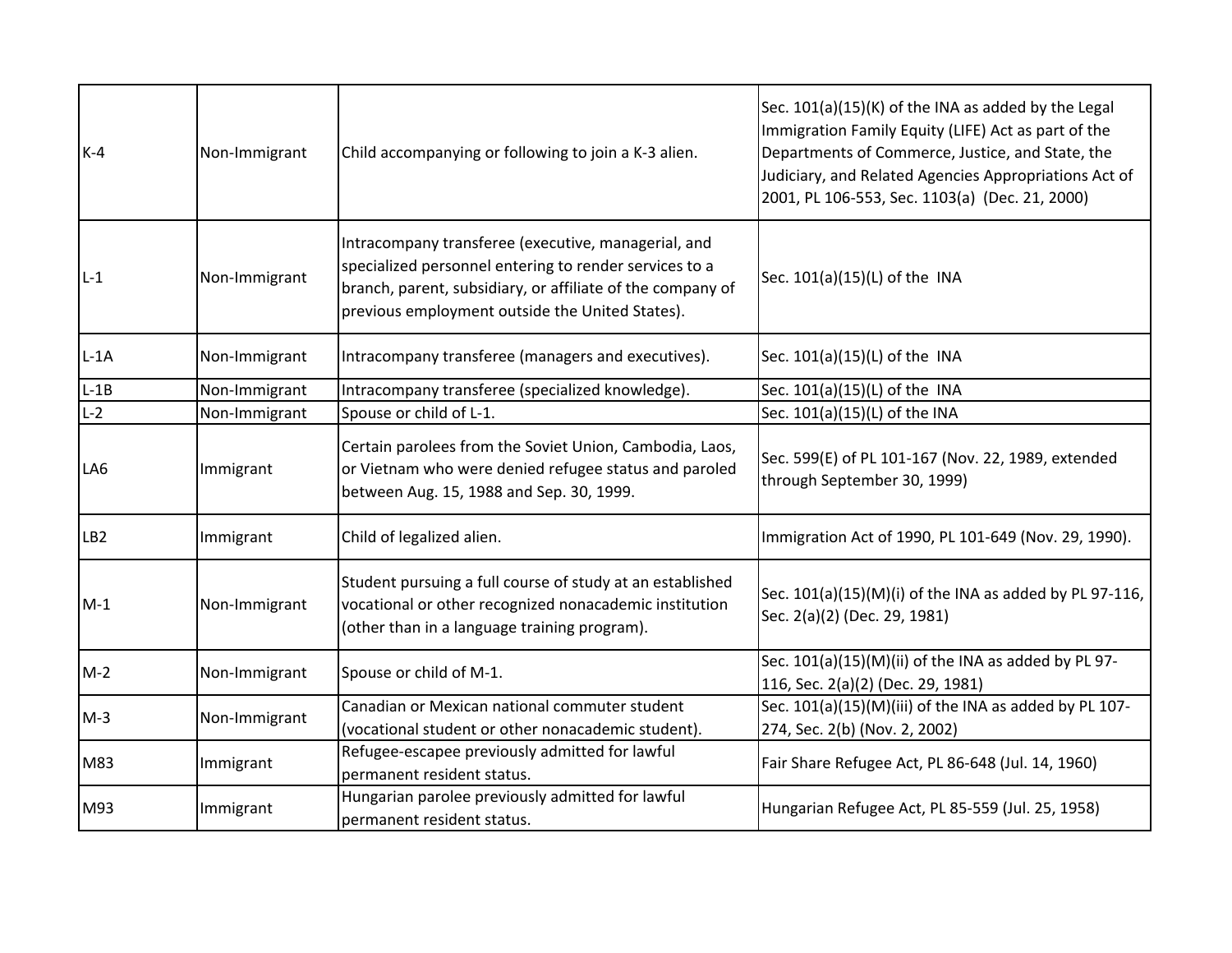| <b>MIS</b> | Non-Immigrant | Citizen of the Republic of Marshall Islands.                                                                                                                                                                                                                                                                                                                                                                         | Compact of Free Association Act of 1985, PL 99-239<br>and PL 99-258                                                                                                               |
|------------|---------------|----------------------------------------------------------------------------------------------------------------------------------------------------------------------------------------------------------------------------------------------------------------------------------------------------------------------------------------------------------------------------------------------------------------------|-----------------------------------------------------------------------------------------------------------------------------------------------------------------------------------|
| ML         | Non-Immigrant | Parolee (Medical, Legal, Humanitarian).                                                                                                                                                                                                                                                                                                                                                                              | Sec. 212 of the INA                                                                                                                                                               |
| MR0        | Immigrant     | Parent of a U.S. citizen presumed to be a lawful permanent Sec. 201(b)(2)(A)(i) of the INA and PL 94-241 (Mar. 24,<br>resident alien - Northern Mariana Islands.                                                                                                                                                                                                                                                     | 1976)                                                                                                                                                                             |
| MR6        | Immigrant     | Spouse of a U.S. citizen presumed to be lawful permanent $\left  \text{Sec. 201(b)(2)(A)(i)} \right $ of the INA and PL 94-241 (Mar. 24,<br>resident alien - Northern Mariana Islands.                                                                                                                                                                                                                               | 1976)                                                                                                                                                                             |
| MR7        | Immigrant     | Child of a U.S. citizen presumed to be a lawful permanent<br>resident alien - Northern Mariana Islands.                                                                                                                                                                                                                                                                                                              | Sec. 201(b)(2)(A)(i) of the INA and PL 94-241 (Mar. 24,<br>1976)                                                                                                                  |
| $N-8$      | Non-Immigrant | Parent of an alien classified SK3 or SN3.                                                                                                                                                                                                                                                                                                                                                                            | Sec. 101(a)(15)(N)(i) of the INA as added by IRCA, PL 99-<br>603, Sec. 312(b) (Nov. 6, 1986) and as amended by PL<br>105-277, Div. C, Title IV, Sec. 421(b)(1) (Oct. 21, 1998)    |
| $N-9$      | Non-Immigrant | Child of N-8 or of an alien classified SK1, SK2, SK4, SN1,<br>SN2, or SN4.                                                                                                                                                                                                                                                                                                                                           | Sec. 101(a)(15)(N)(ii) of the INA as added by IRCA, PL<br>99-603, Sec. 312(b) (Nov. 6, 1986) and as amended by<br>PL 105-277, Div. C, Title IV, Sec. 421(b)(2) (Oct. 21,<br>1998) |
| NA3        | Immigrant     | Child born during the temporary visit abroad of a mother<br>who is a lawful permanent resident alien or national of the 8 CFR, Sec. 211.1 and OI, Sec. 211<br>United States.                                                                                                                                                                                                                                         |                                                                                                                                                                                   |
| NATO-1     | Non-Immigrant | Principal permanent representative of Member State to<br>NATO (including any of its subsidiary bodies) resident in<br>the United States and resident members of permanent<br>representative's official staff; Secretary General, Deputy<br>Secretary General, Assistant Secretaries General, and<br>Executive Secretary of NATO; other permanent NATO<br>officials of similar rank; and members of immediate family. | Art.12, 5 UST 1094; Art. 20, 5 UST 1098                                                                                                                                           |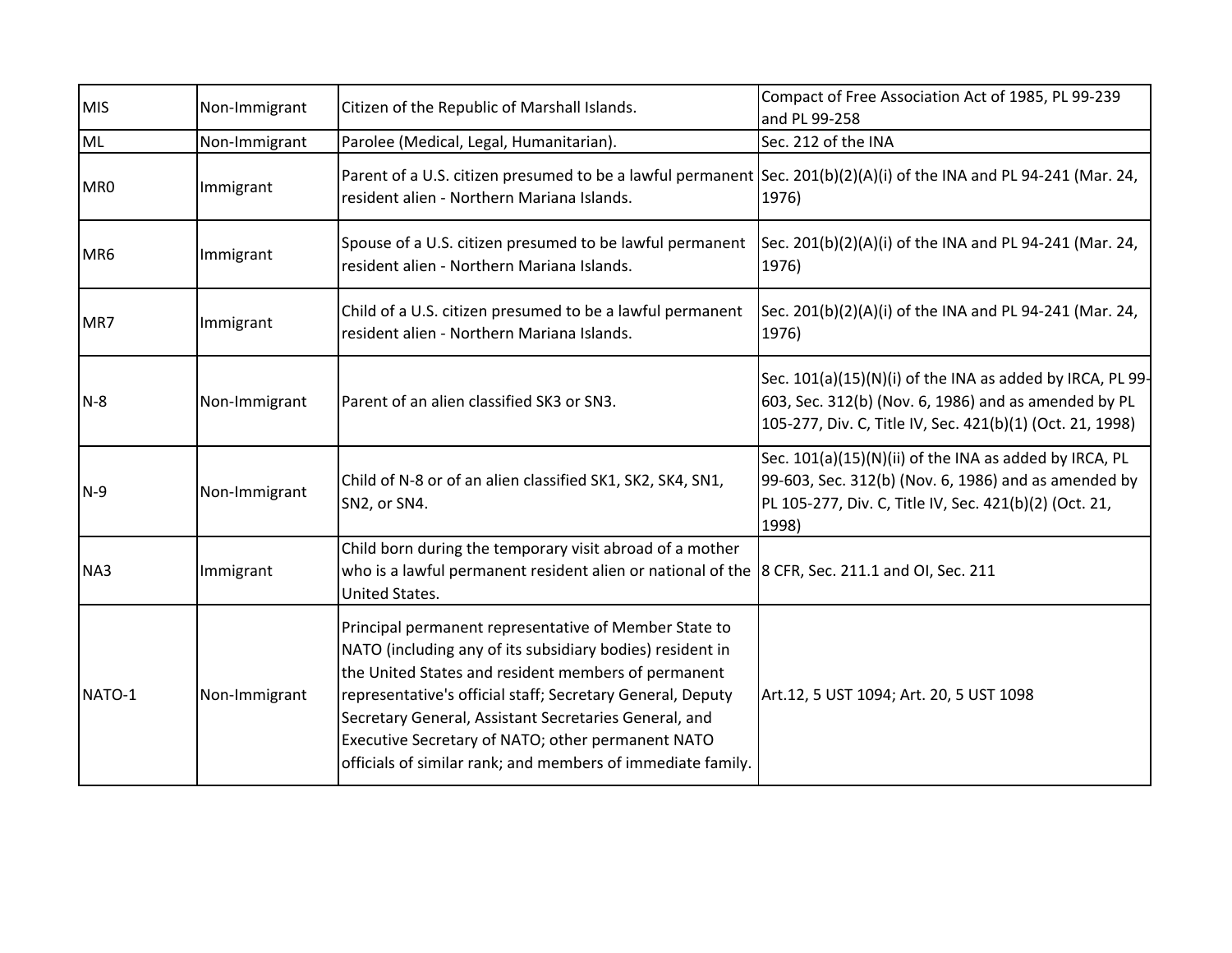| NATO-2          | Non-Immigrant | Other representatives of Member States to NATO<br>(including any of its subsidiary bodies) including<br>representatives, advisors and technical experts of<br>delegations, and members of the immediate family;<br>dependents of member of a force entering in accordance<br>with the provisions on the NATO Status-of-Forces<br>Agreement or in accordance with the provisions of the<br>Protocol on the Status of International Military<br>Headquarters; members of such a force if issued visas. | Art. 13, 5 UST 1094; Art. 1, 4 UST 1794; Art. 3, 4 UST<br>1796                                          |
|-----------------|---------------|------------------------------------------------------------------------------------------------------------------------------------------------------------------------------------------------------------------------------------------------------------------------------------------------------------------------------------------------------------------------------------------------------------------------------------------------------------------------------------------------------|---------------------------------------------------------------------------------------------------------|
| NATO-3          | Non-Immigrant | Official clerical staff accompanying a representative of<br>Member State to NATO (including any of its subsidiary<br>bodies) and members of immediate family.                                                                                                                                                                                                                                                                                                                                        | Art. 14, 5 UST 1096                                                                                     |
| NATO-4          | Non-Immigrant | Officials of NATO (other than those classifiable under<br>NATO-1) and members of immediate family.                                                                                                                                                                                                                                                                                                                                                                                                   | Art. 18, 5 UST 1098                                                                                     |
| NATO-5          | Non-Immigrant | Experts, other than NATO officials classifiable under the<br>symbol NATO-4, employed on missions on behalf of NATO<br>and their dependents.                                                                                                                                                                                                                                                                                                                                                          | Art. 21, 5 UST 1100                                                                                     |
| NATO-6          | Non-Immigrant | Members of a civilian component accompanying a force<br>entering in accordance with the provisions of the NATO<br>Status-of-Forces Agreement; members of a civilian<br>component attached to or employed by an Allied<br>Headquarters under the Protocol on the Status of<br>International Military Headquarters Set Up Pursuant to the<br>North Atlantic Treaty; and their dependents.                                                                                                              | Art. 1, 4 UST 1794; Art. 3, 5 UST 877                                                                   |
| NATO-7          | Non-Immigrant | Attendant, servant, or personal employee of NATO-1,<br>NATO-2, NATO-3, NATO-4, NATO-5, and NATO-6 classes,<br>and members of immediate family.                                                                                                                                                                                                                                                                                                                                                       | Arts. 12-20,5 UST 1094-1098                                                                             |
| NC <sub>6</sub> | Immigrant     | (NACARA) Nicaraguan or Cuban national granted<br>adjustment of status to lawful permanent residence.                                                                                                                                                                                                                                                                                                                                                                                                 | Sec. 202 of PL 105-100(Nov. 19, 1997) Nicaraguan<br>Adjustment and Central American Relief Act (NACARA) |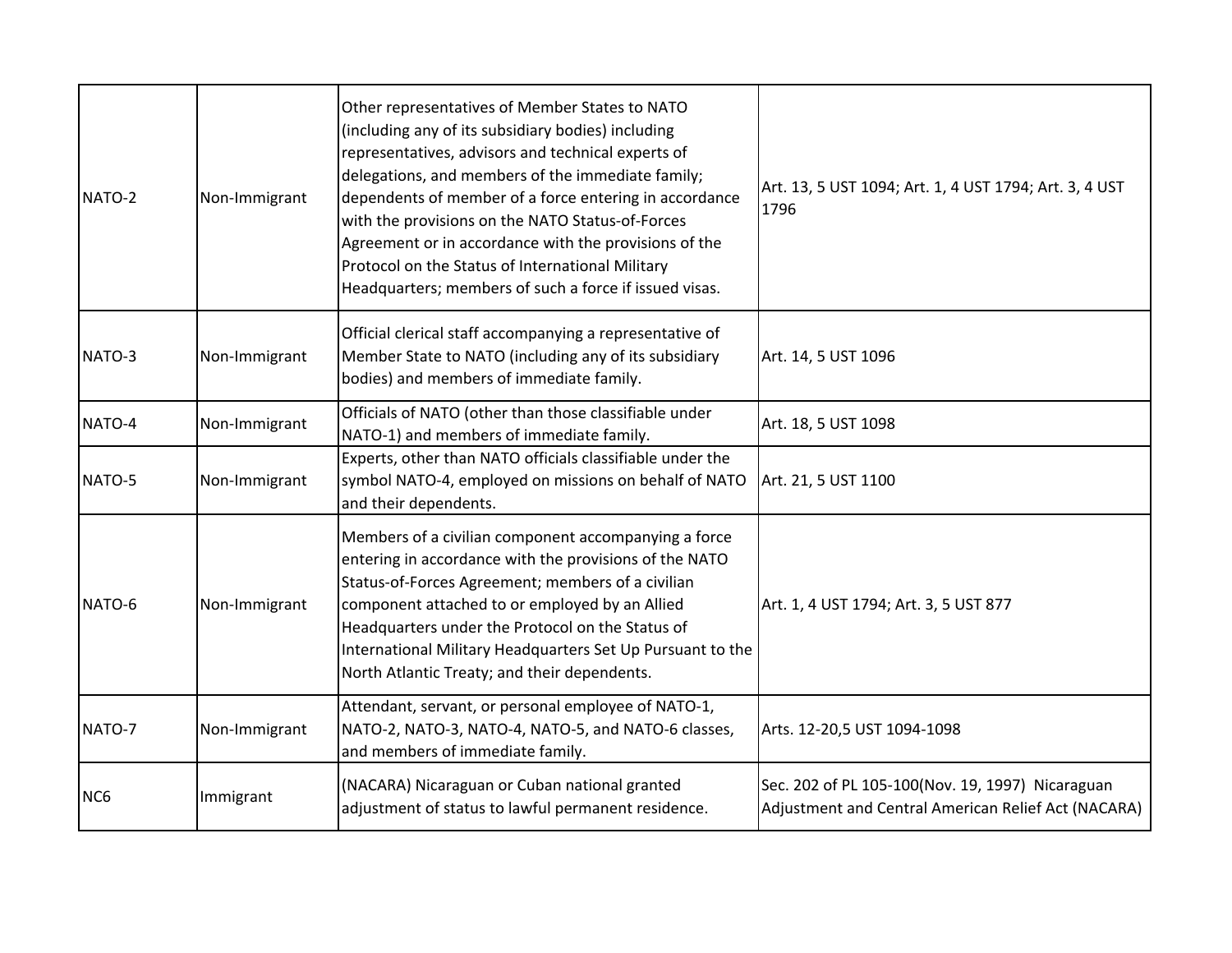| NC7              | Immigrant     | (NACARA) Nicaraguan or Cuban national granted<br>adjustment of status to lawful permanent residence as<br>spouse of NC6.                 | Sec. 202 of PL 105-100(Nov. 19, 1997) Nicaraguan<br>Adjustment and Central American Relief Act (NACARA)                |
|------------------|---------------|------------------------------------------------------------------------------------------------------------------------------------------|------------------------------------------------------------------------------------------------------------------------|
| NC <sub>8</sub>  | Immigrant     | (NACARA) Nicaraguan or Cuban national granted<br>adjustment of status to lawful permanent residence as<br>child of NC6.                  | Sec. 202 of PL 105-100(Nov. 19, 1997) Nicaraguan<br>Adjustment and Central American Relief Act (NACARA)                |
| NC <sub>9</sub>  | Immigrant     | (NACARA) Nicaraguan or Cuban national granted<br>adjustment of status to lawful permanent residence as<br>unmarried son/daughter of NC6. | Sec. 202 of PL 105-100(Nov. 19, 1997) Nicaraguan<br>Adjustment and Central American Relief Act (NACARA)                |
| NP8              | Immigrant     | Alien who filed and was qualified with investor status prior<br>to June 1, 1978.                                                         | Sec. 19 of PL 97-116 (Dec. 29, 1981)                                                                                   |
| NP9              | Immigrant     | Spouse or child of an alien classified as NP8.                                                                                           | Sec. 19 of PL 97-116 (Dec. 29, 1981)                                                                                   |
| $O-1$            | Non-Immigrant | Temporary worker with extraordinary ability/achievement<br>in the sciences, arts, education, business, or athletics.                     | Sec. 101(a)(15)(O)(i) of the INA as added by the<br>Immigration Act of 1990, PL 101-649, Sec. 207 (Nov.<br>29, 1990)   |
| $O-1A$           | Non-Immigrant | Extraordinary ability alien non-arts.                                                                                                    | Sec. 101(a)(15)(O) of the INA as added by the<br>Immigration Act of 1990, PL 101-649, Sec. 207 (Nov.<br>29, 1990)      |
| $O-1B$           | Non-Immigrant | Extraordinary ability alien in the arts.                                                                                                 | Sec. 101(a)(15)(O) of the INA as added by the<br>Immigration Act of 1990, PL 101-649, Sec. 207 (Nov.<br>29, 1990)      |
| O <sub>1</sub> M | Immigrant     | Native of Western Hemisphere Countries.                                                                                                  | Sec. 101 (a)(27)(C) of the INA.                                                                                        |
| $O-2$            | Non-Immigrant | Temporary worker accompanying or assisting O-1.                                                                                          | Sec. 101(a)(15)(O)(ii) of the INA as added by the<br>Immigration Act of 1990, PL 101-649, Sec. 207 (Nov.<br>29, 1990)  |
| $O-3$            | Non-Immigrant | Spouse or child of O-1 or O-2.                                                                                                           | Sec. 101(a)(15)(O)(iii) of the INA as added by the<br>Immigration Act of 1990, PL 101-649, Sec. 207 (Nov.<br>29, 1990) |
| OP               | Non-Immigrant | Overseas Parolee.                                                                                                                        | Sec. 212 of the INA                                                                                                    |
| $P-1$            | Non-Immigrant | Temporary Worker, internationally recognized athlete or<br>entertainer for a specific competition or performance.                        | Sec. $101(a)(15)(P)(i)$ of the INA as added by the<br>Immigration Act of 1990, PL 101-649, Sec. 207 (Nov.<br>29, 1990) |
| $P-1A$           | Non-Immigrant | Alien with athletic event.                                                                                                               | Sec. 101(a)(15)(P)(i) of the INA as added by PL 101-649,<br>Sec. 207 (Nov. 29, 1990)                                   |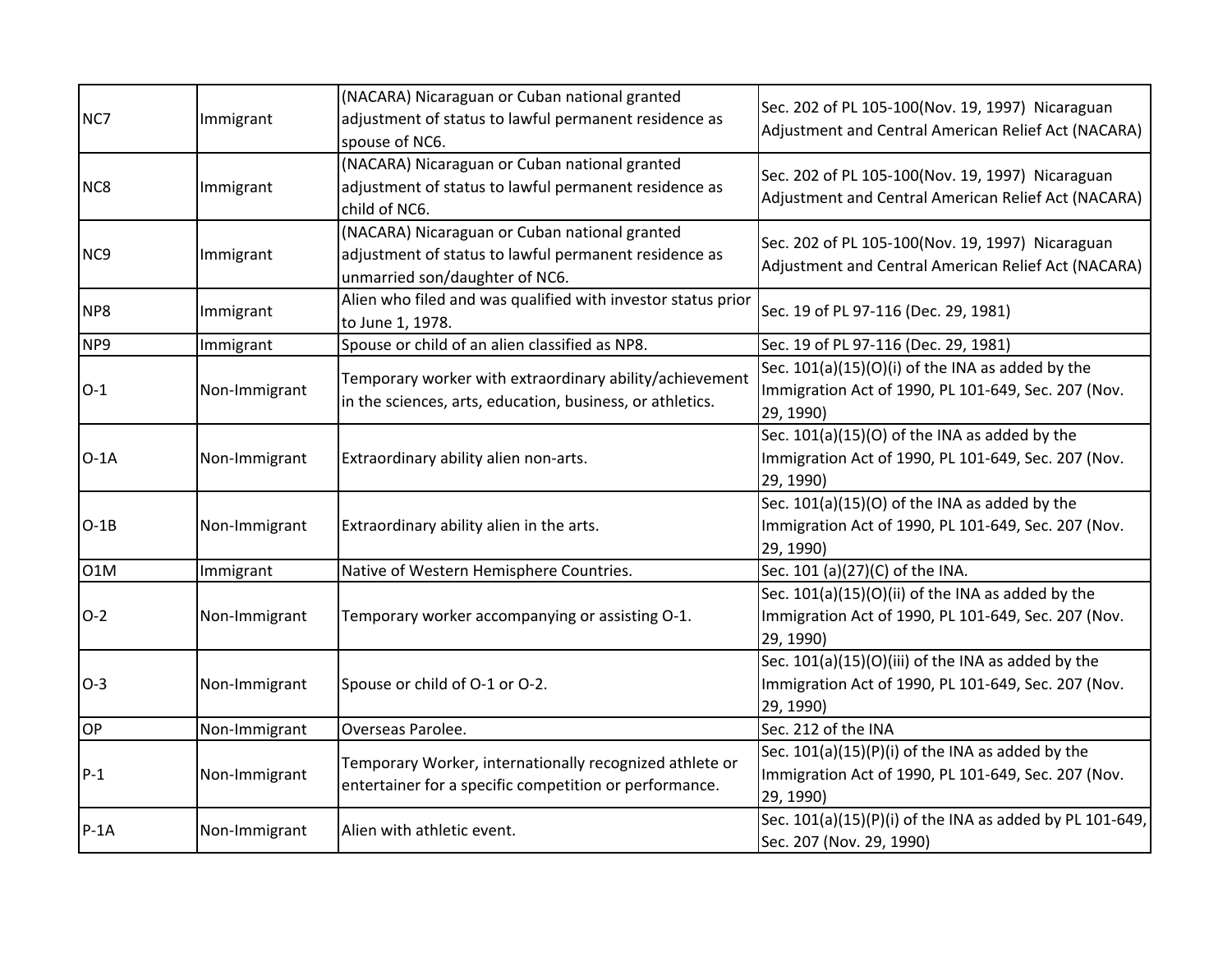| $P-1B$          | Non-Immigrant | Alien with entertainment group.                                                         | Sec. 101(a)(15)(P)(i) of the INA as added by PL 101-649,  |
|-----------------|---------------|-----------------------------------------------------------------------------------------|-----------------------------------------------------------|
|                 |               |                                                                                         | Sec. 207 (Nov. 29, 1990)                                  |
|                 |               | Temporary worker, artist or entertainer under a reciprocal                              | Sec. $101(a)(15)(P)(ii)$ of the INA as added by the       |
| $P-2$           | Non-Immigrant | exchange program with a similar organization of a foreign                               | Immigration Act of 1990, PL 101-649, Sec. 207 (Nov.       |
|                 |               | state.                                                                                  | 29, 1990)                                                 |
| P21             | Immigrant     | 2nd Pref Spouse of Alien Resident.                                                      | Sec. 203(a)(2) of the INA Act as amended by PL 94-571     |
|                 |               |                                                                                         | (Oct. 20, 1976)                                           |
| <b>P22</b>      | Immigrant     | Unmarried Child of Alien Resident.                                                      | Sec. 203(a)(2) of the INA Act as amended by PL 94-571     |
|                 |               |                                                                                         | (Oct. 20, 1976)                                           |
| P23             |               | Child Alien of P21, P22, P26 OR P27.                                                    | Sec. 203(a)(8) of the INA Act as amended by PL 94-571     |
|                 | Immigrant     |                                                                                         | (Oct. 20, 1976)                                           |
|                 |               |                                                                                         | Sec. 101(a)(15)(P)(iii) of the INA as added by the        |
| $P-3$           | Non-Immigrant | Temporary worker, artist or entertainer under a program<br>that is "culturally unique". | Immigration Act of 1990, PL 101-649, Sec. 207 (Nov.       |
|                 |               |                                                                                         | 29, 1990)                                                 |
|                 |               |                                                                                         | Sec. 101(a)(15)(P)(iii) of the INA as added by the        |
| $P-3S$          | Non-Immigrant | Support person of P-3.                                                                  | Immigration Act of 1990, PL 101-649, Sec. 207 (Nov.       |
|                 |               |                                                                                         | 29, 1990)                                                 |
|                 |               |                                                                                         | Sec. 101(a)(15)(P)(iv) of the INA as added by the         |
| $P-4$           | Non-Immigrant | Spouse or child of P-1, P-2, or P-3.                                                    | Immigration Act of 1990, PL 101-649, Sec. 207 (Nov.       |
|                 |               |                                                                                         | 29, 1990)                                                 |
| PAL             | Non-Immigrant | Citizen of the Republic of Palau.                                                       | Compact of Free Association Act of 1985, PL 99-239        |
|                 |               |                                                                                         | and PL 99-260                                             |
| <b>PEN</b>      |               | Application Pending for Adjustment to Permanent                                         | Sec. 245 and 245A of the INA.                             |
|                 | Immigrant     | Resident.                                                                               |                                                           |
|                 |               | Alien of Polish or Hungarian nationality who was paroled                                | Sec. 646 of the INA Act as added by PL 104-208 (Sept.     |
| PH <sub>6</sub> | Immigrant     |                                                                                         | 30, 1996)                                                 |
|                 |               | into the U.S. between Nov. 1, 1989 and Dec. 31, 1991                                    |                                                           |
|                 |               |                                                                                         | Act of July 18, 1947, ch. 271, 61 Stat. 397; Ex. Ord. No. |
| P               | Non-Immigrant | Pacific Trust Terrirory.                                                                | 10265, eff. June 29, 1951, 16 F.R. 6419, superseded by    |
|                 |               |                                                                                         | Ex. Ord. No. 11021, eff. May 8, 1962, 27 F.R. 4409.       |
|                 |               |                                                                                         |                                                           |
| <b>PR</b>       | Non-Immigrant | Parolee (Indefinite).                                                                   | Sec. 212 of the INA                                       |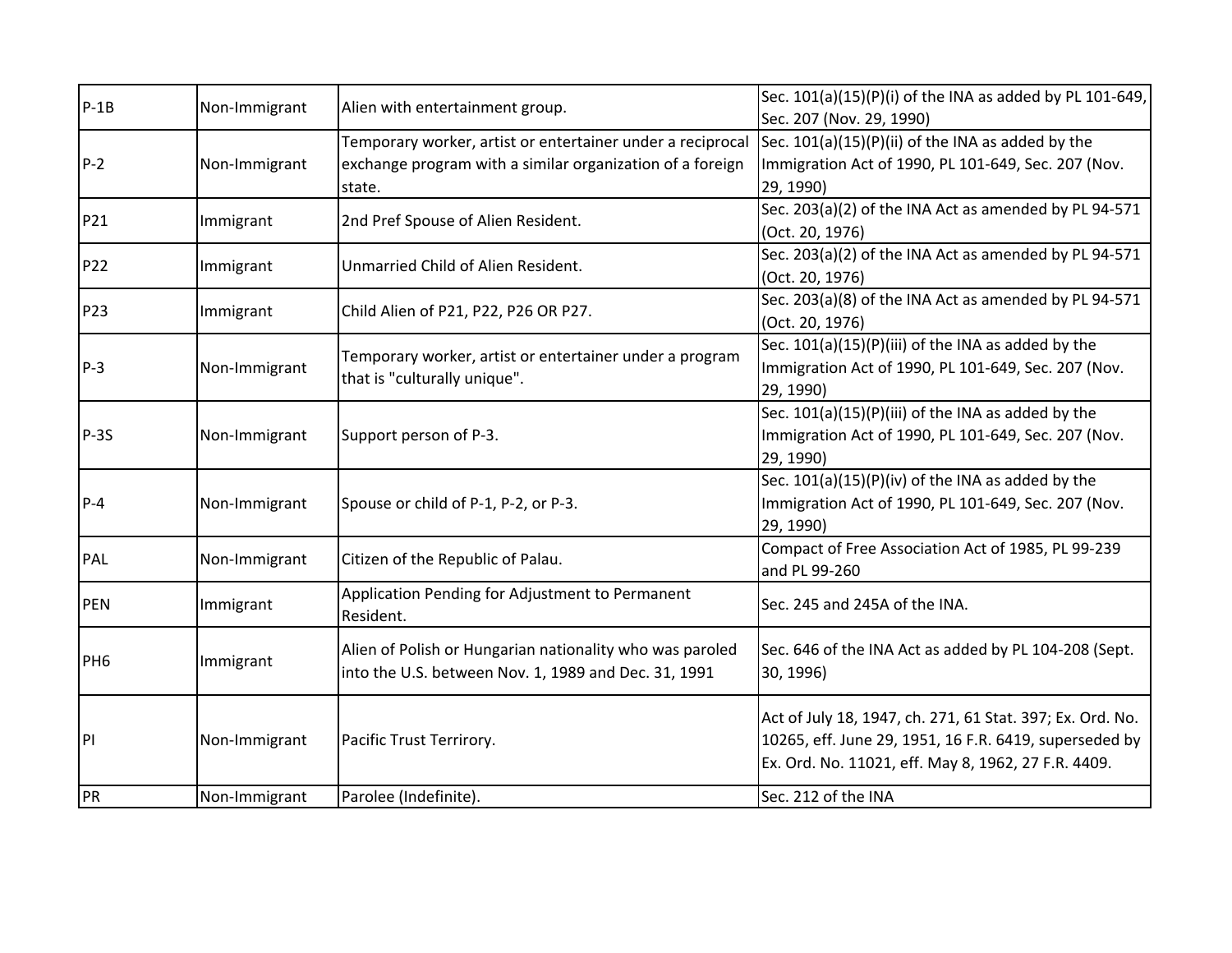|                |               | Temporary worker in an international cultural exchange<br>program.                                               | Sec. $101(a)(15)(Q)(i)$ of the INA as added by the               |
|----------------|---------------|------------------------------------------------------------------------------------------------------------------|------------------------------------------------------------------|
| $Q-1$          | Non-Immigrant |                                                                                                                  | Immigration Act of 1990, PL 101-649, Sec. 208 (Nov.<br>29, 1990) |
|                |               |                                                                                                                  | Sec. 101(a)(15)(Q)(ii) of the INA as added by the Irish          |
| $Q-2$          | Non-Immigrant | Participants of the Irish Peace Process Cultural and Training Peace Process Cultural and Training Program Act of |                                                                  |
|                |               | (PPCT) Program, expires September 2008                                                                           | 1998, PL 105-319 (Oct. 30, 1998) and amended by PL               |
|                |               |                                                                                                                  | 108-449 (Dec. 10, 2004)                                          |
|                |               |                                                                                                                  | Sec. $101(a)(15)(Q)(ii)$ of the INA as added by the Irish        |
| $Q-3$          | Non-Immigrant | Spouse or child of Q-2, expires September 2008                                                                   | Peace Process Cultural and Training Program Act of               |
|                |               |                                                                                                                  | 1998, PL 105-319 (Oct. 30, 1998) and amended by PL               |
|                |               |                                                                                                                  | 108-449 (Dec. 10, 2004)                                          |
|                |               |                                                                                                                  | Sec. 101(a)(15)(R) of the INA as added by the                    |
| R <sub>1</sub> | Non-Immigrant | Temporary worker to perform work in religious<br>occupations.                                                    | Immigration Act of 1990, PL 101-649, Sec. 209 (Nov.              |
|                |               |                                                                                                                  | 29, 1990)                                                        |
| $R-1$          |               | Certain employees or former employees of the U.S.                                                                |                                                                  |
|                | Immigrant     | government abroad.                                                                                               | Sec. 101(a)(27)(G) of the I&N Act                                |
|                | Non-Immigrant | Spouse and children of R1                                                                                        | Sec. $101(a)(15)(R)$ of the INA as added by the                  |
| R <sub>2</sub> |               |                                                                                                                  | Immigration Act of 1990, PL 101-649, Sec. 209 (Nov.              |
|                |               |                                                                                                                  | 29, 1990)                                                        |
| $R-2$          | Immigrant     | Accompanying Spouse / Child of R-1.                                                                              | Sec. 101(a)(27)(G) of the I&N Act                                |
| R <sub>3</sub> | Non-Immigrant | Parolee.                                                                                                         | Sec. 212 of the INA                                              |
| $R-3$          | Immigrant     | Accompanying Child of Former Alien Classified as R-1.                                                            |                                                                  |
|                |               |                                                                                                                  | Sec. 101(a)(27)(G) of the I&N Act                                |
| <b>R51</b>     | Immigrant     | Investor pilot program not targeted, principal.                                                                  | Sec. 203(b)(5) of the INA as amended by Sec. 610 of PL           |
|                |               |                                                                                                                  | 102-395 (Oct. 6, 1992)                                           |
| <b>R52</b>     | Immigrant     | Spouse of an alien classified as R51 or R56.                                                                     | Sec. 203(b)(5) of the INA as amended by Sec. 610 of PL           |
|                |               |                                                                                                                  | 102-395 (Oct. 6, 1992)                                           |
| <b>R53</b>     | Immigrant     | Child of an alien classified as R51 or R56.                                                                      | Sec. 203(b)(5) of the INA as amended by Sec. 610 of PL           |
|                |               |                                                                                                                  | 102-395 (Oct. 6, 1992)                                           |
| <b>R56</b>     | Immigrant     | Investor pilot program not targeted, principal.                                                                  | Sec. 203(b)(5) of the INA as amended by Sec. 610 of PL           |
|                |               |                                                                                                                  | 102-395 (Oct. 6, 1992)                                           |
| <b>R57</b>     | Immigrant     | Spouse of an alien classified as R51 or R56.                                                                     | Sec. 203(b)(5) of the INA as amended by Sec. 610 of PL           |
|                |               |                                                                                                                  | 102-395 (Oct. 6, 1992)                                           |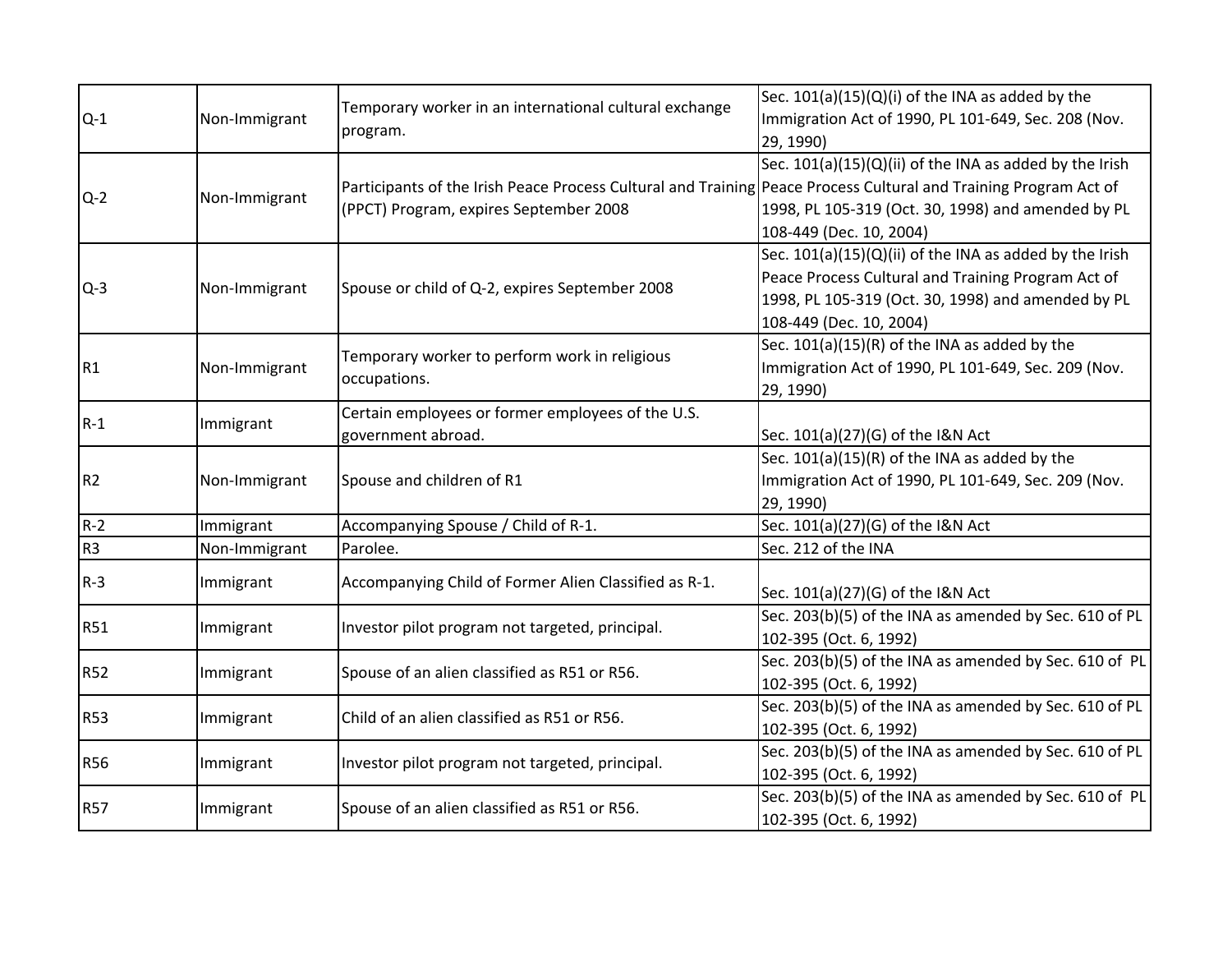| <b>R58</b>      | Immigrant     | Child of an alien classified as R51 or R56.                                                                                                               | Sec. 203(b)(5) of the INA as amended by Sec. 610 of PL                 |
|-----------------|---------------|-----------------------------------------------------------------------------------------------------------------------------------------------------------|------------------------------------------------------------------------|
|                 |               |                                                                                                                                                           | 102-395 (Oct. 6, 1992)                                                 |
| <b>R86</b>      | Immigrant     | Refugee paroled into the United States prior to Apr. 1,<br>1980.                                                                                          | Sec. 5 of PL 95-412 (Oct. 5, 1978)                                     |
| <b>RE</b>       | Immigrant     | Refugee                                                                                                                                                   | Sec. 207 of the INA                                                    |
| RE1             | Immigrant     | Refugee on or after 4/1/80                                                                                                                                | Sec. 207 of the INA                                                    |
| RE <sub>2</sub> | Immigrant     | Spouse of Refugee RE1.                                                                                                                                    | Sec. 207 of the INA                                                    |
| RE3             | Immigrant     | Child of Refugee Class RE1.                                                                                                                               | Sec. 207 of the INA                                                    |
| RE4             | Immigrant     | Derive Refuge status from RE1.                                                                                                                            | Sec. 207 of the INA                                                    |
| RE5             | Immigrant     | Haitian Refugee.                                                                                                                                          | Sec. 207 of the INA                                                    |
| RE6             | Immigrant     | Refugee who entered the United States on or after Apr. 1,<br>1980.                                                                                        | Sec. 209(a) of the INA as added by PL 96-212 (Mar. 17,<br>1980)        |
| RE7             | Immigrant     | Spouse of an alien classified as RE6 (spouse entered on or<br>after Apr. 1, 1980).                                                                        | Sect 209(a) of the INA as amended by PL 96-212 (Mar.<br>17, 1980)      |
| RE8             | Immigrant     | Child of an alien classified as RE6 (child entered the United Sec. 209(a) of the INA as added by PL 96-212 (Mar. 17,<br>States on or after Apr. 1, 1980). | 1980)                                                                  |
| RE9             | Immigrant     | Other members of the case regarding an alien classified as<br>RE6 (entered the United States on or after Apr. 1, 1980).                                   | Sec. 209(a) of the INA as added by PL 96-212 (Mar. 17,<br>1980)        |
| <b>REF</b>      | Immigrant     | Refugee                                                                                                                                                   | Sec. 207 of the INA                                                    |
| RN <sub>6</sub> | Immigrant     | Certain former H1 nonimmigrant registered nurses.                                                                                                         | Sec. 2 of PL 101-238 (Dec. 18, 1989)                                   |
| RN7             | Immigrant     | Accompanying spouse or child of an alien classified as RN6. Sec. 2 of PL 101-238 (Dec. 18, 1989)                                                          |                                                                        |
| S <sub>1</sub>  | Non-Immigrant | Special Agricultural Worker - Group 1.                                                                                                                    | Sec. 101(a)(15) of the I&N Act as added by PL 99-603<br>(Nov. 6, 1986) |
| <b>S13</b>      | Immigrant     | American Indian born in Canada (nonquota).                                                                                                                | Sec. 289 of the INA                                                    |
| <b>S16</b>      | Immigrant     | Seasonal Agricultural Worker (SAW) who worked at least<br>90 days during each year ending on May 1, 1984, 1985,<br>and 1986 - Group 1.                    | Sec. 210(2)(A) of the INA as added by PL 99-603 (Nov.<br>6, 1986)      |
| S <sub>2</sub>  | Non-Immigrant | Special Agricultural Worker - Group 2.                                                                                                                    | Sec. 101(a)(15) of the I&N Act as added by PL 99-603<br>(Nov. 6, 1986) |
| <b>S26</b>      | Immigrant     | Seasonal Agricultural Worker (SAW) who worked at least<br>90 days during the year ending on May 1, 1986 - Group 2.                                        | Sec. 210(2)(B) of the INA as added by PL 99-603 (Nov.<br>6, 1986)      |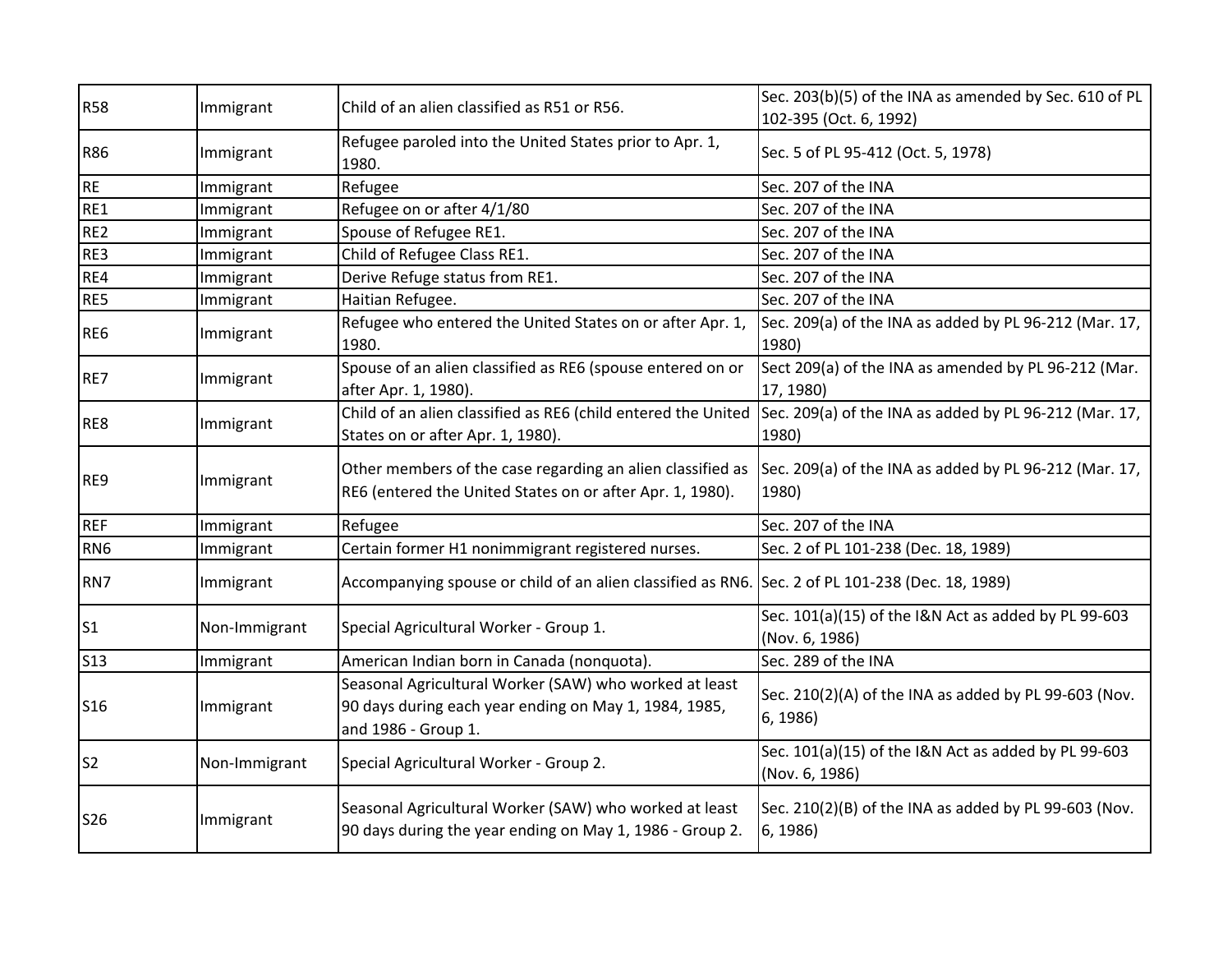| S <sub>9</sub>  | Non-Immigrant | H2A emergency farm worker.                                                        | Sec. 101(a)(15)(H)(ii)(a) of the INA as added by PL 99-<br>603, Sec. 301(a)(a) and Sec. 216(a)(1)(A) and (B) (Nov.<br>6, 1986) |
|-----------------|---------------|-----------------------------------------------------------------------------------|--------------------------------------------------------------------------------------------------------------------------------|
| SA <sub>1</sub> | Immigrant     | Alien Born Indep Western Hemisphere Country.                                      | Sec. 101(a)(27)(A) of the INA as amended by PL 94-571<br>(Oct. 26, 1976)                                                       |
| SC <sub>1</sub> | Immigrant     | Person who lost U.S. citizenship through marriage.                                | Sec. 101(a)(27)(B) and 324(a) of the INA                                                                                       |
| SC <sub>2</sub> | Immigrant     | Person who lost U.S. citizenship by serving in foreign<br>armed forces.           | Sec. 101(a)(27)(B) and 327 of the INA                                                                                          |
| SC <sub>6</sub> | Immigrant     | Person who lost U.S. citizenship through marriage.                                | Sec. 101(a)(27)(B) and 324(a) of the INA                                                                                       |
| SC7             | Immigrant     | Person who lost U.S. citizenship by serving in foreign<br>armed forces.           | Sec. 101(a)(27)(B) and 327 of the INA                                                                                          |
| SD <sub>1</sub> | Immigrant     | Minister of religion.                                                             | Sec. 101(a)(27)(C)(ii)(I) of the INA                                                                                           |
| SD <sub>2</sub> | Immigrant     | Spouse of an alien classified as SD1 or SD6.                                      | Sec. 101(a)(27)(C) of the INA                                                                                                  |
| SD <sub>3</sub> | Immigrant     | Child of an alien classified as SD1 or SD6.                                       | Sec. 101(a)(27)(C) of the INA                                                                                                  |
| SD <sub>6</sub> | Immigrant     | Minister of religion.                                                             | Sec. 101(a)(27)(C)(ii)(I) of the INA                                                                                           |
| SD7             | Immigrant     | Spouse of an alien classified as SD1 or SD6.                                      | Sec. 101(a)(27)(C) of the INA                                                                                                  |
| SD <sub>8</sub> | Immigrant     | Child of an alien classified as SD1 or SD6.                                       | Sec. 101(a)(27)(C) of the INA                                                                                                  |
| SE <sub>1</sub> | Immigrant     | Certain employees or former employees of the U.S.<br>government abroad.           | Sec. 101(a)(27)(D) of the INA                                                                                                  |
| SE <sub>2</sub> | Immigrant     | Spouse of an alien classified as SE1 or SE6.                                      | Sec. 101(a)(27)(D) of the INA                                                                                                  |
| SE3             | Immigrant     | Child of an alien classified as SE1 or SE6.                                       | Sec. 101(a)(27)(D) of the INA                                                                                                  |
| SE <sub>6</sub> | Immigrant     | Certain employees or former employees of the U.S.<br>government abroad.           | Sec. 101(a)(27)(D) of the INA                                                                                                  |
| SE7             | Immigrant     | Spouse of an alien classified as SE1 or SE6.                                      | Sec. 101(a)(27)(D) of the INA                                                                                                  |
| SE8             | Immigrant     | Child of an alien classified as SE1 or SE6.                                       | Sec. 101(a)(27)(D) of the INA                                                                                                  |
| SF <sub>1</sub> | Immigrant     | Certain former employees of the Panama Canal Company<br>or Canal Zone Government. | Sec. 101(a)(27)(E) of the INA as added by PL 96-70<br>(Sep. 27, 1979)                                                          |
| SF <sub>2</sub> | Immigrant     | Spouse or child of an alien classified as SF1 or SF6.                             | Sec. 101(a)(27)(E) of the INA as added by PL 96-70<br>(Sep. 27, 1979)                                                          |
| SF <sub>6</sub> | Immigrant     | Certain former employees of the Panama Canal Company<br>or Canal Zone Government. | Sec. 101(a)(27)(E) of the INA as added by PL 96-70<br>(Sep. 27, 1979)                                                          |
| SF7             | Immigrant     | Spouse or child of an alien classified as SF1 or SF6.                             | Sec. 101(a)(27)(E) of the INA as added by PL 96-70<br>(Sep. 27, 1979)                                                          |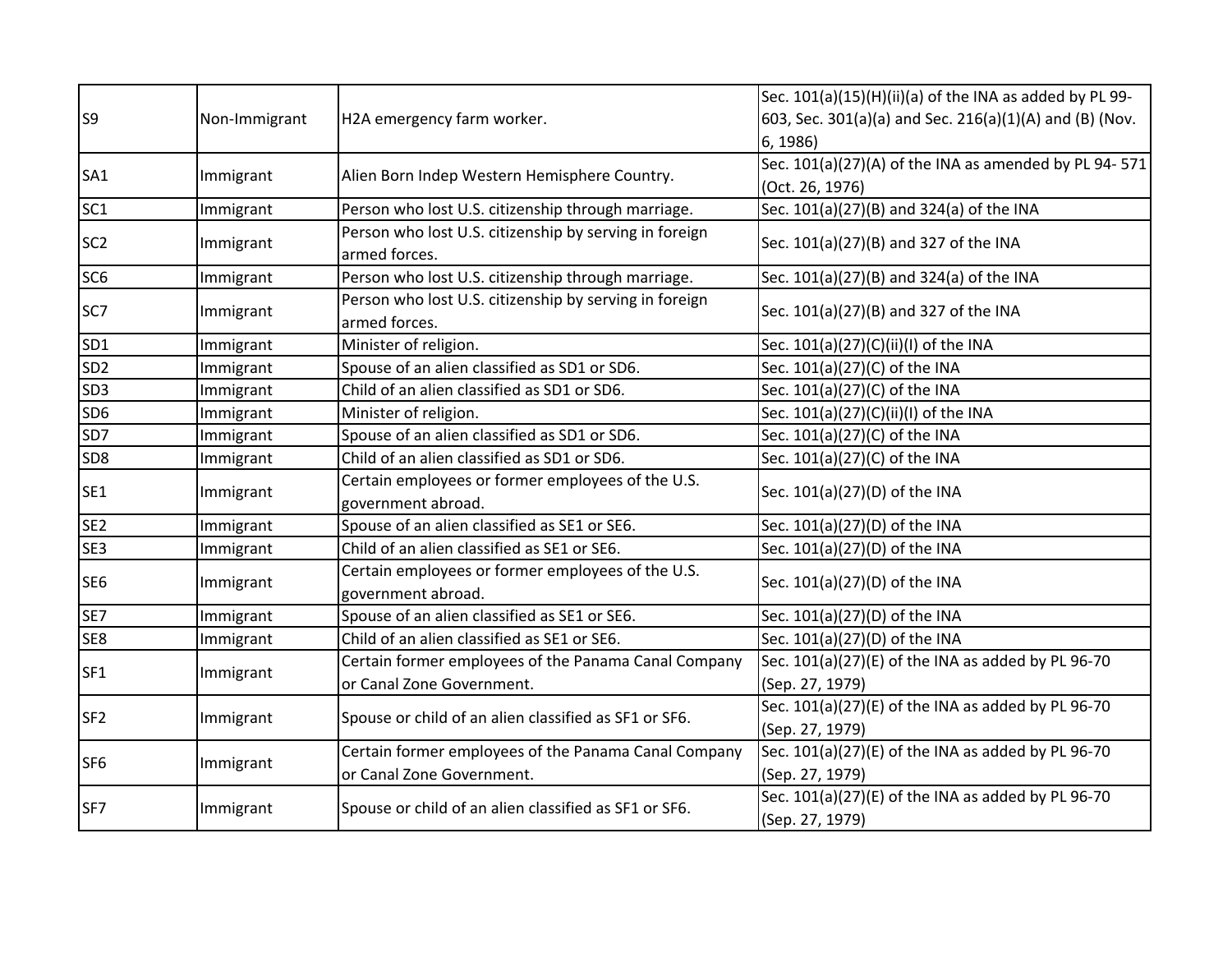| SG <sub>1</sub> | Immigrant | Certain former employees of the U.S. Government in the<br>Panama Canal Zone.                               | Sec. 101(a)(27)(F) of the INA as added by PL 96-70<br>(Sep. 27, 1979)                      |
|-----------------|-----------|------------------------------------------------------------------------------------------------------------|--------------------------------------------------------------------------------------------|
| SG <sub>2</sub> | Immigrant | Spouse or child of an alien classified as SG1 or SG6.                                                      | Sec. 101(a)(27)(F) of the INA as added by PL 96-70<br>(Sep. 27, 1979)                      |
| SG <sub>6</sub> | Immigrant | Certain former employees of the U.S. Government in the<br>Panama Canal Zone.                               | Sec. 101(a)(27)(F) of the INA as added by PL 96-70<br>(Sep. 27, 1979)                      |
| SG7             | Immigrant | Spouse or child of an alien classified as SG1 or SG6.                                                      | Sec. 101(a)(27)(F) of the INA as added by PL 96-70<br>(Sep. 27, 1979)                      |
| SH <sub>1</sub> | Immigrant | Certain former employees of the Panama Canal Company<br>or Canal Zone Government employed on Apr. 1, 1979. | Sec. 101(a)(27)(G) of the INA as added by PL 96-70<br>(Sep. 27, 1979)                      |
| SH <sub>2</sub> | Immigrant | Spouse or child of an alien classified as SH1 or SH6.                                                      | Sec. 101(a)(27)(G) of the INA as added by PL 96-70<br>(Sep. 27, 1979)                      |
| SH <sub>6</sub> | Immigrant | Certain former employees of the Panama Canal Company<br>or Canal Zone Government employed on Apr. 1, 1979. | Sec. 101(a)(27)(G) of the INA as added by PL 96-70<br>(Sep. 27, 1979)                      |
| SH7             | Immigrant | Spouse or child of an alien classified as SH1 or SH6.                                                      | Sec. 101(a)(27)(G) of the INA as added by PL 96-70<br>(Sep. 27, 1979)                      |
| SI1             | Immigrant | Nationals of Iraq or Afghanistan serving as interpreters<br>with the U.S. Armed Forces.                    | Sec. 1059 of H.R. 1815, National I Defense<br>Authorization Act of FY 2006                 |
| SI <sub>2</sub> | Immigrant | Spouses of an SI1.                                                                                         | Sec. 1059 of H.R. 1815, National I Defense<br>Authorization Act of FY 2006                 |
| S13             | Immigrant | Children of an SI1.                                                                                        | Sec. 1059 of H.R. 1815, National I Defense<br>Authorization Act of FY 2006                 |
| SI <sub>6</sub> | Immigrant | Nationals of Iraq or Afghanistan serving as interpreters<br>with the U.S. Armed Forces.                    | Sec. 1059 of H.R. 1815, National I Defense<br>Authorization Act of FY 2006                 |
| SI7             | Immigrant | Spouses of an SI6.                                                                                         | Sec. 1059 of H.R. 1815, National I Defense<br>Authorization Act of FY 2006                 |
| SI8             | Immigrant | Children of an SI6.                                                                                        | Sec. 1059 of H.R. 1815, National I Defense<br>Authorization Act of FY 2006                 |
| SJ2             | Immigrant | Spouse or child of an alien classified as SJ6.                                                             | Sec. $101(a)(27)(H)$ of the INA as added by Sec. $5(d)(1)$<br>of PL 97-116 (Dec. 29, 1981) |
| SJ6             | Immigrant | Foreign medical school graduate who was licensed to<br>practice in the United States on Jan. 9, 1978.      | Sec. $101(a)(27)(H)$ of the INA as added by Sec. $5(d)(1)$<br>of PL 97-116 (Dec. 29, 1981) |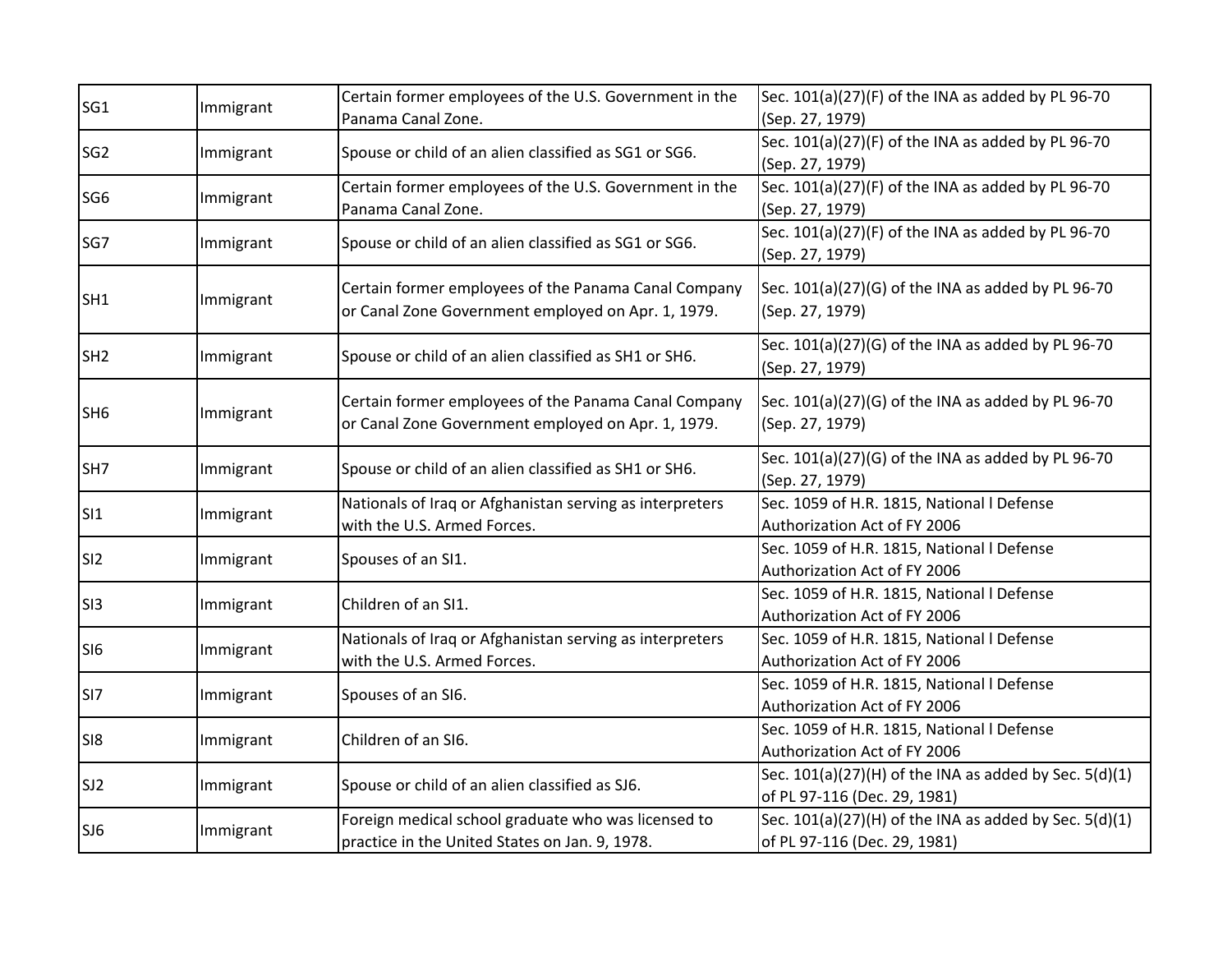| SJ7             |           | Spouse or child of an alien classified as SJ6.            | Sec. $101(a)(27)(H)$ of the INA as added by Sec. 5(d)(1) |
|-----------------|-----------|-----------------------------------------------------------|----------------------------------------------------------|
|                 | Immigrant |                                                           | of PL 97-116 (Dec. 29, 1981)                             |
| SK1             | Immigrant |                                                           | Sec. 101(a)(27)(I)(iii) of the INA as added by PL 99-603 |
|                 |           | Certain retired international organization employees.     | (Nov. 6, 1986)                                           |
| SK <sub>2</sub> |           | Spouse of an alien classified as SK1 or SK6.              | Sec. 101(a)(27)(I)(iv) of the INA as added by PL 99-603  |
|                 | Immigrant |                                                           | (Nov. 6, 1986)                                           |
| SK <sub>3</sub> |           | Certain unmarried sons or daughters of international      | Sec. 101(a)(27)(I)(i) of the INA as added by PL 99-603   |
|                 | Immigrant | organization employees.                                   | (Nov. 6, 1986)                                           |
|                 |           | Certain surviving spouses of deceased international       | Sec. 101(a)(27)(I)(ii) of the INA as added by PL 99-603  |
| SK4             | Immigrant | organization employees.                                   | (Nov. 6, 1986)                                           |
|                 |           |                                                           | Sec. 101(a)(27)(I)(iii) of the INA as added by PL 99-603 |
| SK <sub>6</sub> | Immigrant | Certain retired international organization employees.     | (Nov. 6, 1986)                                           |
|                 |           |                                                           | Sec. 101(a)(27)(I)(iv) of the INA as added by PL 99-603  |
| SK7             | Immigrant | Spouse of an alien classified as SK1 or SK6.              | (Nov. 6, 1986)                                           |
|                 |           | Certain unmarried sons or daughters of international      | Sec. 101(a)(27)(I)(i) of the INA as added by PL 99-603   |
| SK8             | Immigrant | organization employees.                                   | (Nov. 6, 1986)                                           |
| SK9             |           | Certain surviving spouses of deceased international       | Sec. 101(a)(27)(I)(ii) of the INA as added by PL 99-603  |
|                 | Immigrant | organization employees.                                   | (Nov. 6, 1986)                                           |
| SL <sub>1</sub> |           | Juvenile court dependent.                                 | Sec. 101(a)(27)(J) of the INA as added by PL 101-649     |
|                 | Immigrant |                                                           | (Nov. 29, 1990)                                          |
| SL <sub>6</sub> |           | Juvenile court dependent.                                 | Sec. 101(a)(27)(J) of the INA as added by PL 101-649     |
|                 | Immigrant |                                                           | (Nov. 29, 1990)                                          |
| SM <sub>0</sub> |           | Spouse or child of an alien classified as SM4 or SM9.     | Sec. 101(a)(27)(K) of the INA as added by Sec. 1 of PL   |
|                 | Immigrant |                                                           | 102-110 (Oct. 1, 1991)                                   |
|                 |           | Alien recruited outside the United States who has served, |                                                          |
| SM1             |           |                                                           | Sec. 101(a)(27)(K) of the INA as added by Sec. 1 of PL   |
|                 | Immigrant | or is enlisted to serve, in the U.S. Armed Forces for 12  | 102-110 (Oct. 1, 1991)                                   |
|                 |           | years (became eligible after Oct. 1, 1991).               |                                                          |
| SM <sub>2</sub> |           | Spouse of an alien classified as SM1 or SM6.              | Sec. 101(a)(27)(K) of the INA as added by Sec. 1 of PL   |
|                 | Immigrant |                                                           | 102-110 (Oct. 1, 1991)                                   |
|                 |           |                                                           | Sec. 101(a)(27)(K) of the INA as added by Sec. 1 of PL   |
| SM <sub>3</sub> | Immigrant | Child of an alien classified as SM1 or SM6.               | 102-110 (Oct. 1, 1991)                                   |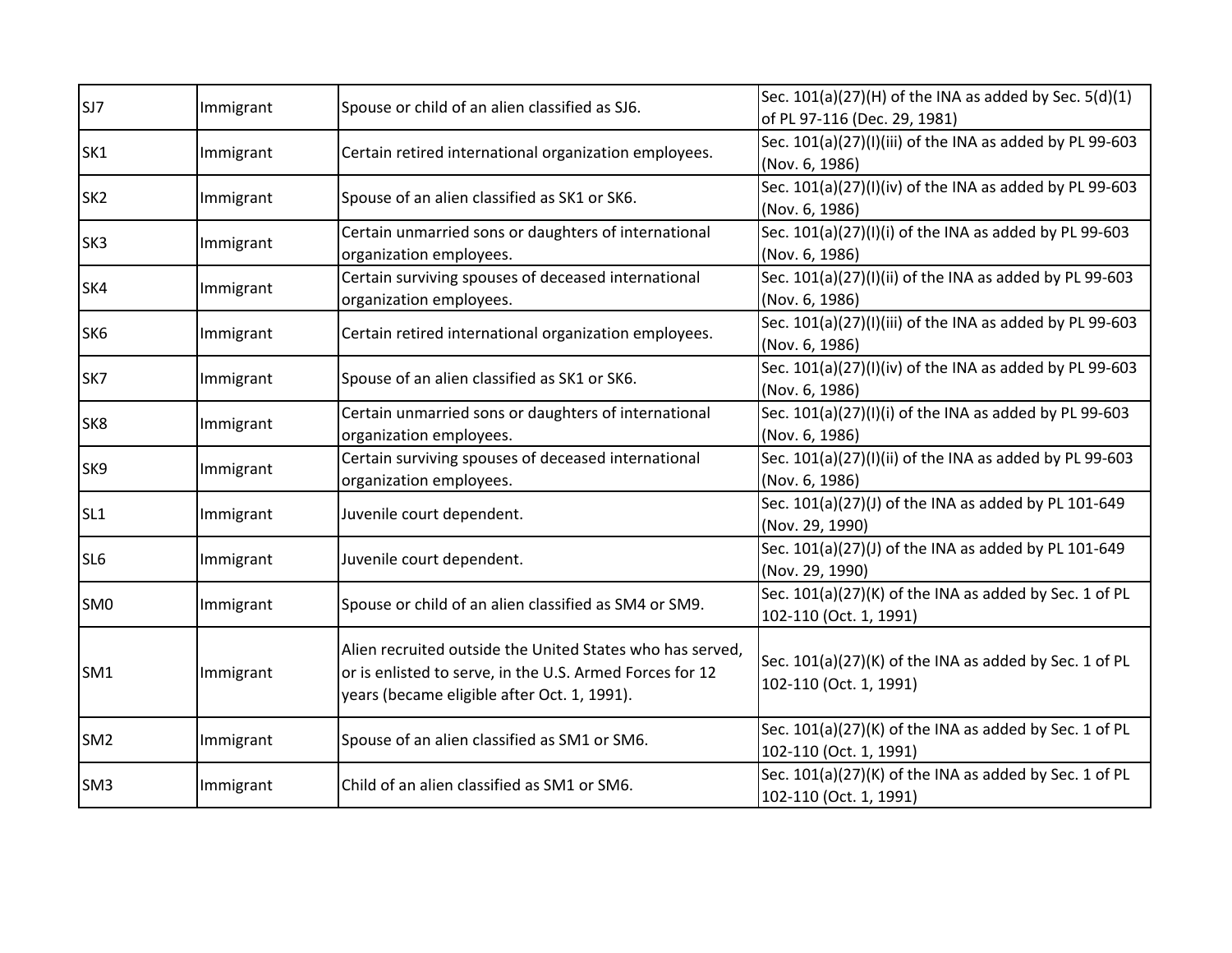| SM4             | Immigrant | Alien recruited outside the United States who has served,<br>or is enlisted to serve, in the U.S. Armed Forces for 12<br>years (eligible as of Oct. 1, 1991).                                                                    | Sec. 101(a)(27)(K) of the INA as added by Sec. 1 of PL<br>102-110 (Oct. 1, 1991)                                                          |
|-----------------|-----------|----------------------------------------------------------------------------------------------------------------------------------------------------------------------------------------------------------------------------------|-------------------------------------------------------------------------------------------------------------------------------------------|
| SM <sub>5</sub> | Immigrant | Spouse or child of an alien classified as SM4 or SM9.                                                                                                                                                                            | Sec. 101(a)(27)(K) of the INA as added by Sec. 1 of PL<br>102-110 (Oct. 1, 1991)                                                          |
| SM <sub>6</sub> | Immigrant | Alien recruited outside the United States who has served,<br>or is enlisted to serve, in the U.S. Armed Forces for 12<br>years (became eligible after Oct. 1, 1991).                                                             | Sec. 101(a)(27)(K) of the INA as added by Sec. 1 of PL<br>102-110 (Oct. 1, 1991)                                                          |
| SM7             | Immigrant | Spouse of an alien classified as SM1 or SM6.                                                                                                                                                                                     | Sec. 101(a)(27)(K) of the INA as added by Sec. 1 of PL<br>102-110 (Oct. 1, 1991)                                                          |
| SM <sub>8</sub> | Immigrant | Child of an alien classified as SM1 or SM6.                                                                                                                                                                                      | Sec. 101(a)(27)(K) of the INA as added by Sec. 1 of PL<br>102-110 (Oct. 1, 1991)                                                          |
| SM9             | Immigrant | Alien recruited outside the United States who has served,<br>or is enlisted to serve, in the U.S. Armed Forces for 12<br>years (eligible as of Oct. 1, 1991).                                                                    | Sec. 101(a)(27)(K) of the INA as added by Sec. 1 of PL<br>102-110 (Oct. 1, 1991)                                                          |
| SN <sub>1</sub> | Immigrant | Certain retired NATO-6 civilian employees. The NATO-6<br>classification identifies members of a civilian component<br>accompanying a force entering in accordance with the<br>provisions of the NATO Status of Forces Agreement. | Sec 101(a)(27)(L) of the INA as added by section 421 of<br>PL 105-277. NATO-6, provision of the NATO Status of<br>Forces Agreement.       |
| SN <sub>2</sub> | Immigrant | (NATO-6) Spouse of an immigrant classified as SN1 or SN6.                                                                                                                                                                        | Sec 101(a)(27)(L) of the INA as added by section 421 of<br>PL 105-277. NATO-6, provision of the NATO Status of<br><b>Forces Agreement</b> |
| SN <sub>3</sub> | Immigrant | Certain unmarried sons or daughters of NATO-6 civilian<br>employees.                                                                                                                                                             | Sec 101(a)(27)(L) of the INA as added by section 421 of<br>PL 105-277. NATO-6, provision of the NATO Status of<br><b>Forces Agreement</b> |
| SN <sub>4</sub> | Immigrant | Certain surviving spouses of deceased NATO-6 civilian<br>employees.                                                                                                                                                              | Sec 101(a)(27)(L) of the INA as added by section 421 of<br>PL 105-277. NATO-6, provision of the NATO Status of<br>Forces Agreement        |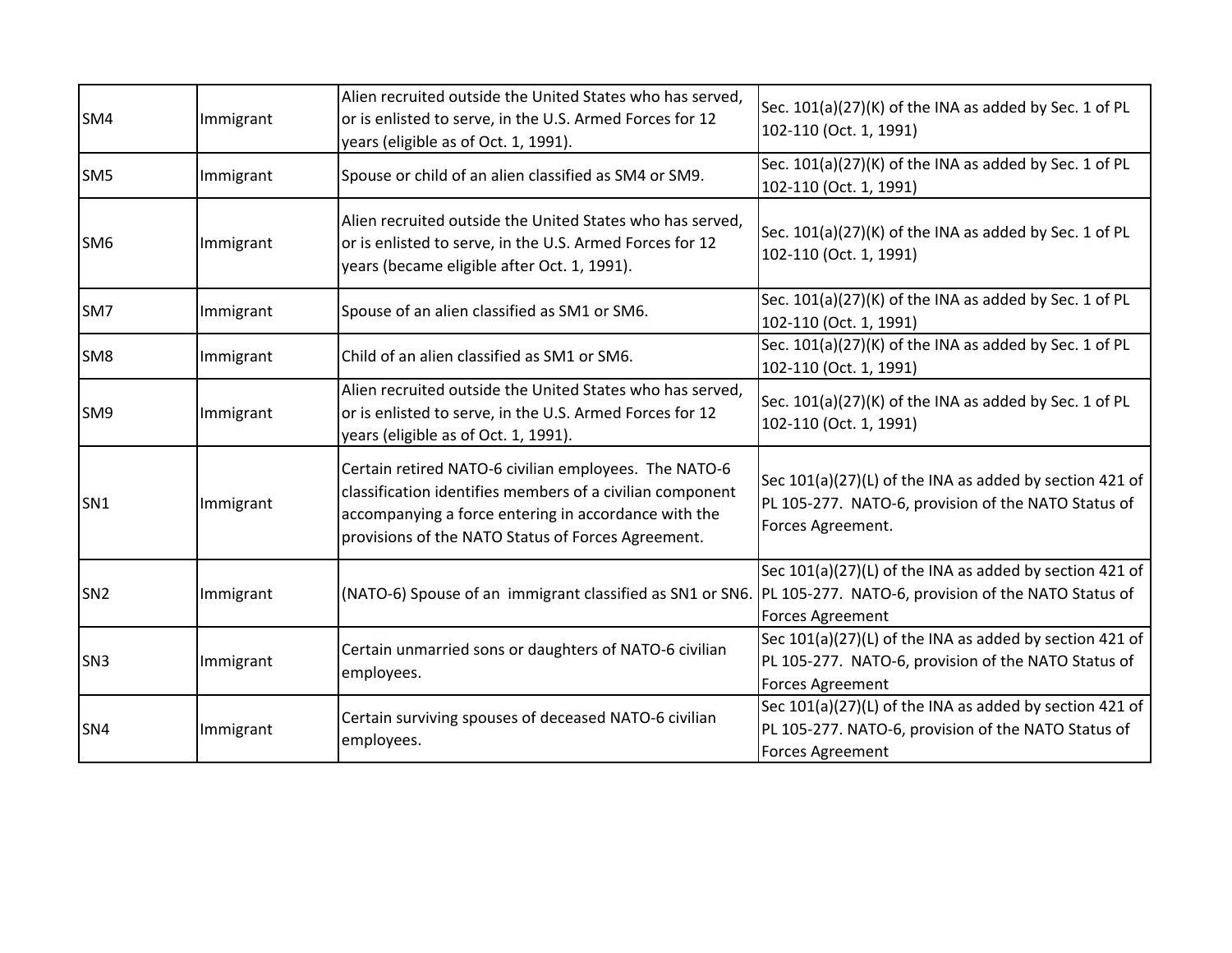| SN <sub>6</sub> | Immigrant | Certain retired NATO-6 civilian employees. The NATO-6<br>classification identifies members of a civilian component<br>accompanying a force entering in accordance with the<br>provisions of the NATO Status of Forces Agreement. | Sec 101(a)(27)(L) of the INA as added by section 421 of<br>PL 105-277. NATO-6, provision of the NATO Status of<br><b>Forces Agreement</b>                                             |
|-----------------|-----------|----------------------------------------------------------------------------------------------------------------------------------------------------------------------------------------------------------------------------------|---------------------------------------------------------------------------------------------------------------------------------------------------------------------------------------|
| SN <sub>7</sub> | Immigrant | (NATO-6) Spouse of an immigrant classified as SN1 or SN6.                                                                                                                                                                        | Sec 101(a)(27)(L) of the INA as added by section 421 of<br>PL 105-277. NATO-6, provision of the NATO Status of<br><b>Forces Agreement</b>                                             |
| SN <sub>8</sub> | Immigrant | Certain unmarried sons or daughters of NATO-6 civilian<br>employees.                                                                                                                                                             | Sec 101(a)(27)(L) of the INA as added by section 421 of<br>PL 105-277. NATO-6, provision of the NATO Status of<br><b>Forces Agreement</b>                                             |
| SN <sub>9</sub> | Immigrant | Certain surviving spouses of deceased NATO-6 civilian<br>employees.                                                                                                                                                              | Sec 101(a)(27)(L) of the INA as added by section 421 of<br>PL 105-277. NATO-6, provision of the NATO Status of<br><b>Forces Agreement</b>                                             |
| SR1             | Immigrant | Religious worker.                                                                                                                                                                                                                | Sec. 101(a)(27)(C)(ii)(II) and (III) of the INA as added by<br>PL 101-649 (Nov. 29, 1990)                                                                                             |
| SR <sub>2</sub> | Immigrant | Spouse of an alien classified as SR1 or SR6.                                                                                                                                                                                     | Sec. 101(a)(27)(C) of the INA as added by PL 101-649<br>(Nov. 29, 1990)                                                                                                               |
| SR <sub>3</sub> | Immigrant | Child of an alien classified as SR1 or SR6.                                                                                                                                                                                      | Sec. 101(a)(27)(C) of the INA as added by PL 101-649<br>(Nov. 29, 1990)                                                                                                               |
| SR <sub>6</sub> | Immigrant | Religious worker.                                                                                                                                                                                                                | Sec. 101(a)(27)(C)(ii)(II) and (III) of the INA as added by<br>PL 101-649 (Nov. 29, 1990)                                                                                             |
| SR7             | Immigrant | Spouse of an alien classified as SR1 or SR6.                                                                                                                                                                                     | Sec. 101(a)(27)(C) of the INA as added by PL 101-649<br>(Nov. 29, 1990)                                                                                                               |
| SR8             | Immigrant | Child of an alien classified as SR1 or SR6.                                                                                                                                                                                      | Sec. 101(a)(27)(C) of the INA as added by PL 101-649<br>(Nov. 29, 1990)                                                                                                               |
| ST <sub>0</sub> | Immigrant | Parent of ST6. (NOTE: The code has been established but<br>the regulations are still being written).                                                                                                                             | Sec. 101 (a)(15)(T)(ii) of the INA as added by Section<br>214(n), P.L.106-386, enacted into law on October 28,<br>2000. Victims of Trafficking and Violence Protection<br>Act (VTVPA) |
| ST <sub>6</sub> | Immigrant | Victims of severe form of trafficking (T1 nonimmigrant).<br>(NOTE: The code has been established but the regulations<br>are still being written).                                                                                | Sec. 101 (a)(15)(T)(i) of the INA as added by Section<br>214(n), P.L.106-386, enacted into law on October 28,<br>2000. Victims of Trafficking and Violence Protection<br>Act (VTVPA)  |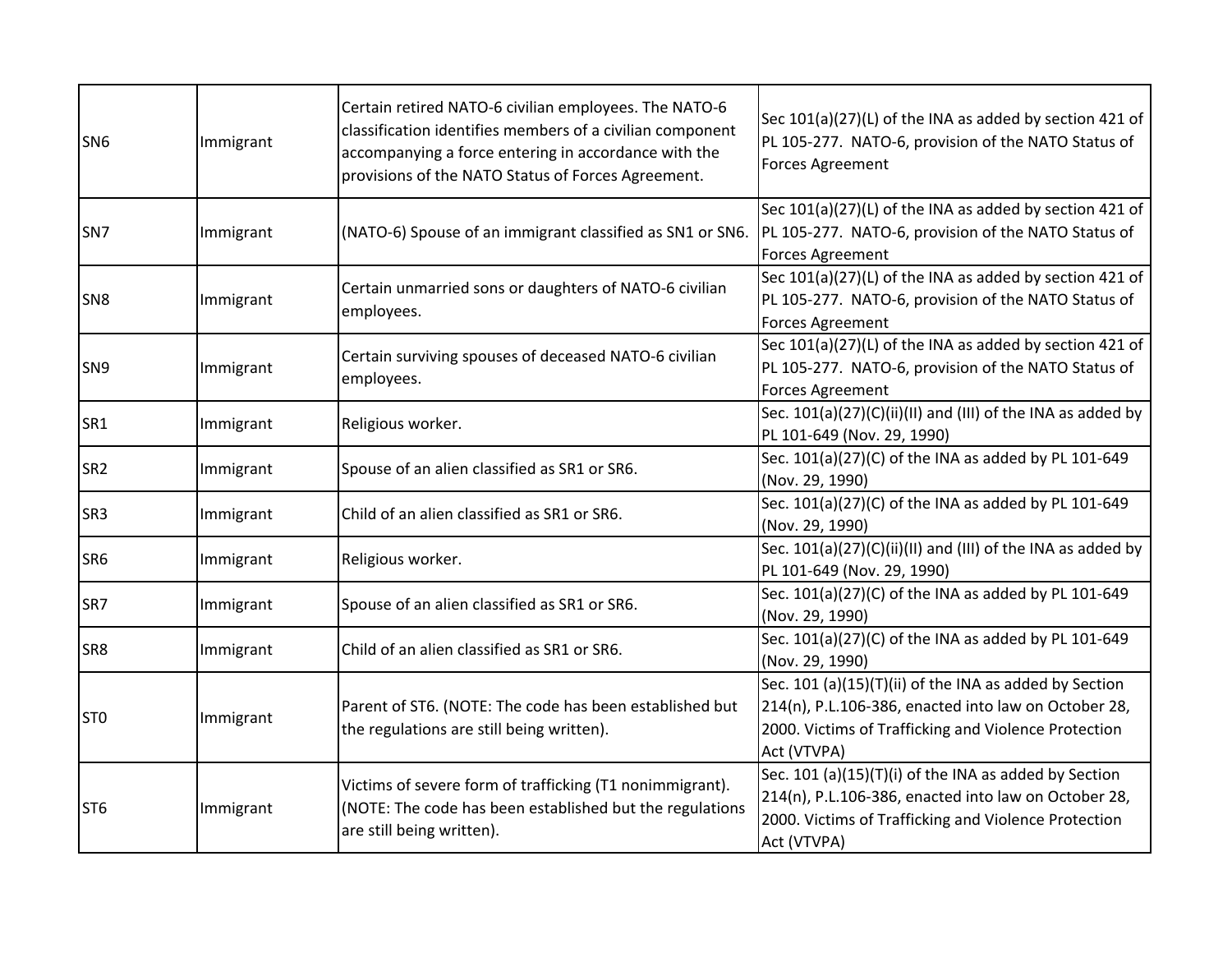| ST7             | Immigrant | Spouse of ST6. (NOTE: The code has been established but<br>the regulations are still being written).                                                     | Sec. 101 (a)(15)(T)(ii) of the INA as added by Section<br>214(n), P.L.106-386, enacted into law on October 28,<br>2000. Victims of Trafficking and Violence Protection<br>Act (VTVPA) |
|-----------------|-----------|----------------------------------------------------------------------------------------------------------------------------------------------------------|---------------------------------------------------------------------------------------------------------------------------------------------------------------------------------------|
| ST <sub>8</sub> | Immigrant | Child of ST6. (NOTE: The code has been established but the 214(n), P.L.106-386, enacted into law on October 28,<br>regulations are still being written). | Sec. 101 (a)(15)(T)(ii) of the INA as added by Section<br>2000. Victims of Trafficking and Violence Protection<br>Act (VTVPA)                                                         |
| ST <sub>9</sub> | Immigrant | Sibling of an ST6. (NOTE: The code has been established<br>but the regulations are still being written).                                                 | Sec. 101 (a)(15)(T)(ii) of the INA as added by Section<br>214(n), P.L.106-386, enacted into law on October 28,<br>2000. Victims of Trafficking and Violence Protection<br>Act (VTVPA) |
| SU <sub>0</sub> | Immigrant | Parent of SU6. (NOTE: The code has been established but<br>the regulations are still being written).                                                     | Sec. 101(a)(15)(U)(ii) of the INA as added by Section(o),<br>P.L.106-386. Victims of Trafficking and Violence<br>Protection Act (VTVPA)                                               |
| SU <sub>6</sub> | Immigrant | Victim of criminal activity (U1 nonimmigrants). (NOTE: The<br>code has been established but the regulations are still<br>being written).                 | Sec. $101(a)(15)(U)(i)$ of the INA as added by Section(o),<br>P.L.106-386. Victims of Trafficking and Violence<br>Protection Act (VTVPA)                                              |
| SU7             | Immigrant | Spouse of SU6. (NOTE: The code has been established but<br>the regulations are still being written).                                                     | Sec. 101(a)(15)(U)(ii) of the INA as added by Section(o),<br>P.L.106-386. Victims of Trafficking and Violence<br>Protection Act (VTVPA)                                               |
| SU8             | Immigrant | Child of SU6. (NOTE: The code has been established but<br>the regulations are still being written).                                                      | Sec. $101(a)(15)(U)(ii)$ of the INA as added by Section(o),<br>P.L.106-386. Victims of Trafficking and Violence<br>Protection Act (VTVPA)                                             |
| SU <sub>9</sub> | Immigrant | Sibling of SU6.                                                                                                                                          | Sec. 801(b) of PL 109-162, Violence Against Women<br>and DOJ Reauthorization Act of 2005 (Jan. 5, 2006)                                                                               |
| SY <sub>6</sub> | Immigrant | Certain Syrian Jewish nationals granted asylum, adjusting<br>status independent of the asylee limit of 10000 (limited to<br>$2000$ ).                    | Syrian Adjustment Act P.L. 106-378 (Oct. 27, 2000)                                                                                                                                    |
| SY7             | Immigrant | Spouse of SY6                                                                                                                                            | Syrian Adjustment Act P.L. 106-378 (Oct. 27, 2000)                                                                                                                                    |
| SY8             | Immigrant | Child or unmarried son or daughter of SY6.                                                                                                               | Syrian Adjustment Act P.L. 106-378 (Oct. 27, 2000)                                                                                                                                    |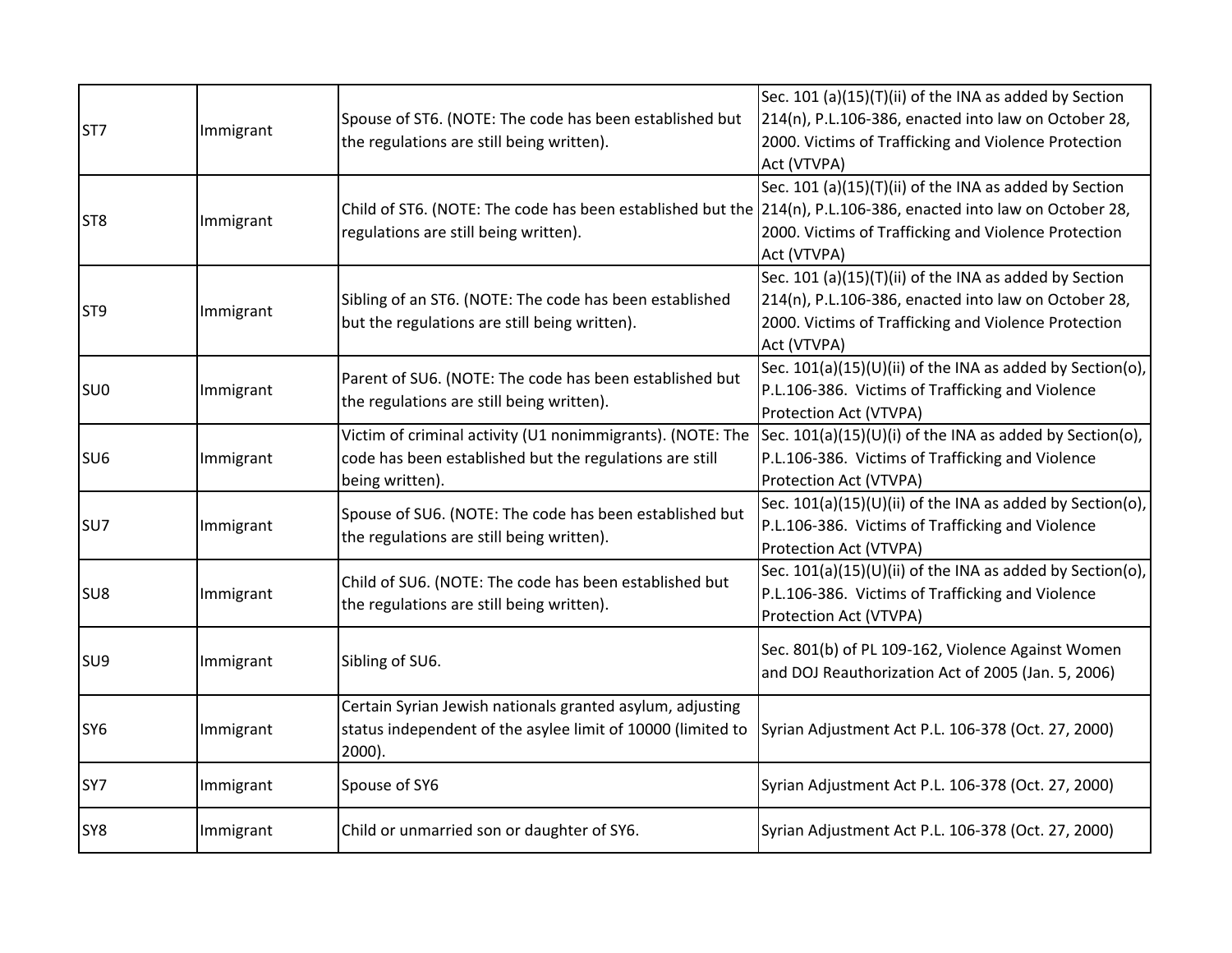| $T-1$           | Non-Immigrant | Individuals physically present in the United States who are<br>or have been victims of a severe form of trafficking. | Sec. 101(a)(15)(T)(i) of the INA as added by the Victims<br>of Trafficking and Violence Protection Act of 2000, PL<br>106-386, Division A, Sec. 107(e)(1) (Oct. 28, 2000).          |
|-----------------|---------------|----------------------------------------------------------------------------------------------------------------------|-------------------------------------------------------------------------------------------------------------------------------------------------------------------------------------|
| $T-2$           | Non-Immigrant | Spouse of T-1.                                                                                                       | Sec. 101(a)(15)(T)(ii) of the INA as amended by the<br>Victims of Trafficking and Violence Protection Act of<br>2000, PL 106-386, Division A, Sec. 107(e)(1) (Oct. 28,<br>2000).    |
| $T-3$           | Non-Immigrant | Child of T-1.                                                                                                        | Sec. 101(a)(15)(T)(ii) of the INA as amended by the<br>Victims of Trafficking and Violence Protection Act of<br>2000, PL 106-386, Division A, Sec. 107(e)(1) (Oct. 28,<br>2000).    |
| $T-4$           | Non-Immigrant | Parent of T-1.                                                                                                       | Sec. 101(a)(15)(T)(ii) of the INA as amended by the<br>Victims of Trafficking and Violence Protection Act of<br>2000, PL 106-386, Division A, Sec. 107(e)(1) (Oct. 28,<br>$2000$ ). |
| $T-5$           | Non-Immigrant | Sibling of T-1.                                                                                                      | Sec. 101(a)(15)(T)(ii) of the INA as added by PL 108-193<br>Sec. 4(b)(1)(B) (Dec. 19, 2003) and as amended by PL<br>109-162, Sec. 801(a)(2) (Jan. 5, 2006)                          |
| <b>T51</b>      | Immigrant     | Employment creation immigrant (targeted area).                                                                       | Sec. 203(b)(5)(B) of the INA                                                                                                                                                        |
| T <sub>52</sub> | Immigrant     | Spouse of an alien classified as T51 or T56 (targeted area).                                                         | Sec. 203(d) of the INA                                                                                                                                                              |
| <b>T53</b>      | Immigrant     | Child of an alien classified as T51 or T56 (targeted area).                                                          | Sec. 203(d) of the INA                                                                                                                                                              |
| T56             | Immigrant     | Employment creation immigrant (targeted area).                                                                       | Sec. 203(b)(5)(B) of the INA                                                                                                                                                        |
| <b>T57</b>      | Immigrant     | Spouse of an alien classified as T51 or T56 (targeted area).                                                         | Sec. 203(d) of the INA                                                                                                                                                              |
| <b>T58</b>      | Immigrant     | Child of an alien classified as T51 or T56 (targeted area)                                                           | Sec. 203(d) of the INA                                                                                                                                                              |
|                 |               |                                                                                                                      |                                                                                                                                                                                     |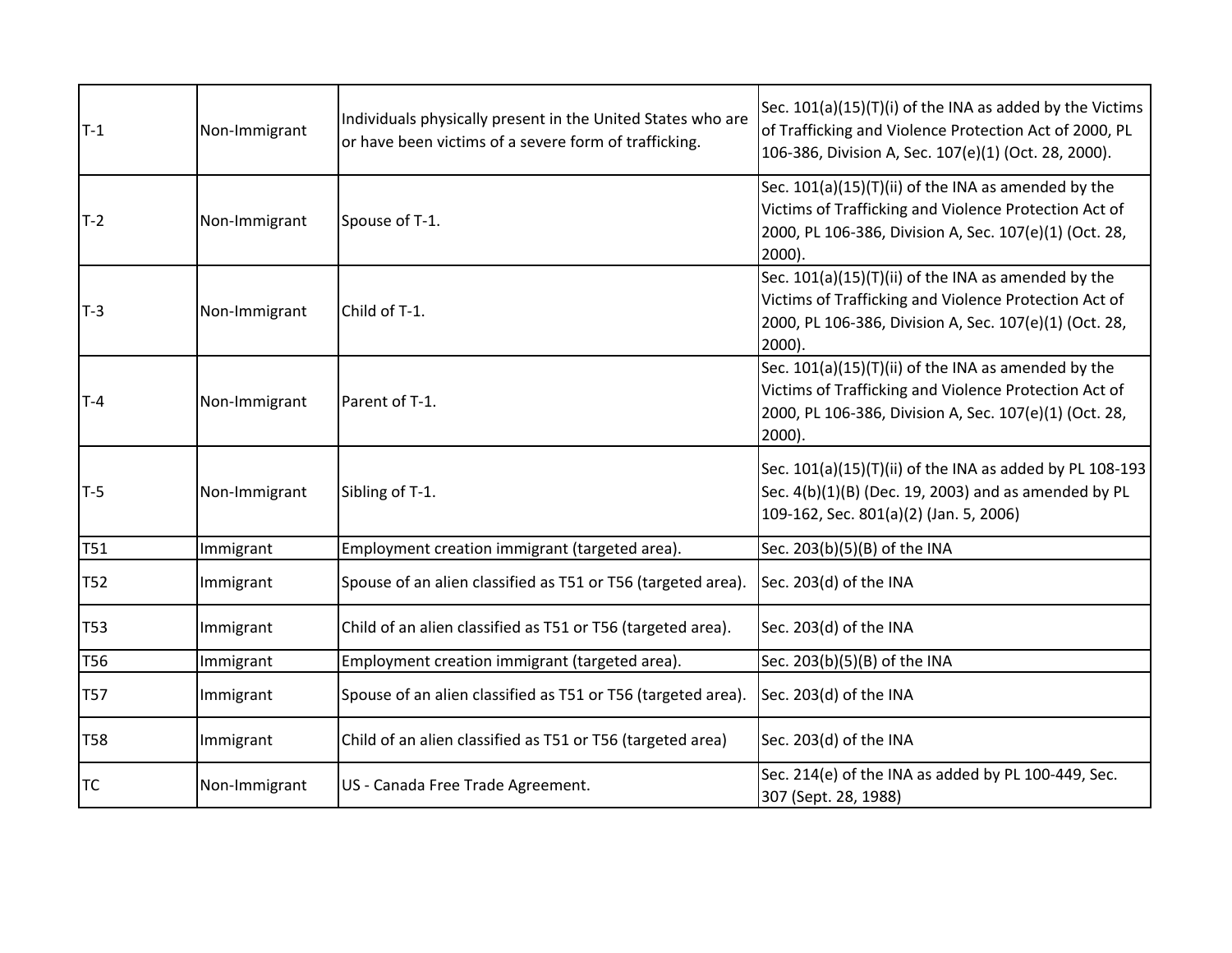| <b>TD</b>       | Non-Immigrant | Spouse or child of TN.                                                                                                                           | Sec. 101(a)(15)(B), (E), and (L) and Sec. 214(e) of the<br>INA as amended by the North American Free Trade<br>Agreement Implementation Act, PL 103-182, Sec.<br>341(b) (Dec. 8, 1993) |
|-----------------|---------------|--------------------------------------------------------------------------------------------------------------------------------------------------|---------------------------------------------------------------------------------------------------------------------------------------------------------------------------------------|
| <b>TN</b>       | Non-Immigrant | Canadian or Mexican citizen professional business person<br>engaged in business activities in the U.S. (North American<br>Free Trade Agreement.) | Sec. 101(a)(15)(B), (E), and (L) and Sec. 214(e) of the<br>INA as amended by the North American Free Trade<br>Agreement Implementation Act, PL 103-182, Sec.<br>341(b) (Dec. 8, 1993) |
| $TN-1$          | Non-Immigrant | Canadian citizen professional business person engaged in<br>business activities in the U.S. (North American Free Trade<br>Agreement.)            | Sec. 101(a)(15)(B), (E), and (L) and Sec. 214(e) of the<br>INA as amended by the North American Free Trade<br>Agreement Implementation Act, PL 103-182, Sec.<br>341(b) (Dec. 8, 1993) |
| $TN-2$          | Non-Immigrant | Mexican citizen professional business person engaged in<br>business activities in the U.S. (North American Free Trade<br>Agreement.)             | Sec. 101(a)(15)(B), (E), and (L) and Sec. 214(e) of the<br>INA as amended by the North American Free Trade<br>Agreement Implementation Act, PL 103-182, Sec.<br>341(b) (Dec. 8, 1993) |
| <b>TR</b>       | Non-Immigrant | Temporary resident.                                                                                                                              | Sec. 101(a)(15) of the INA as added by PL 99-603 (Nov.<br>6, 1986)                                                                                                                    |
| TS1             | Non-Immigrant | Temporary resident.                                                                                                                              | Sec. 210 of the INA.                                                                                                                                                                  |
| TS1             | Immigrant     | Temporary Resident.                                                                                                                              | Sec. 210 of the INA                                                                                                                                                                   |
| TS <sub>2</sub> | Immigrant     | Temporary Resident.                                                                                                                              | Sec. 210 of the INA                                                                                                                                                                   |
| TW <sub>3</sub> | Non-Immigrant | Temporary resident.                                                                                                                              | Sec. 245(a) of the INA                                                                                                                                                                |
| $U-1$           | Non-Immigrant | Individuals who have suffered substantial physical or<br>mental abuse as victim of criminal activity.                                            | Sec. $101(a)(15)(U)(i)$ of the INA as added by the Victims<br>of Trafficking and Violence Protection Act of 2000, PL<br>106-386, Division B, 1513(b) (Oct. 28, 2000)                  |
| $U-2$           | Non-Immigrant | Spouse of U-1.                                                                                                                                   | Sec. 101(a)(15)(U)(ii) of the INA as added by the<br>Victims of Trafficking and Violence Protection Act of<br>2000, PL 106-386, Division B, 1513(b) (Oct. 28, 2000)                   |
| $U-3$           | Non-Immigrant | Child of U-1.                                                                                                                                    | Sec. 101(a)(15)(U)(ii) of the INA as added by the<br>Victims of Trafficking and Violence Protection Act of<br>2000, PL 106-386, Division B, 1513(b) (Oct. 28, 2000)                   |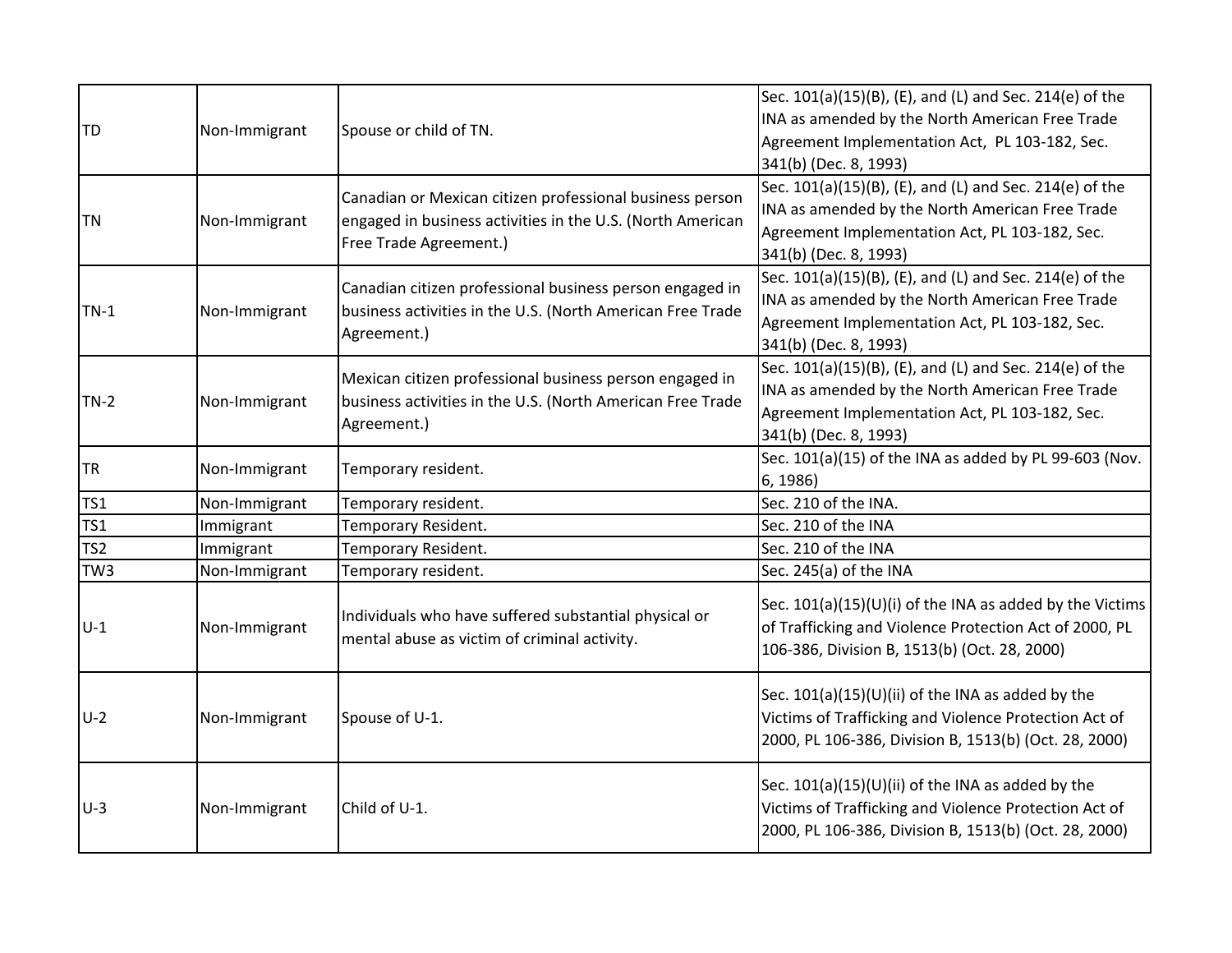| $U-4$ | Non-Immigrant | Parent of U-1.                                                                                                                                                                                                              | Sec. 101(a)(15)(U)(ii) of the INA as added by the<br>Victims of Trafficking and Violence Protection Act of<br>2000, PL 106-386, Division B, 1513(b) (Oct. 28, 2000)                                                                                                            |
|-------|---------------|-----------------------------------------------------------------------------------------------------------------------------------------------------------------------------------------------------------------------------|--------------------------------------------------------------------------------------------------------------------------------------------------------------------------------------------------------------------------------------------------------------------------------|
| $U-5$ | Non-Immigrant | Unmarried, under 18, sibling of U-1.                                                                                                                                                                                        | Sec. $101(a)(15)(U)(ii)$ of the INA as amended by sec.<br>801(b) of the Violence Against Women and DOJ<br>Reauthorization Act of 2005, PL 109-162 (Jan. 5, 2006)                                                                                                               |
| $V-1$ | Non-Immigrant | Nonimmigrant spouse of lawful permanent residents<br>waiting more than 3 years for an immigrant visa based<br>upon an immigrant petition filed on or before the<br>enactment date of the LIFE Act, as of December 28, 2000. | Sec. 101(a)(15)(V) of the INA as amended by the Legal<br>Immigration Family Equity (LIFE) Act as part of the<br>Departments of Commerce, Justice, and State, the<br>Judiciary, and Related Agencies Appropriations Act of<br>2001, PL 106-553, Sec. 1102(a)(3) (Dec. 21, 2000) |
| $V-2$ | Non-Immigrant | Child of lawful permanent residents waiting more than 3<br>years for an immigrant visa based upon an immigrant<br>petition filed on or before the enactment date of the LIFE<br>Act.                                        | Sec. 101(a)(15)(V) of the INA as amended by the Legal<br>Immigration Family Equity (LIFE) Act as part of the<br>Departments of Commerce, Justice, and State, the<br>Judiciary, and Related Agencies Appropriations Act of<br>2001, PL 106-553, Sec. 1102(a)(3) (Dec. 21, 2000) |
| $V-3$ | Non-Immigrant | Child of V-1 or V-2.                                                                                                                                                                                                        | Sec. 101(a)(15)(V) of the INA as amended by the Legal<br>Immigration Family Equity (LIFE) Act as part of the<br>Departments of Commerce, Justice, and State, the<br>Judiciary, and Related Agencies Appropriations Act of<br>2001, PL 106-553, Sec. 1102(a)(3) (Dec. 21, 2000) |
| $W-1$ | Non-Immigrant | Applicant for temporary legal resident status.                                                                                                                                                                              | Sec. 101(a)(15) of the INA as added by PL 99-603 (Nov.<br>6, 1986)                                                                                                                                                                                                             |
| W16   | Immigrant     | Alien previously granted temporary resident status<br>(legalization) who illegally entered the United States<br>without inspection prior to Jan. 1, 1982.                                                                   | Sec. 245A(b) of the INA as added by PL 99-603 (Nov. 6,<br>1986)                                                                                                                                                                                                                |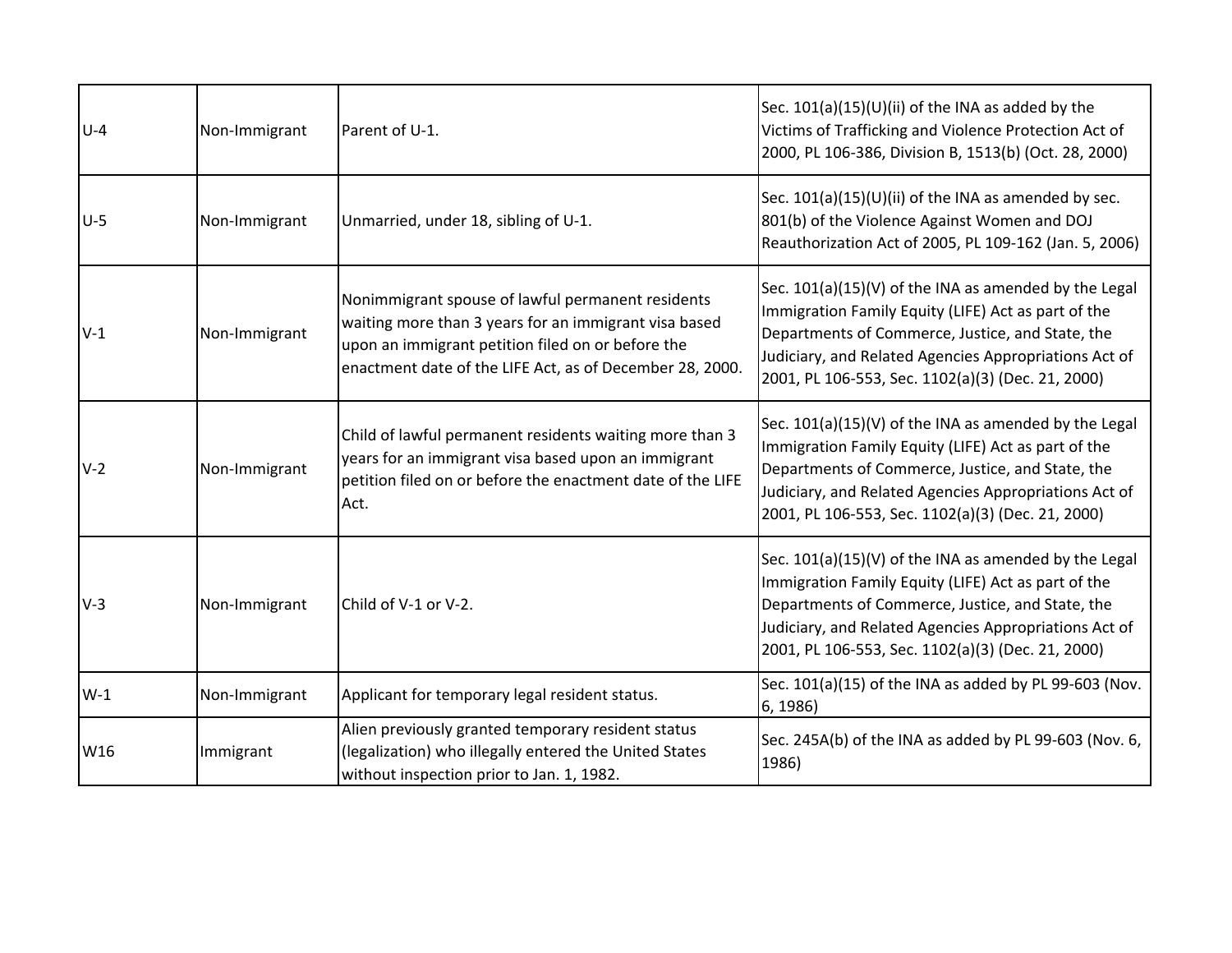| W26             | Immigrant     | Alien previously granted temporary resident status<br>(legalization) who entered the United States as a<br>nonimmigrant and overstayed visa prior to Jan. 1, 1982. | Sec. 245A(b) of the INA as added by PL 99-603 (Nov. 6,<br>1986)                                                                                              |
|-----------------|---------------|--------------------------------------------------------------------------------------------------------------------------------------------------------------------|--------------------------------------------------------------------------------------------------------------------------------------------------------------|
| W36             | Immigrant     | Alien previously granted temporary resident status<br>(legalization) from a country granted blanket extended<br>voluntary departure (EVD).                         | Sec. 245A(b) of the INA as added by PL 99-603 (Nov. 6,<br>1986) and Sec. 902 of PL 100-202 (Dec. 22, 1987)                                                   |
| W46             | Immigrant     | Late amnesty applicants (IRCA).                                                                                                                                    | Legal Immigration Family Equity (LIFE) Act and LIFE Act<br>amendments of 2000                                                                                |
| <b>WB</b>       | Non-Immigrant | Temporary visitor for business admitted without visa<br>under the Visa Waiver Program.                                                                             | Sec. 217 of the INA as added by IRCA, PL 99-603, Sec.<br>313 (Nov. 6, 1986); revised by the Immigration Act of<br>1990, PL 101-649, Sec. 201 (Nov. 29, 1990) |
| <b>WT</b>       | Non-Immigrant | Temporary visitor for pleasure admitted without visa<br>under the Visa Waiver Program.                                                                             | Sec. 217 of the INA as added by IRCA, PL 99-603, Sec.<br>313 (Nov. 6, 1986); revised by the Immigration Act of<br>1990, PL 101-649, Sec. 201 (Nov. 29, 1990) |
| XB <sub>3</sub> | Immigrant     | Alien who is presumed to have been lawfully admitted for<br>permanent residence.                                                                                   | 8 CFR, Sec. 101.1 and OI, Sec. 101.1                                                                                                                         |
| XE3             | Immigrant     | Child born subsequent to the issuance of a visa. Parent is<br>employment-based preference immigrant.                                                               | Sec. 211(a)(1) of the INA as amended                                                                                                                         |
| XF3             | Immigrant     | Child born subsequent to the issuance of a visa. Parent is a<br>family-based preference immigrant.                                                                 | Sec. 211(a)(1) of the INA as amended                                                                                                                         |
| XN3             | Immigrant     | Child born subsequent to the issuance of a visa. Parent is<br>not a family-based preference, employment-based<br>preference, or immediate relative immigrant.      | Sec. 211(a)(1) of the INA as amended                                                                                                                         |
| XR <sub>3</sub> | Immigrant     | Child born subsequent to the issuance of a visa. Parent is<br>an immediate relative immigrant.                                                                     | Sec. 211(a)(1) of the INA as amended                                                                                                                         |
| Y64             | Immigrant     | Refugee in the United States prior to July 1, 1953.                                                                                                                | Sec. 6 of PL 83-67 (Aug. 7, 1953)                                                                                                                            |